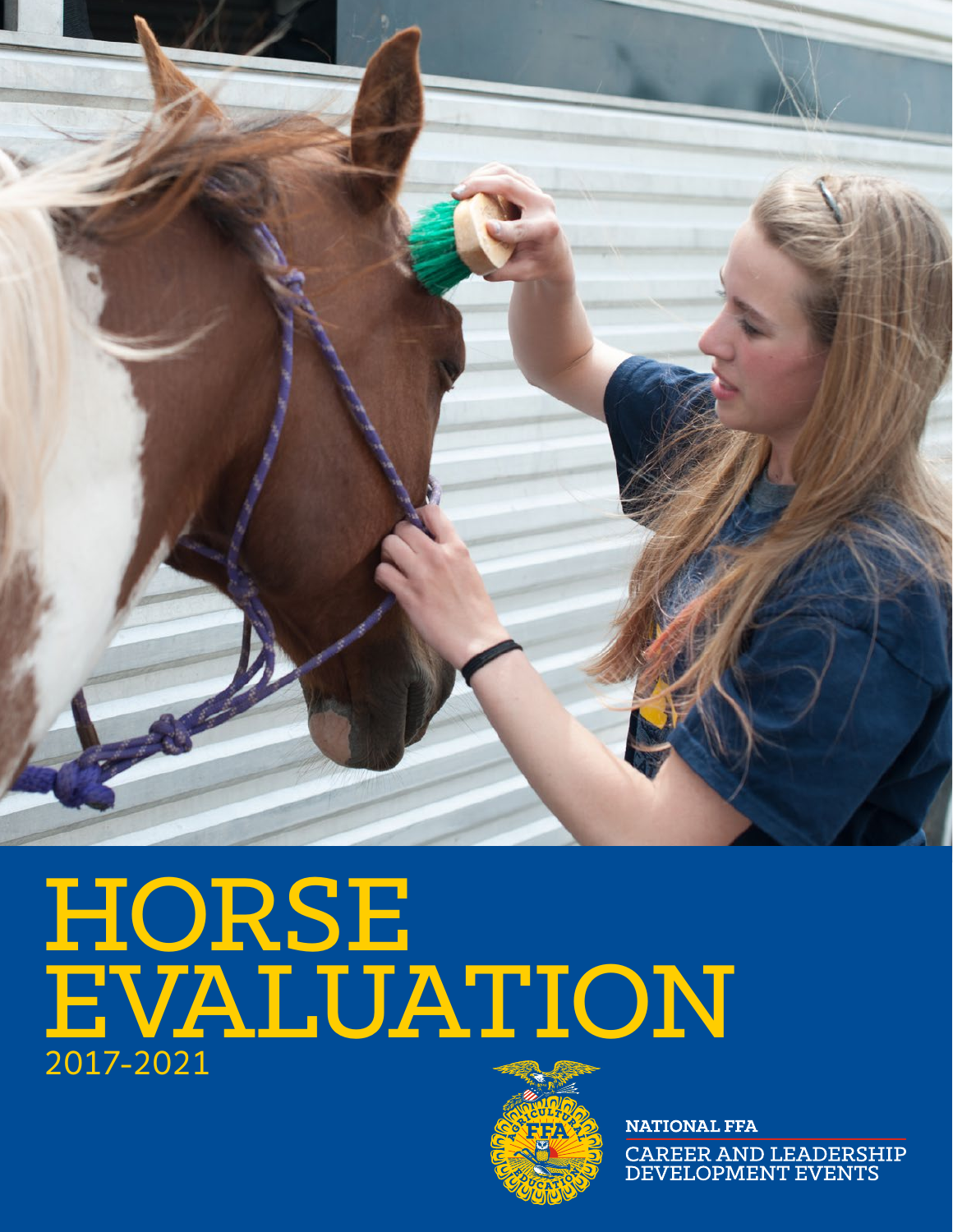## IMPORTANT NOTE

Please thoroughly read the introduction section located on *[FFA.org/cdeintro](https://www.ffa.org/cdeintro)* for complete rules and procedures that are relevant to all National FFA Career/Leadership Development Events.



# *Purpose*

*The purpose of the National FFA Horse Evaluation Career Development Event is to:*

- promote the study of and interest in equine science, selection, care and well-being, management and production through the agricultural education curriculum.
- encourage experiential learning through use of practical skills, critical thinking and applied knowledge.
- provide recognition for those who have demonstrated skills and competencies as a result of instruction in equine science.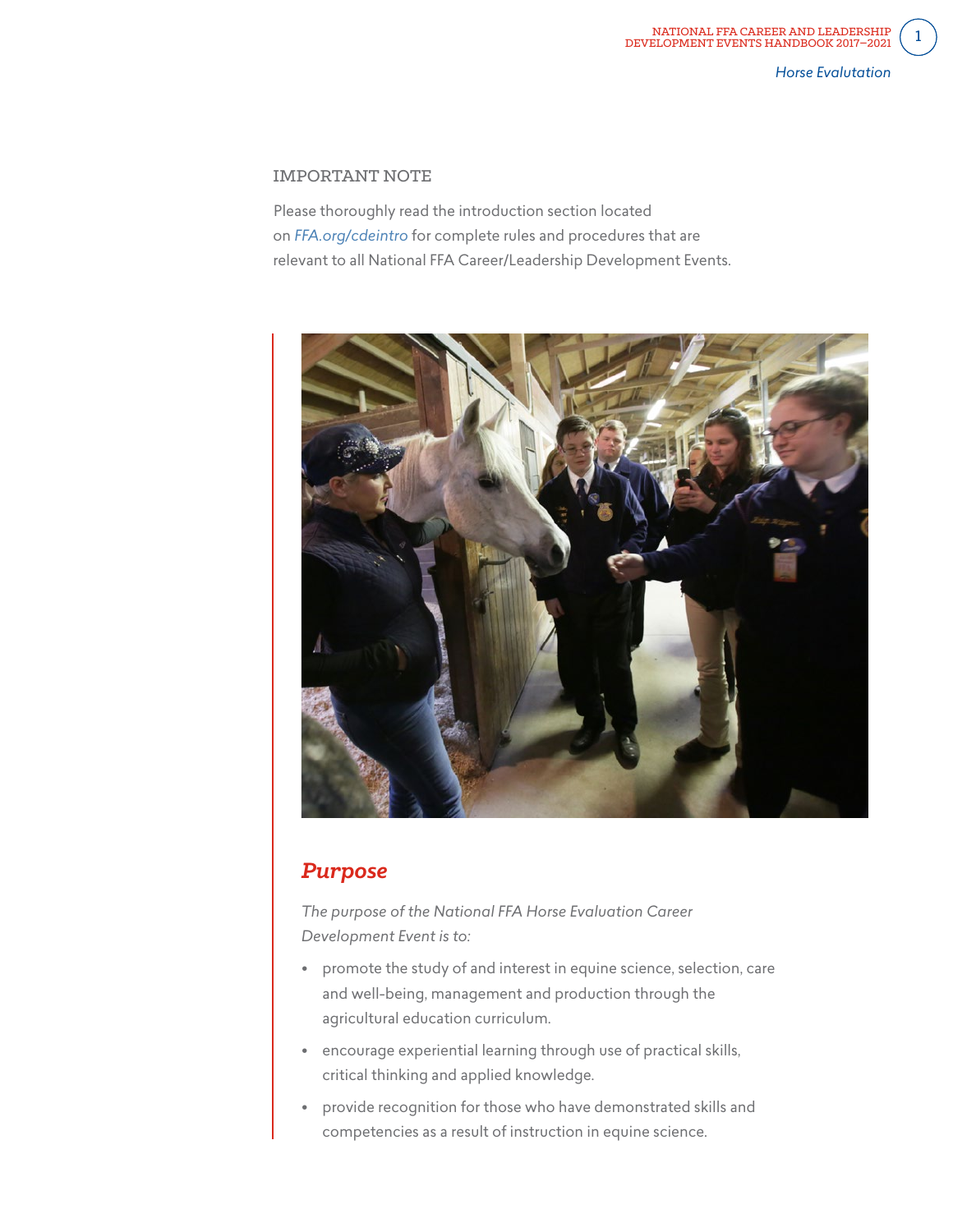# **Objectives**

Through participation in the national event, participants will be able to:

- Instill leadership and motivate learning in the classroom through development of student skills in cooperative learning, observation, analysis, critical thinking and communication.
- Develop and exercise competitive spirit in a team atmosphere.
- Create a foundation for career choices by building an awareness of opportunities within the equine industry.
- Advance knowledge in equine science, selection, care and wellbeing, management and production of horses.
- Provide the opportunity to evaluate, make decisions and orally justify decisions on conformation traits and performance of horses.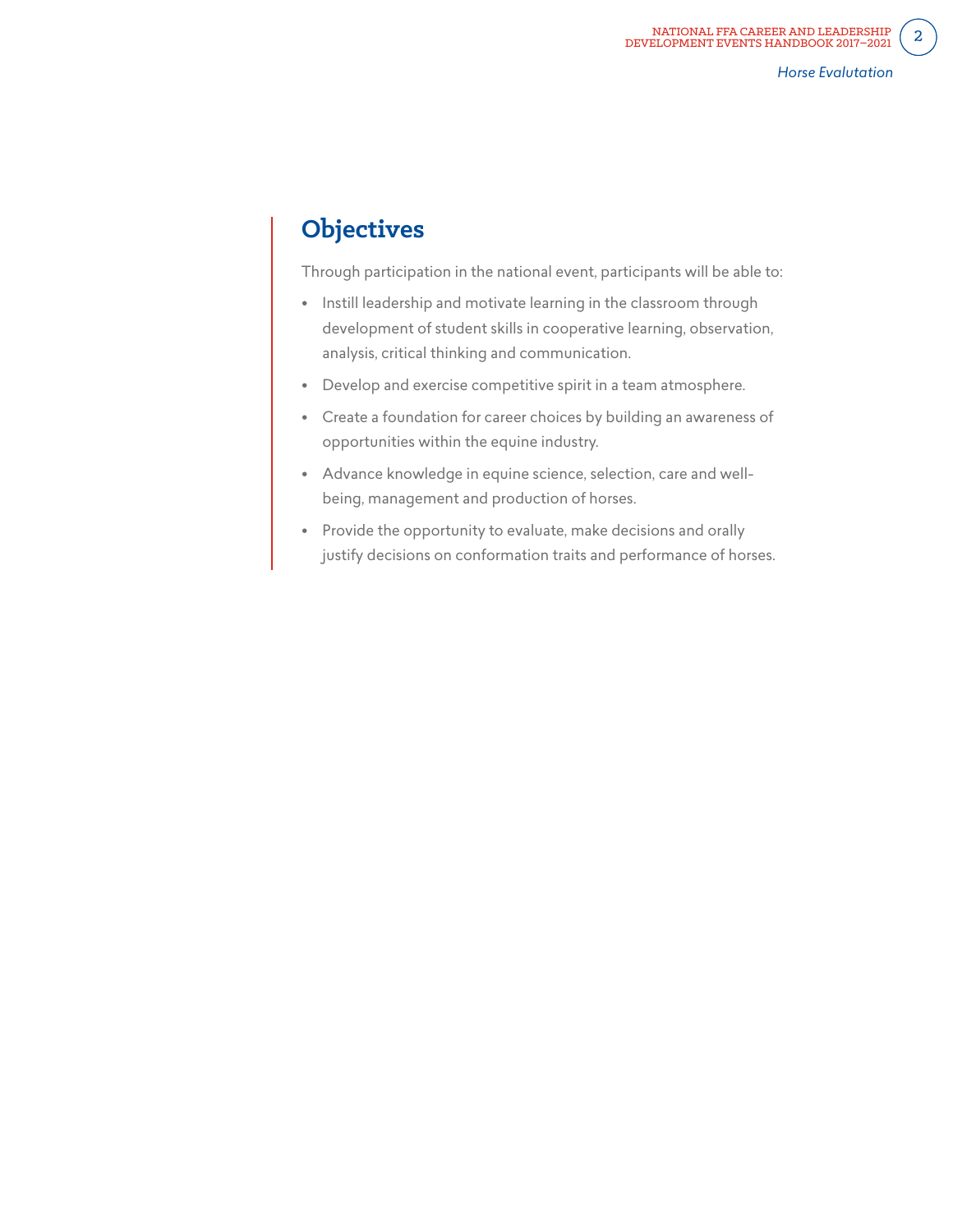*Horse Evalutation*



# **Event Rules**

- Each team will be comprised of four members. All scores will be used to determine the total team score.
- It is highly recommended that participants wear FFA Official Dress for this event. Black slacks and black boots are acceptable (for ladies and gentlemen) during the selection and reason portions of the contest.
- All attire of riders and handlers and all tack is to be considered legal in the selection classes.
- All halter horses will be judged as sound, and all performance classes will be judged as they go, in regard to soundness.
- AQHA novice rules will be used in Hunter Under Saddle, Ranch Pleasure and Western Pleasure classes in reference to head set and head carriage.
- Any participant in possession of an electronic device in the event area is subject to disqualification.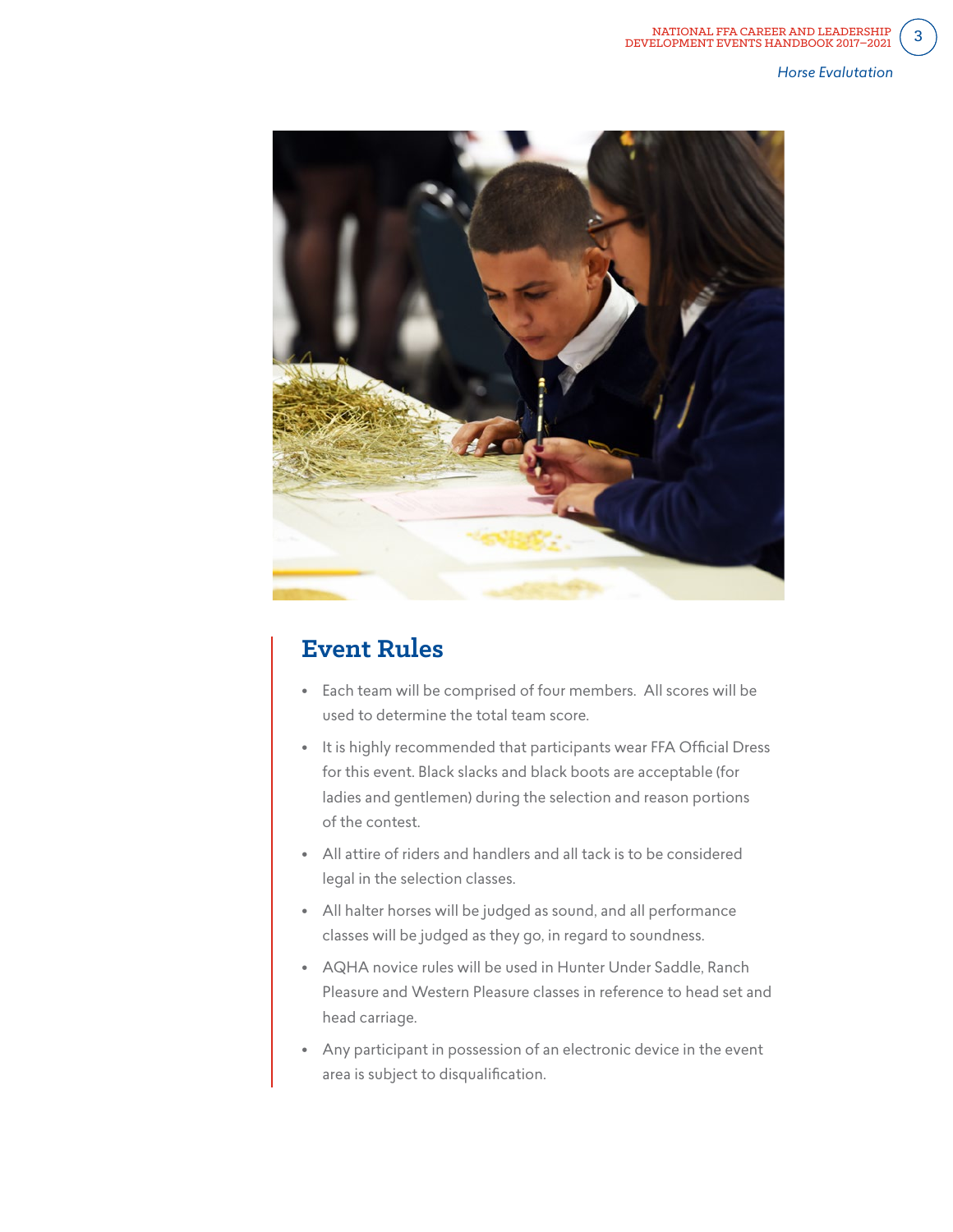# **Event Format**

Materials each participant needs to provide:

- Two sharpened No. 2 pencils for placing classes
- No pre-printed materials will be allowed during the event

National FFA will provide:

- Clipboard and blank paper
- Blank AQHA approved score sheet for use during the selection classes – See Reference Section, AQHA Score sheets
- Scantron sheet(s) needed for the event

## **INDIVIDUAL ACTIVITIES**

#### **IDENTIFICATION CLASS (50 POINTS)**

Participants will identify breeds and/or colors and markings of horses, tack and equipment as well as leg deviations (i.e., toed out, toed in, sickle hocked etc.,) items. Each problem will be worth two points each, 25 items total.

#### **SELECTION CLASSES (400 POINTS)**

There will be a total of eight classes evaluated, consisting of halter and performance classes.. There will be four classes of reasons, two reasons classes in each area. Classes will be approximately 12–15 minutes in length. All classes will be 50 points.

Halter classes will be evaluated. Halter classes may be represented by the following breeds and types: Quarter Horse, Conformation Hunter, Appaloosa, Arabian, Paint, American Saddlebred and Morgan. All halter classes will be evaluated as sound.

Performance classes will be evaluated. Performance classes may include: Western Horsemanship, Hunt Seat Equitation, Western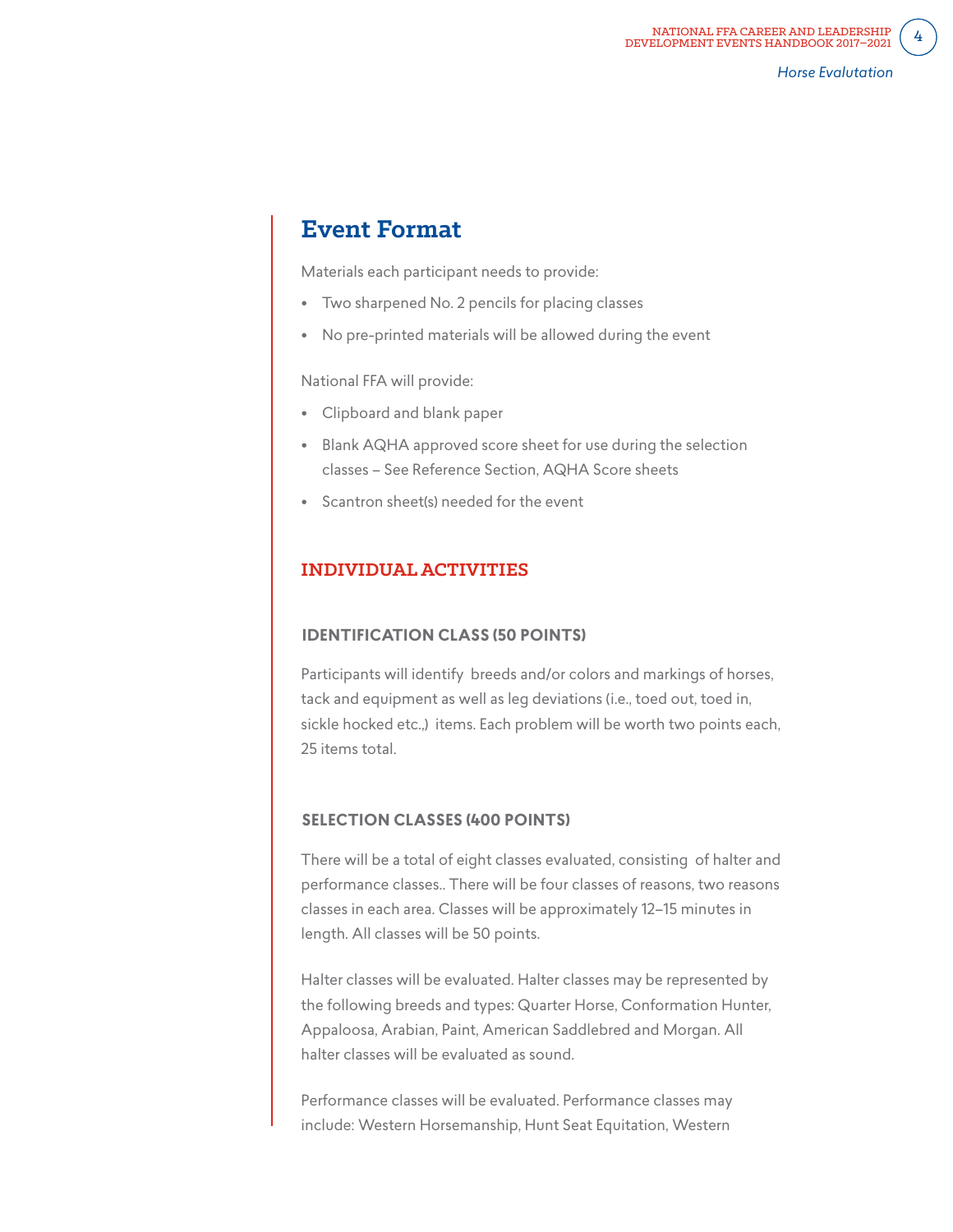Pleasure, Ranch Pleasure, Western Riding, Reining, English Pleasure (Saddle Seat), Hunter Under Saddle (Hunt Seat), Trail and Hunter Hack. Performance classes will be evaluated as presented (unsoundness to be penalized accordingly). Patterns and scoresheets will be provided to the teams prior to the start of the event for all classes requiring patterns.

#### **ORAL REASONS (200 POINTS)**

There will be two performance oral reasons classes selected from Western Pleasure, Ranch Pleasure, Western Riding, Western Horsemanship, Hunt Seat Equitation Reining, English Pleasure (Saddle Seat) and Hunter Under Saddle (Hunt Seat). (50 points each)

There will be two Halter oral reasons classes selected from the halter classes listed above (50 points each)

Note: Major points will be deducted if participants use notes during oral reasons presentations.

#### **TEAM ACTIVITY (250 POINTS TOTAL)**

#### Part 1 – Practical Application Activities (200 points; 50 points per activity)

Participants will be answering questions and gathering information from practical application activities. Teams will complete four activities. Participants will have up to ten minutes for each activity. Examples of practical activities include (but not limited to) feed/hay selection, injections, lameness, and selecting equipment to properly shoe a horse.

#### Part 2 – Team Scenario and Presentation (50 points)

This part of the team activity requires all members to work cooperatively to complete the problem solving portion. Teams will orally present solutions to problems found in the given scenario. Teams will have ten minutes to organize and prepare information and ten minutes to present solutions to judges. Judges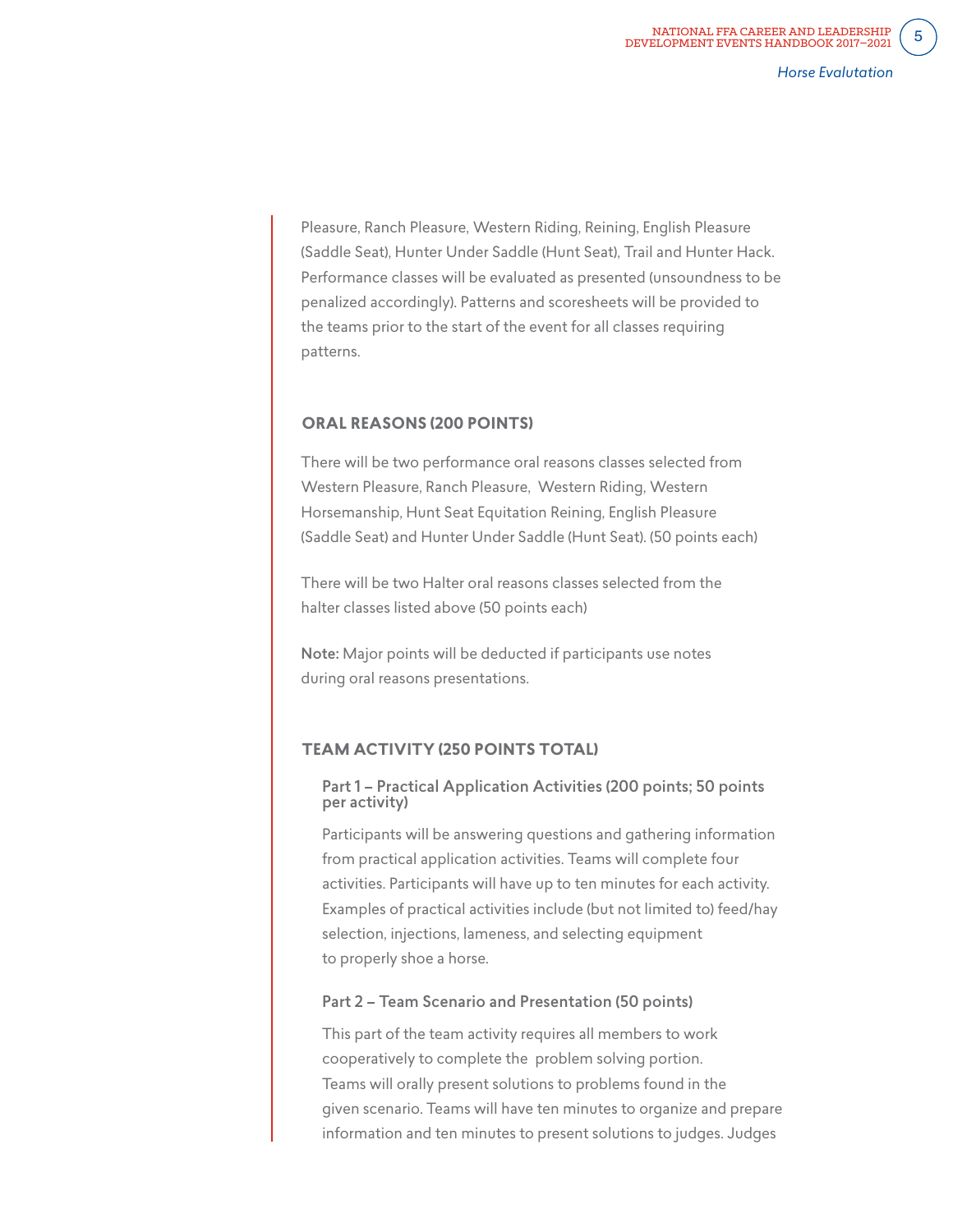may ask clarifying questions to the teams.

For a sample scenario, see the reference section of this handbook. Examples topics include but not limited to:

- Nutrition
- Management
- Anatomy
- Marketing/current trends
- Health and Animal welfare (care and well-being)
- Reproduction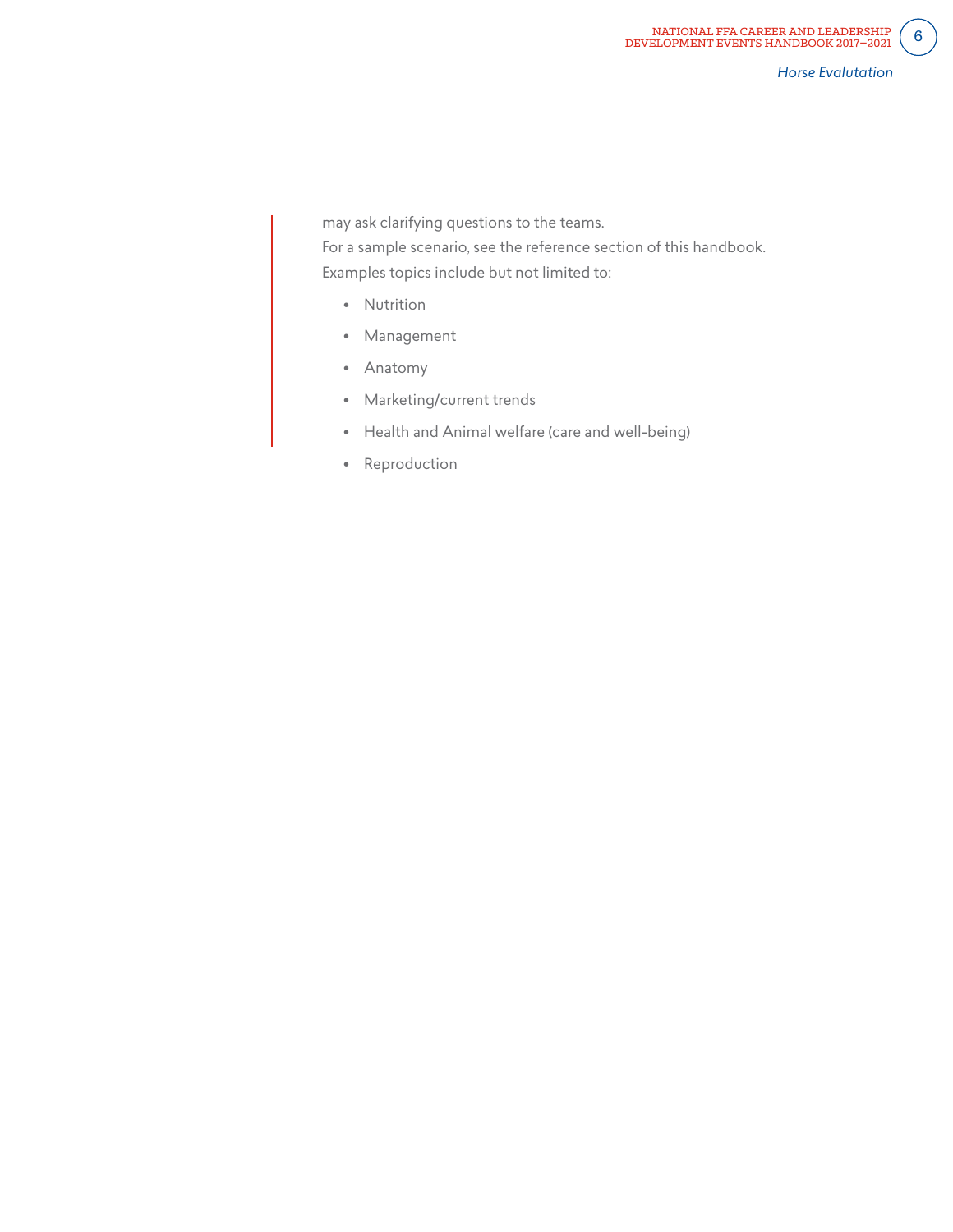# **Scoring**

The event is organized into the following parts, classes and point values:

| <b>INDIVIDUAL ACTIVITY</b>                        | <b>Points per</b><br>individual |
|---------------------------------------------------|---------------------------------|
| Identification Class                              | 50                              |
| Halter/Perforrmance Classes - eight total classes | 400                             |
| Halter Oral Reasons - two                         | 100                             |
| Performance Oral Reasons - two                    | 100                             |
| <b>TOTAL INDIVIDUAL CLASSES SCORE</b>             | 650                             |
|                                                   |                                 |
|                                                   |                                 |
| <b>TEAM ACTIVITY</b>                              | <b>Points</b><br>per team       |
| Team Practical Application Activities - four      | 200                             |
| Team Scenario/Presentation                        | 50                              |
| <b>TOTAL TEAM ACTIVITY SCORE</b>                  | 250                             |

# **TIEBREAKERS**

Ties will be broken in the following order:

## **INDIVIDUAL:**

- 1. Oral reasons total
- 2. Performance classes total
- 3. Halter classes total

## **TEAM**

- 1. Team oral reasons total
- 2. Team performance classes total
- 3. Team halter classes total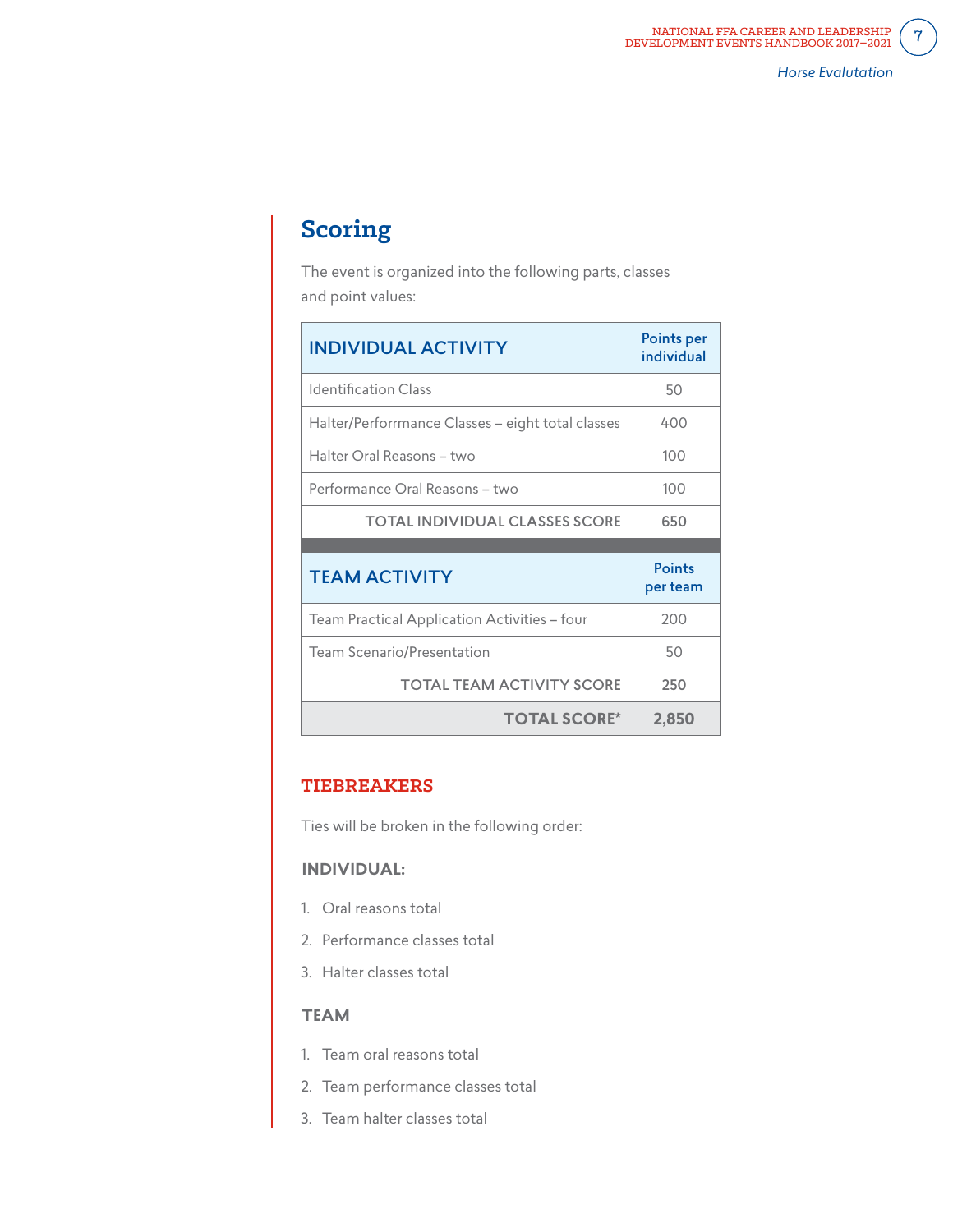

# **Awards**

*Awards will be presented to individuals and/or teams based upon their rankings at the awards ceremony.*

Awards are sponsored by a cooperating industry sponsor(s) as a special project, and/or by the general fund of the National FFA Foundation.

Specialty awards certificates will be presented for the top five individuals in the following areas:

- Halter placing classes
- Performance placing classes
- Total Oral Reasons score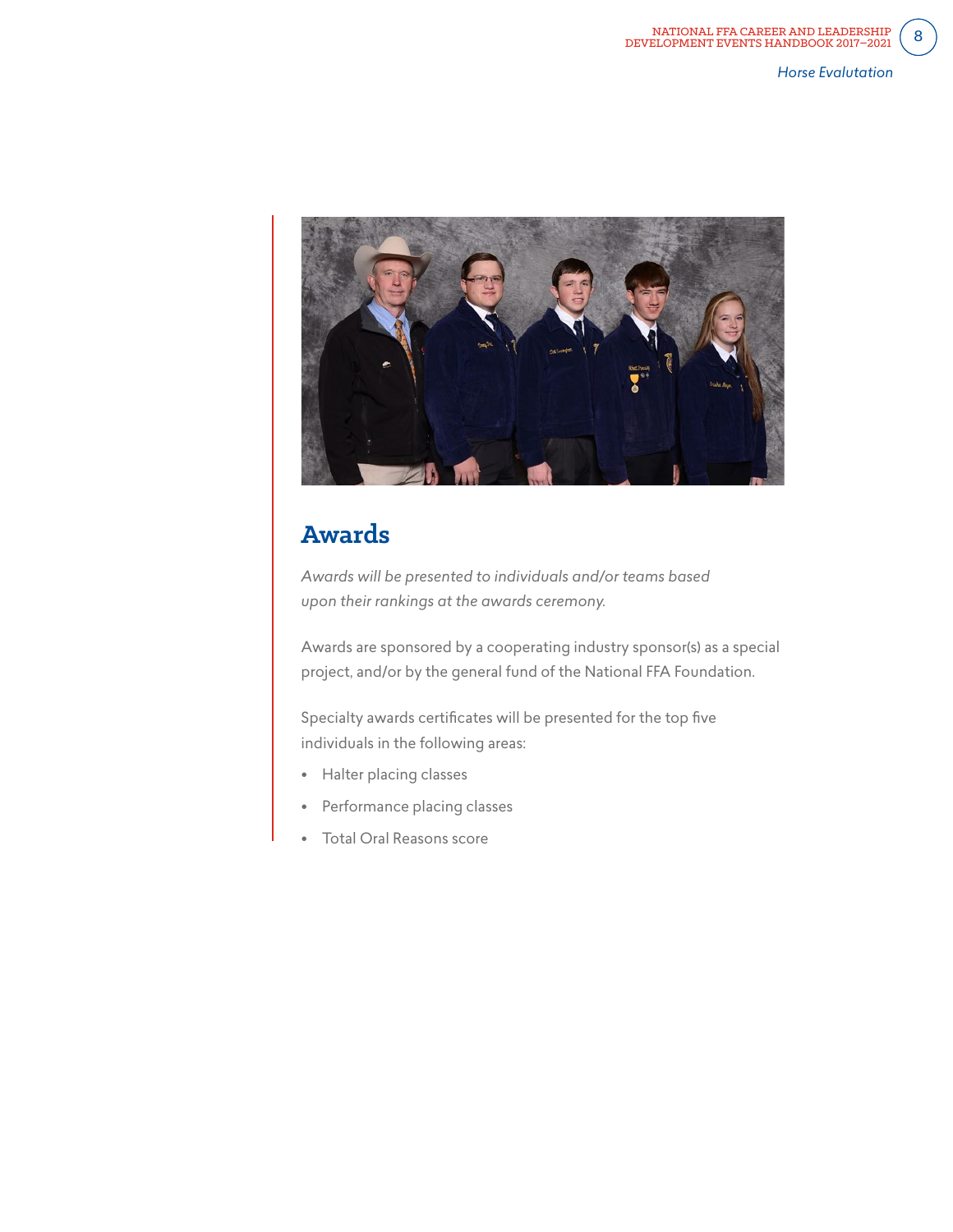# **References**

*This list of references is not intended to be all-inclusive.*

Other sources may be utilized, and teachers are encouraged to make use of the very best instructional materials available. The following list contains references that may prove helpful during event preparation.

National FFA – CDE Questions and Answers *FFA.org*

AQHA Resources, score sheets – *http://aqha.com*

- Score Sheet for
	- Pattern Classes (Horsemanship, Showmanship & Hunt Seat Equitation)
	- Trail
- Under the section titled "Ranch Riding"
	- All score sheets
- Under the section titled "Reining"
	- All score sheets
- · Under the section titled "Western Riding"

AQHA Resources Patterns – *https://www.aqha.com/journal/resources/ exhibitors/patterns*

- Patterns for
	- Ranch riding
	- Reining
	- Western riding

American Quarter Horse Association, Amarillo Texas – Video References *http://www.aqhastore.com/Gear-DVDs/*

Heird, James C. and The American Quarter Horse Association, Competitive Horse Judging. First Edition. The American Quarter Horse Association, 1990. – *www.aqha.com/en/~/ media/99CC10097D56497EBDE93F18F672A0CD.ashx*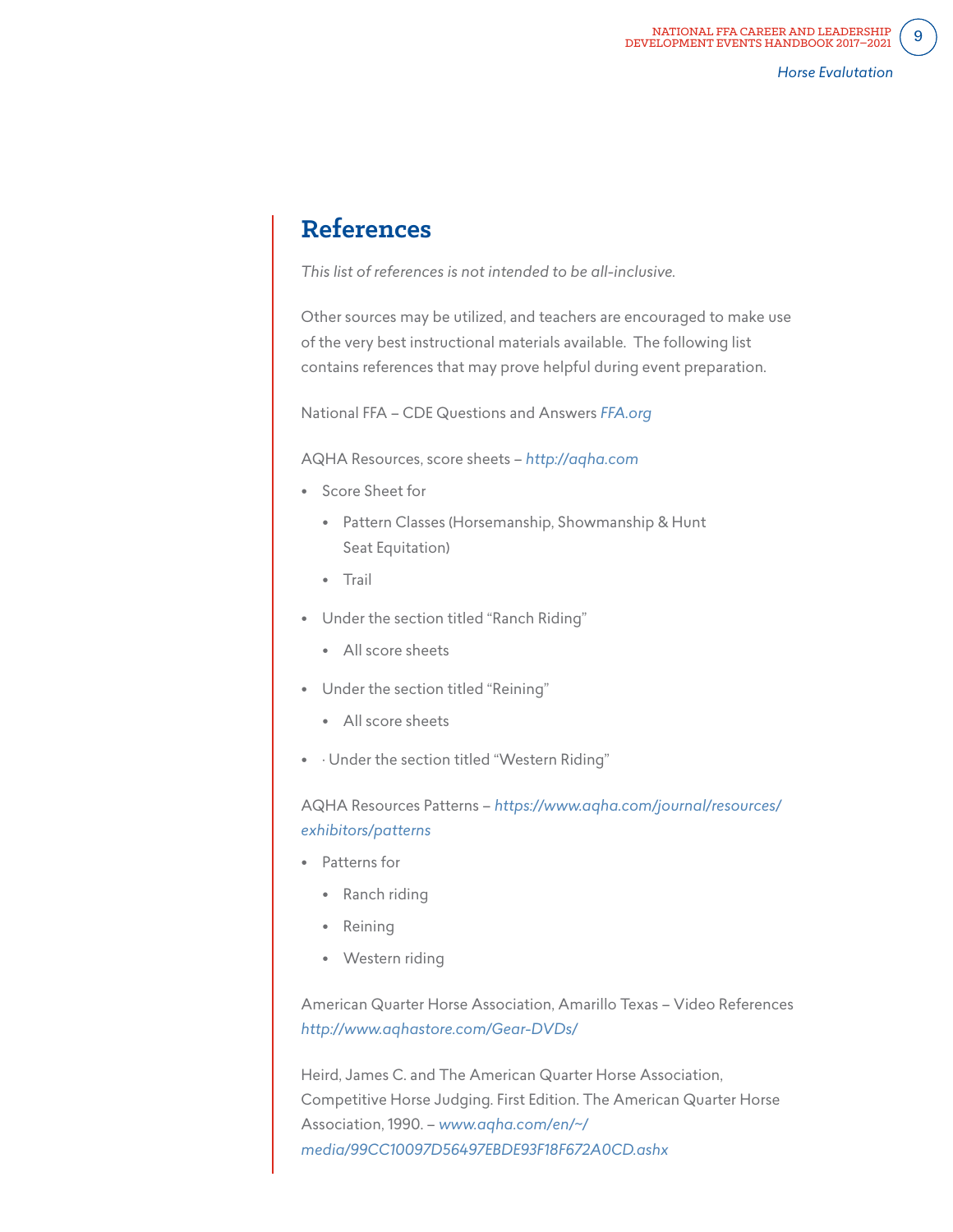CEV Videos on horse judging – *http://www.cevmultimedia.com*

Evans, J. Warren, Borton, Anthony, Hintz, Harold F., and Van Vleck, L. Dale, The HORSE, current edition. W. H. Freeman and Company, 41 Madison Avenue, New York, NY 10010 ISBN 0-7167-1811-1

The American Youth Horse Council. *http://ayhc.com/Resources\_\_\_ News.html*

Equine Science Curriculum – a special project from the National Council for Agricultural Education https://*www.ffa.org/thecouncil/ resources*

Tack Identification: Horses and Tack, Howard Ensminger *http://teskeys.com/tack.html*

Oklahoma State University horse breed website *http://www.ansi. okstate.edu/breeds/horses/*

University of Kentucky Agripedia website *http://www2.ca.uky.edu/ agripedia/Agmania/HORSE/INDEX.asp*

Official Judging Guide from each of the various breed associations and audiovisuals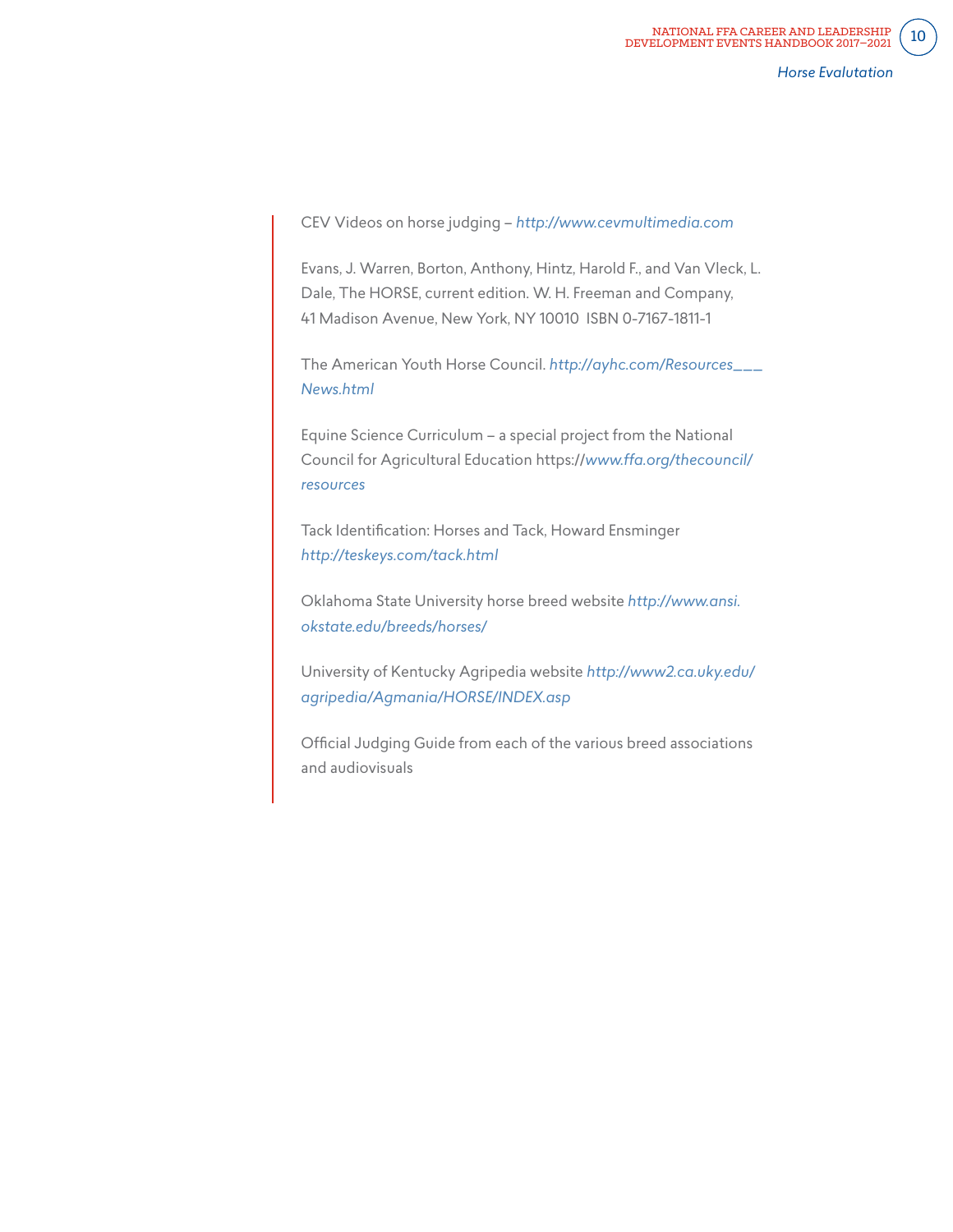# **Sample Team Activity Scenario**

#### **TEAM ACTIVITY – PART 2 TEAM SCENARIO AND PRESENTATION – 50 POINTS**

Teams will have ten minutes to organize and prepare information and ten minutes to present solutions to judges. This part of the team activity requires all members of the team to work cooperatively to complete the problem-solving portion. Teams will orally present solutions to problems found in the given scenario. Judges may ask clarifying questions to the teams.

#### Health/Facility – Management

You are the manager of one of the premier showing and breeding barns in the United States. At your facility you are in charge of the training/boarding barn and then also breeding and managing about twenty broodmares. Your mares are healthy and are about to start foaling and it is show season for all your show horses. A group of clients who board and show out of your barn have just returned from a week long show held in Minnesota. You notice about ten days after your clients return from the show that two of the show horses have developed signs of fever, excessive salivation, blisterlike lesions o their dental pad, tongue, and coronary band. You are worried as to what disease might be spreading through the barn, and start to answer the following questions:

- What do you think is the problem? Why?
- How would you treat this after you make the diagnosis?
- What other short-term and long-term preventative practices would you make to insure the problem does not arise again?
- What else would you ask?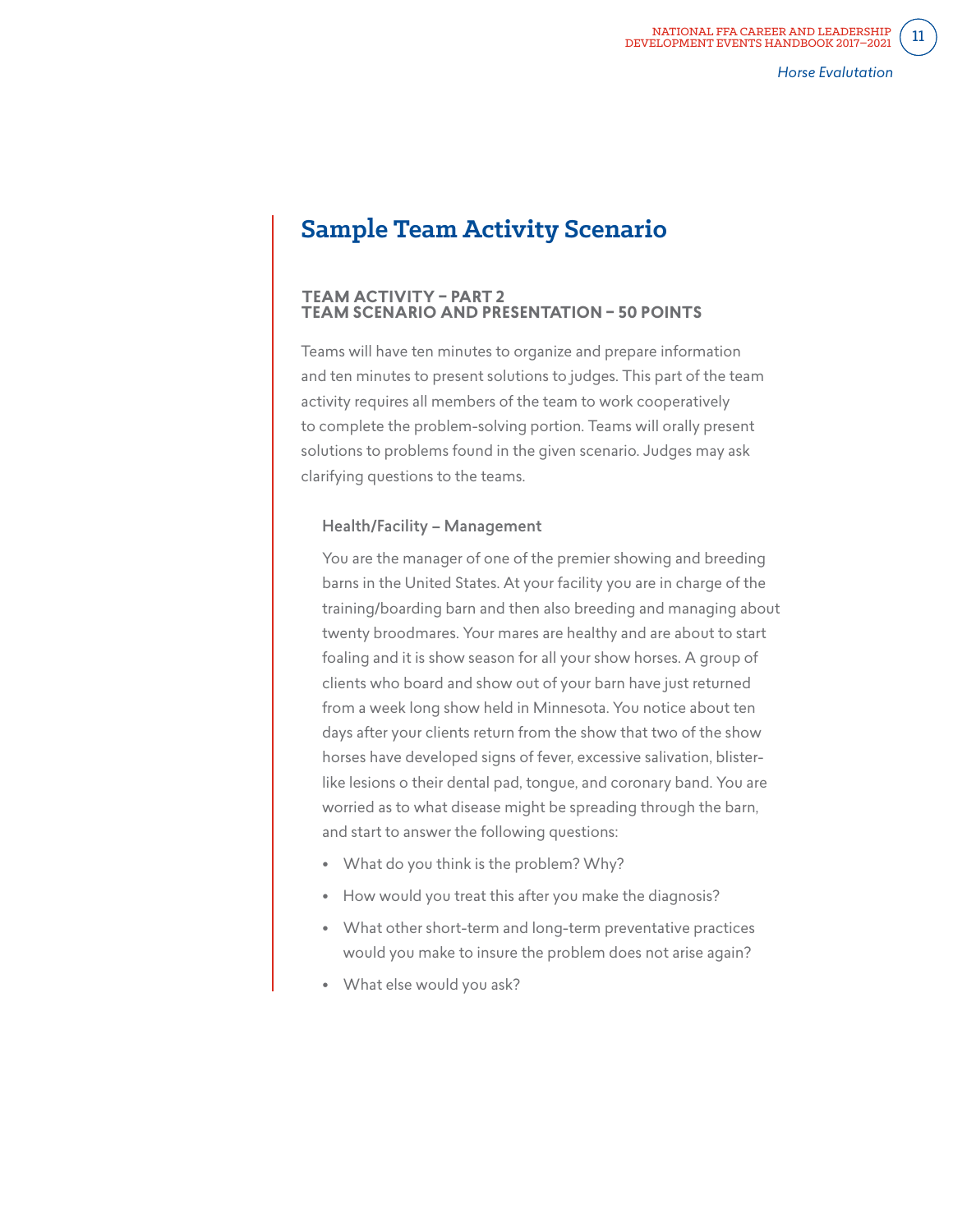

# **Team Scenario and Presentation Scorecard** 50 Points Possible

| <b>CHAPTER</b>                                             | <b>STATE</b>                   |                        |                    | <b>TEAM NUMBER</b>  |                 |
|------------------------------------------------------------|--------------------------------|------------------------|--------------------|---------------------|-----------------|
|                                                            | 5-4 points<br><b>Excellent</b> | 3-2 points<br>Moderate | 1-0 points<br>Poor | Weight              | Total<br>Points |
| Organization and content                                   |                                |                        |                    |                     |                 |
| • Introduction of team members                             |                                |                        |                    |                     |                 |
| • Overview of scenario                                     |                                |                        |                    |                     |                 |
| • Presentation of key components                           |                                |                        |                    | X6                  |                 |
| · Solution is relevant to scenario                         |                                |                        |                    |                     |                 |
| • Presentation contains accurate information               |                                |                        |                    |                     |                 |
| • Conclusion summarizing the presentation                  |                                |                        |                    |                     |                 |
| Presentation                                               |                                |                        |                    |                     |                 |
| • Team spoke articulately without hesitation               |                                |                        |                    |                     |                 |
| • Team was extremely well poised                           |                                |                        |                    | x <sub>2</sub>      |                 |
| • Team made eye contact with the judge                     |                                |                        |                    |                     |                 |
| • Team exhibited confident body language                   |                                |                        |                    |                     |                 |
| Evidence of teamwork                                       |                                |                        |                    |                     |                 |
| • Each member sufficiently contributed to the presentation |                                |                        |                    | x <sub>2</sub>      |                 |
| · Professional attitude/confidence was demonstrated        |                                |                        |                    |                     |                 |
|                                                            |                                |                        |                    | <b>TOTAL POINTS</b> |                 |
|                                                            |                                |                        |                    | 50                  |                 |

**JUDGE'S NAME DATE**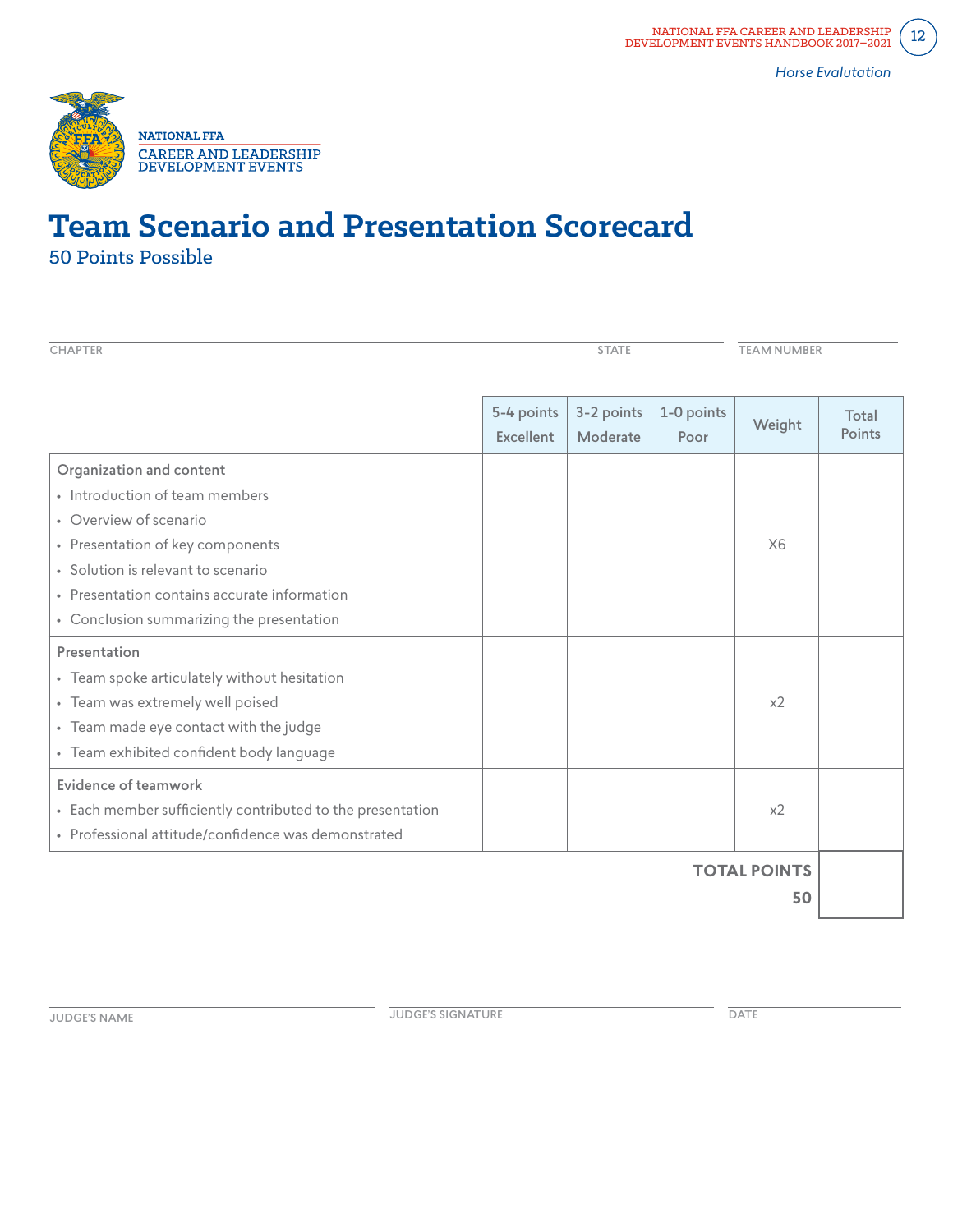# **Resources — AQHA Performance Classes**

#### SHW416 RANCH RIDING

The purpose of the Ranch Riding horse should reflect the versatility, attitude and movement of a working horse. The horse's performance should simulate a horse riding outside the confines of an arena and that of a working ranch horse. This class should show the horse's ability to work at a forward, working speed while under control by the rider. Light contact should be rewarded and horse shall not be shown on a full drape of reins. The overall manners and responsiveness of the horse while performing the maneuver requirements and the horse's quality of movement are the primary considerations.

SHW416.1 For horses three years of age and older, offered as a junior, senior or all-age open division class, and as an all age class for Level 1 (Novice) and higher, as an all age class for amateur, (including Select) and youth.

SHW416.2 No horse may cross enter, a western pleasure and ranch riding class at the same show regardless of division (youth, amateur, select or open).

#### SHW417 CLASS REQUIREMENTS:

SHW417.1 Each horse will work individually, performing both required and optional maneuvers, and scored on the basis of 0 to 100, with 70 denoting an average performance.

SHW417.2 The required maneuvers will include the walk, trot, and lope both directions: and the extended trot and extended lope at least one direction; as well as stops, and back.

SHW417.3 Three optional maneuvers may include a side pass, turns of 360 degrees or more, change of lead (simple or flying), walk, trot, or lope over a pole(s); or some reasonable combination of maneuvers that would be reasonable for a ranch horse to perform.

SHW417.4 The maneuvers may be arranged in various combinations with final approval by the judge.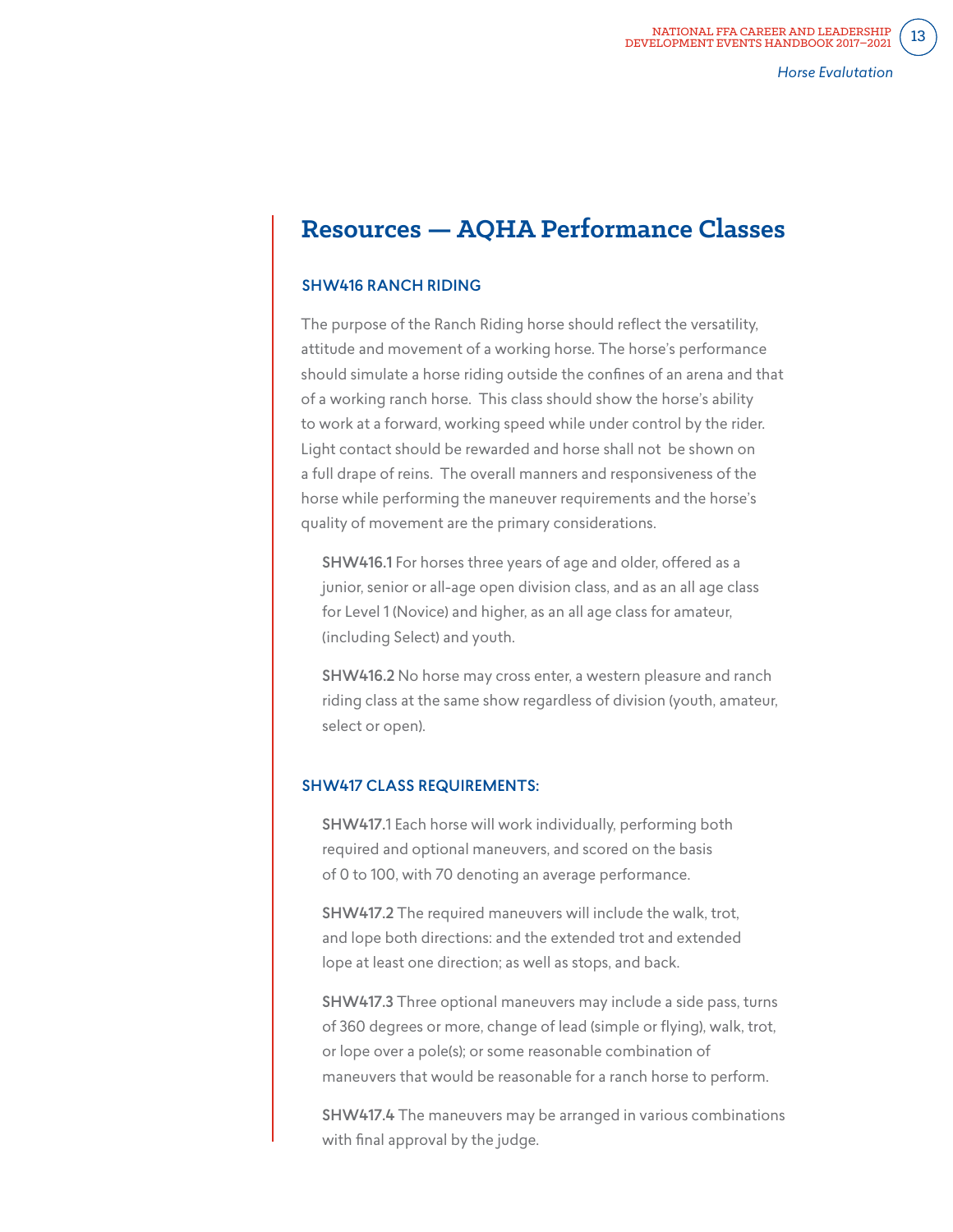SHW417.5 The overall cadence and performance of the gaits should be as those described in GAITS, with an emphasis on forward movement, free-flowing, and ground covering for all gaits. Transitions should be performed where designated, with smoothness and responsiveness.

SHW417.6 No time limit.

SHW417.7 One of the suggested patterns may be used, however a judge may utilize a different pattern as long as all required maneuvers and the three (or more) optional maneuvers are included. Should a judge use one of his/her own patterns, it is recommended to not have the stop following an extended lope.

SHW417.8 The use of natural logs is encouraged.

SHW417.9 Posting at the extended trot is acceptable.

SHW417.10 Touching or holding the saddle horn is acceptable.

#### SHW418 RANCH RIDING APPAREL AND EQUIPMENT

SHW418.1 No hoof polish.

SHW418.2 No braided or banded manes or tail extensions.

SHW418.3 Trimming inside ears is discouraged.

SHW418.4 Trimming bridle path is allowed, also trimming of fetlocks or excessive (long) facial hair.

SHW418.5 Equipment with silver should not count over a good working outfit. Silver on bridles and saddles is discouraged.

SHW418.6 It is suggested competitors use a breast collar and a rear cinch.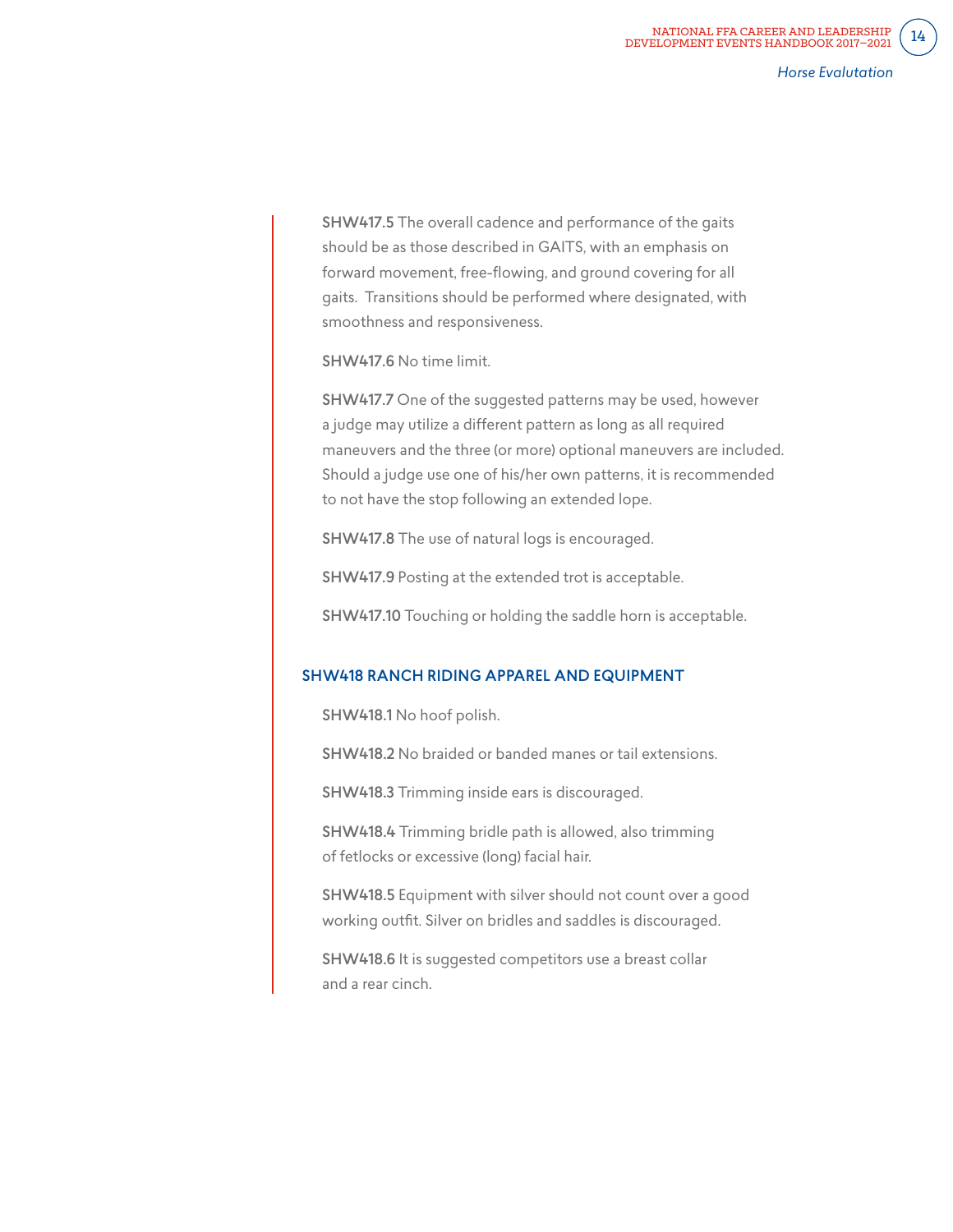#### SHW419 RANCH RIDING PENALTIES

A contestant shall be penalized each time the following occur:

#### SHW419.1 One point penalties

- Too slow/per gait
- Over-bridled
- Out of frame
- Break of gait at walk or jog for 2 strides or less

#### SHW419.2 Three point penalties

- Break of gait at walk or jog for more than 2 strides
- Break of gait at lope
- Wrong lead or out of lead
- Draped reins
- Out of lead or cross-cantering more than two strides when changing leads
- Trotting more than three strides when making a simple lead change
- Severe disturbance of any obstacle

#### SHW419.3 Five point penalties

• Blatant disobedience (kick, bite, buck, rear, etc.) for each refusal

#### SHW419.4 Placed below horses performing all maneuvers

- Eliminates maneuver
- Incomplete maneuver

#### SHW419.5 Zero score

- Illegal equipment including hoof black, braided or banded manes, or tail extensions
- Willfull abuse
- Major disobedience or schooling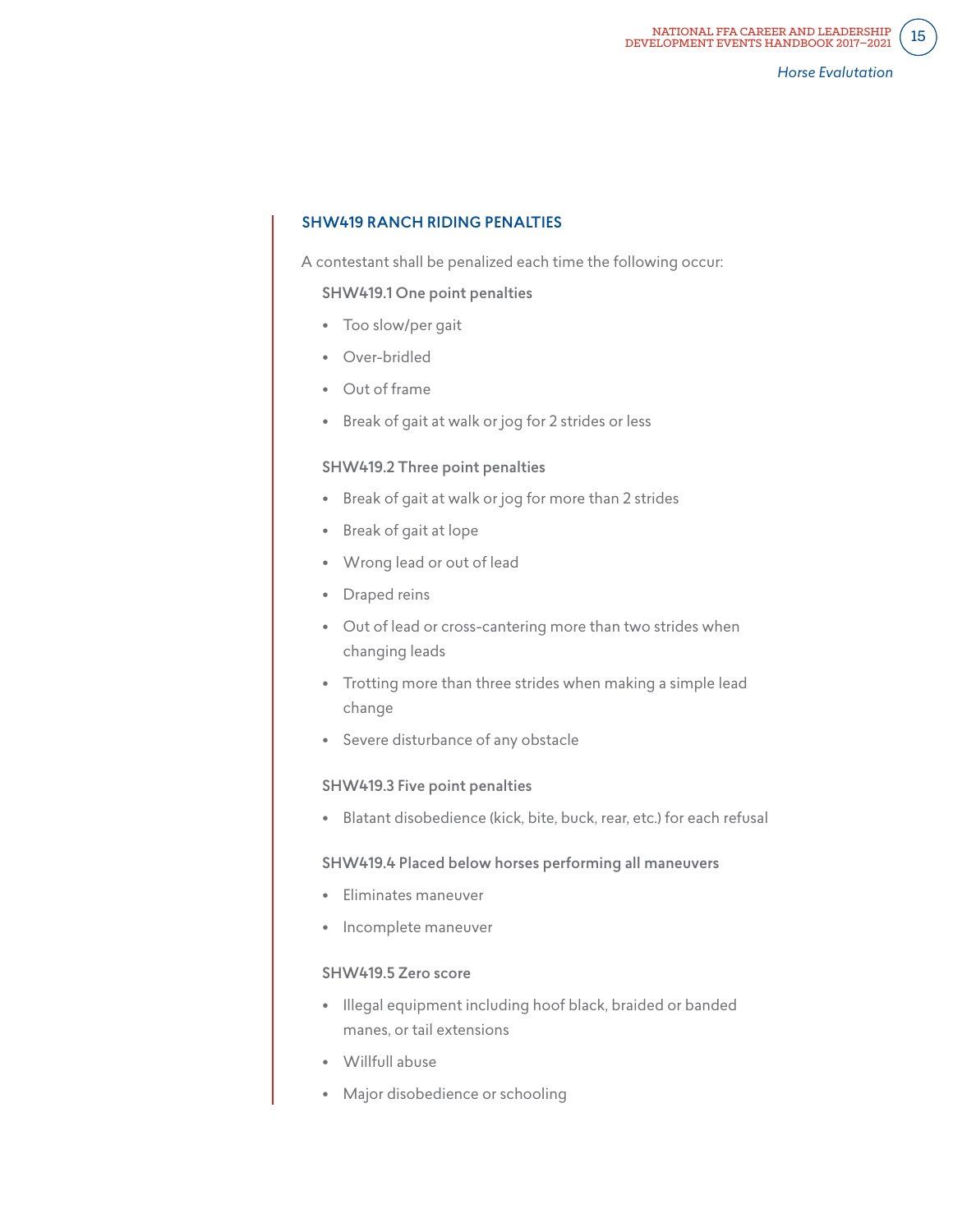SHW419.6 6 No specific penalties will be incurred for nicks/hits on logs but deduction may be made in maneuver score.

SHW419.7 6 No specific penalties will be incurred for over/under spins but deduction may be made in maneuver score.

#### SHW480 REINING

Reining is a judged event designed to show the athletic ability of a ranch type horse in the confines of a show arena. In reining competition, contestants are required to run one of several approved patterns. Each pattern includes small slow circles, large fast circles, flying lead changes, rollbacks over the hocks, a series of 360 degree spins done in place, and the exciting sliding stops that are the hallmark of the reining horse. To rein a horse is not only to guide him, but also to control his every movement. The best reined horse should be willingly guided or controlled with little or no apparent resistance and dictated to completely. Any movement on his own must be considered a lack of control. Any one of the 13 AQHA-approved reining patterns may be used and is to be selected by the judge of the class and used by all contestants in the class. Each contestant will perform the required pattern individually and separately. All horses will be judged immediately upon entering the arena. Any fault incurred prior to the commencement of a pattern will be scored accordingly. All deviations from the exact written pattern must be considered a lack of or temporary loss of control, and therefore faulted according to severity of deviation. Credit will be given for smoothness, finesse, attitude, quickness and authority in performing the various maneuvers while using controlled speed.

#### SHW481 SCORING

Scoring will be on the basis of 0-Infinity, with 70 denoting an average performance. Points will be added or subtracted from the maneuvers on the following bases, ranging from plus 1 1/2 to minus 1 1/2: –1 1/2 extremely poor, –1 very poor, –1/2 poor, 0 average, +1/2 good, +1 very good, +1 1/2 excellent. Maneuver scores are to be determined independently of penalty points.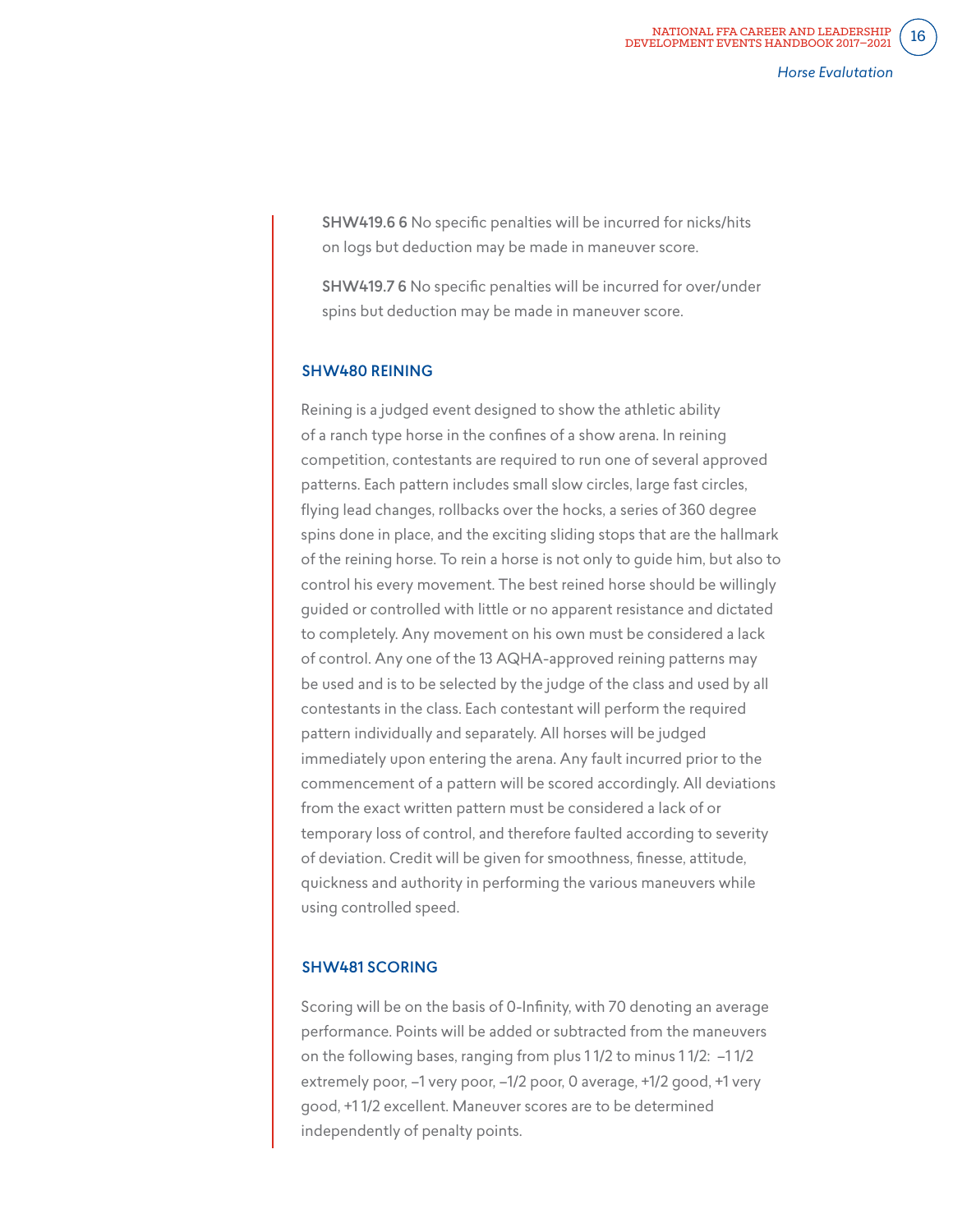#### SHW482 THE FOLLOWING WILL RESULT IN NO SCORE

- Abuse of an animal in the show arena and/or evidence that an act of abuse has occurred prior to or during the exhibition of a horse in competition.
- Use of illegal equipment, including wire on bits, bosals or curb chains.
- Use of illegal bits, bosals or curb chains; when using a snaffle bit, optional curb strap is acceptable; however, curb chains are not acceptable.
- Use of tack collars, tie downs or nose bands
- Use of whips or bats.
- Use of any attachment which alters the movement of or circulation to the tail.
- Failure to provide horse and equipment to the appropriate judge for inspection.
- Disrespect or misconduct by the exhibitor.
- Closed reins are not allowed except as standard romal reins.
- Excess rein may be straightened at any place a horse is allowed to be completely stopped during a pattern; rider's free hand may be used to hold romal in the normal fashion.

## SHW482.1

The following will result in a score of zero:

- Use of more than index or first finger between reins.
- Use of two hands (exception in junior, snaffle bit, or hackamore classes designated for two hands) or changing hands.
- Use of romal other than as outlined in WESTERN EQUIPMENT.
- Failure to complete pattern as written.
- Performing the maneuvers other than in specified order.
- The inclusion of maneuvers not specified, including, but not limited to:
	- Backing more than two strides.
	- Turning more than 90 degrees.
	- Equipment failure that delays completion of pattern; including dropping a rein that contacts the ground while horse is in motion.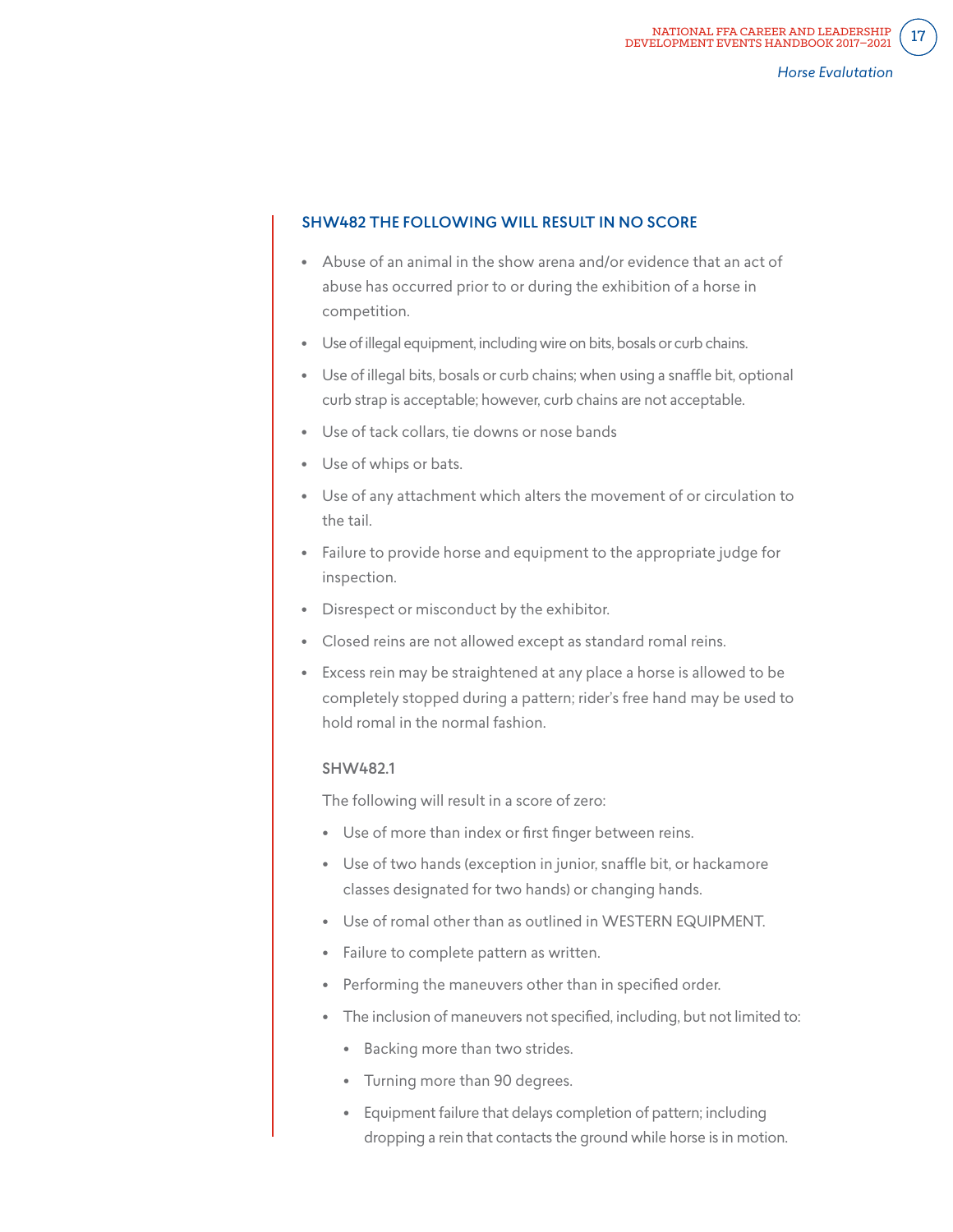- Balking or refusal of command where performance is delayed.
- Running away or failing to guide where it becomes impossible to discern whether the entry is on pattern.
- Jogging in excess of one-half circle or one-half the length of the arena.
- Overspins of more than 1/4 turn.
- Fall to the ground by horse or rider.

#### SHW483

Neither a no score nor a zero are eligible to place in a go round or class, but a zero may advance in a multi-go event while a no score may not.

#### SHW484

The following will result in a reduction of five points:

- Spurring in front of cinch.
- Use of either hand to instill fear or praise.
- Holding saddle with either hand.
- Blatant disobediences including kicking, biting, bucking, rearing and striking.

#### SHW48

The following will result in a reduction of two points:

- Break of gait.
- Freeze up in spins or rollbacks.
- On walk-in patterns, failure to stop or walk before executing a canter departure.
- On run-in patterns, failure to be in a canter prior to the first marker.
- If a horse does not completely pass the specified marker before initiating a stop position.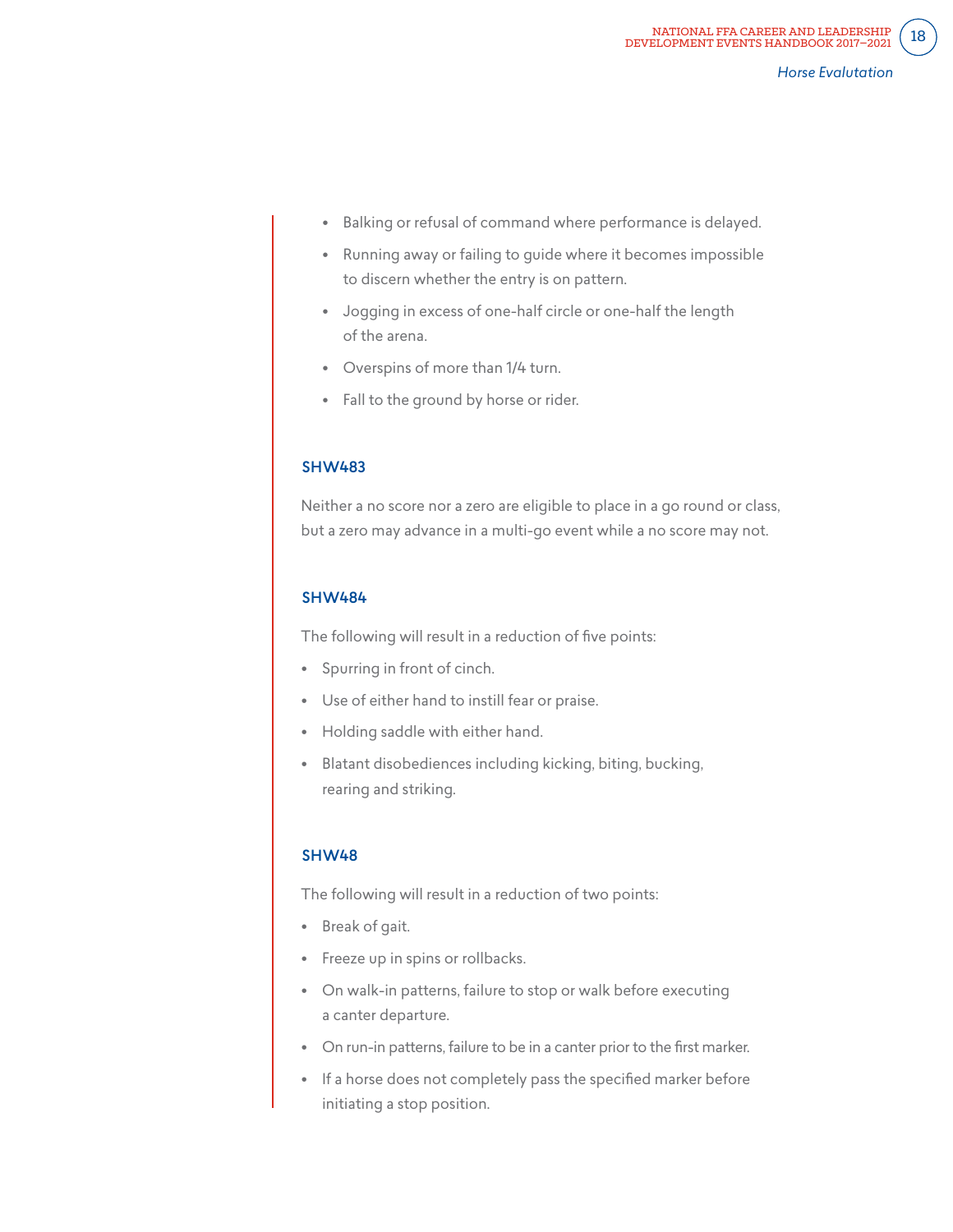#### SHW486

Starting or performing circles or eights out of lead will be judged as follows:

SHW486.1 Each time a horse is out of lead, a judge is required to deduct one point. The penalty for being out of lead is cumulative and the judge will deduct one penalty point for each quarter of the circumference of a circle or any part thereof that a horse is out of lead. A judge is required to penalize a horse 1/2 point for a delayed change of lead by one stride where the lead change is required by the pattern description.

SHW486.2 Deduct 1/2 point for starting circle at a jog or exiting rollbacks at a jog up to two strides. Jogging beyond two strides, but less than 1/2 circle or 1/2 the length of the arena, deduct two points.

SHW486.3 Deduct 1/2 point for over or under spinning up to 1/8 of a turn; deduct one point for over or under spinning 1/8 to 1/4 turn.

SHW486.4 A 1/2 point penalty deduction will be given for failure to remain a minimum of 20 feet (6 meters) from the wall or fence when approaching a stop and/or rollback.

#### SHW487

In patterns requiring a run-around, failure to be on the correct lead when rounding the end of the arena will be penalized as follows: for 1/2 the turn or less, one point; for more than 1/2 turn, two points.

#### SHW488

Faults against the horse to be scored accordingly, but not to cause disqualification:

- Opening mouth excessively when wearing bit.
- Excessive jawing, opening mouth or head raising on stop.
- Lack of smooth, straight stop on haunches-bouncing or sideways stop.
- Refusing to change leads.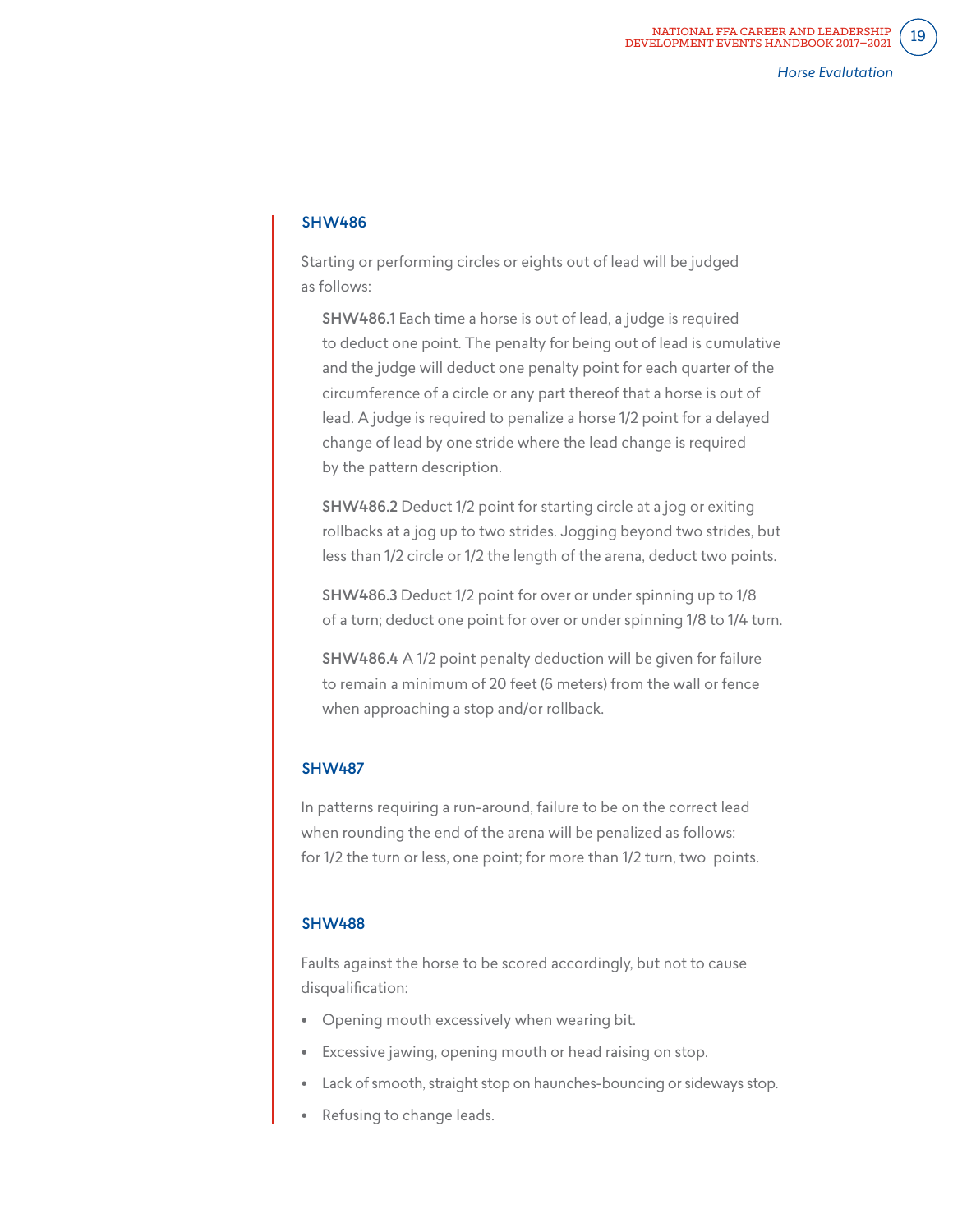- Anticipating signals.
- Stumbling.
- Backing sideways.
- Knocking over markers.

## SHW489

Faults against the rider to be scored accordingly, but not to cause disqualification:

- Losing stirrup.
- Failure to run circles or figure eights within the markers is not considered a fault depending on arena conditions and size; however, failure to go beyond markers on rollbacks and stops is considered a fault.

#### SHW490

A show may have up to three approved reining classes and no horse may be entered in both junior bit and hackamore/snaffle bit reining classes at the same show.

SHW490.1 If three reining classes are to be held at a show, they shall be the following:

SHW490.1.1 Senior reining shown with bit.

SHW490.1.2 Junior reining shown with bit.

SHW490.1.3 Hackamore/snaffle bit reining (five years old and younger, shown with hackamore or snaffle bit).

SHW490.2 If two reining classes are to be held at a show, they shall be the following:

SHW490.2.1 Senior reining shown with bit.

SHW490.2.2 Junior reining shown with either bit, hackamore or snaffle bit at the discretion of the exhibitor.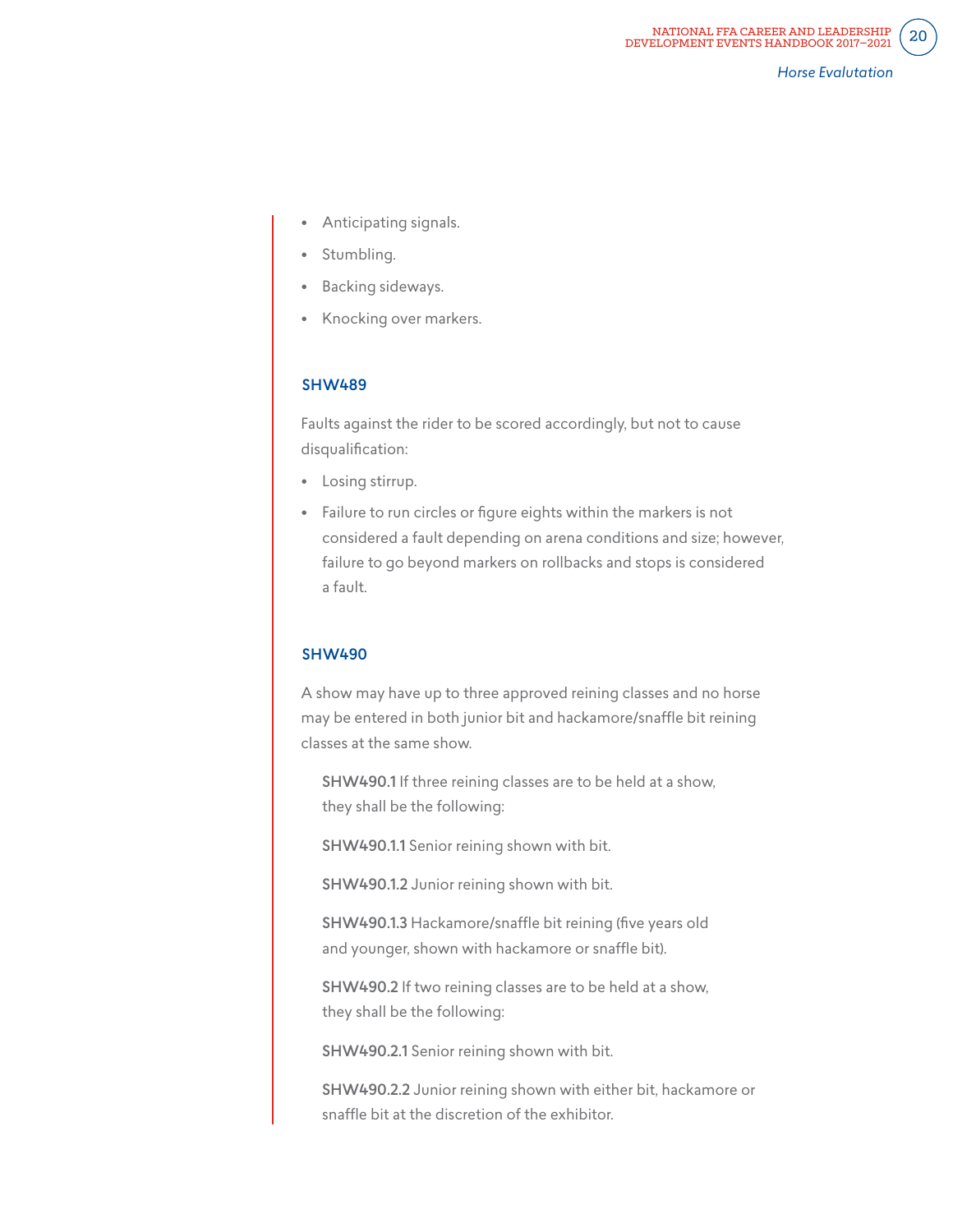SHW490.3 If only one reining class is to be held at a show, it shall be reining – all ages – horses six years old and older must be shown in bit; horses five years old and younger may be shown in either bit, hackamore or snaffle bit at the discretion of the exhibitor.

#### SHW461 TRAIL.

This class will be judged on the performance of the horse over obstacles, with emphasis on manners, response to the rider and quality of movement. Credit will be given to horses negotiating the obstacles with style and some degree of speed, providing correctness is not sacrificed. Horses should receive credit for showing attentiveness to the obstacles and the capability of picking their own way through the course when obstacles warrant it, and willingly responding to the rider's cues on more difficult obstacles. Horses shall be penalized for any unnecessary delay while approaching or negotiating the obstacles. Horses with artificial appearance over obstacles should be penalized. Horses must not be required to work on the rail. The course must be designed, however, to require each horse to show the three gaits (walk, jog, lope) somewhere between obstacles as a part of its work. The quality of movement and cadence should be considered part of the maneuver score. While on the line of travel between obstacles, the horse shall be balanced, carrying his head and neck in a relaxed, natural position, with the poll level with or slightly above the withers. The head should not be carried behind the vertical, giving the appearance of intimidation, or be excessively nosed out, giving a resistant appearance.

#### SHW462

The course to be used must be posted at least one hour before scheduled starting time of the class.

#### SHW463 SCORING

Scoring will be on the basis of zero to infinity, with 70 denoting an average performance. Each obstacle will receive an obstacle score that should be added or subtracted from 70 and is subject to a penalty that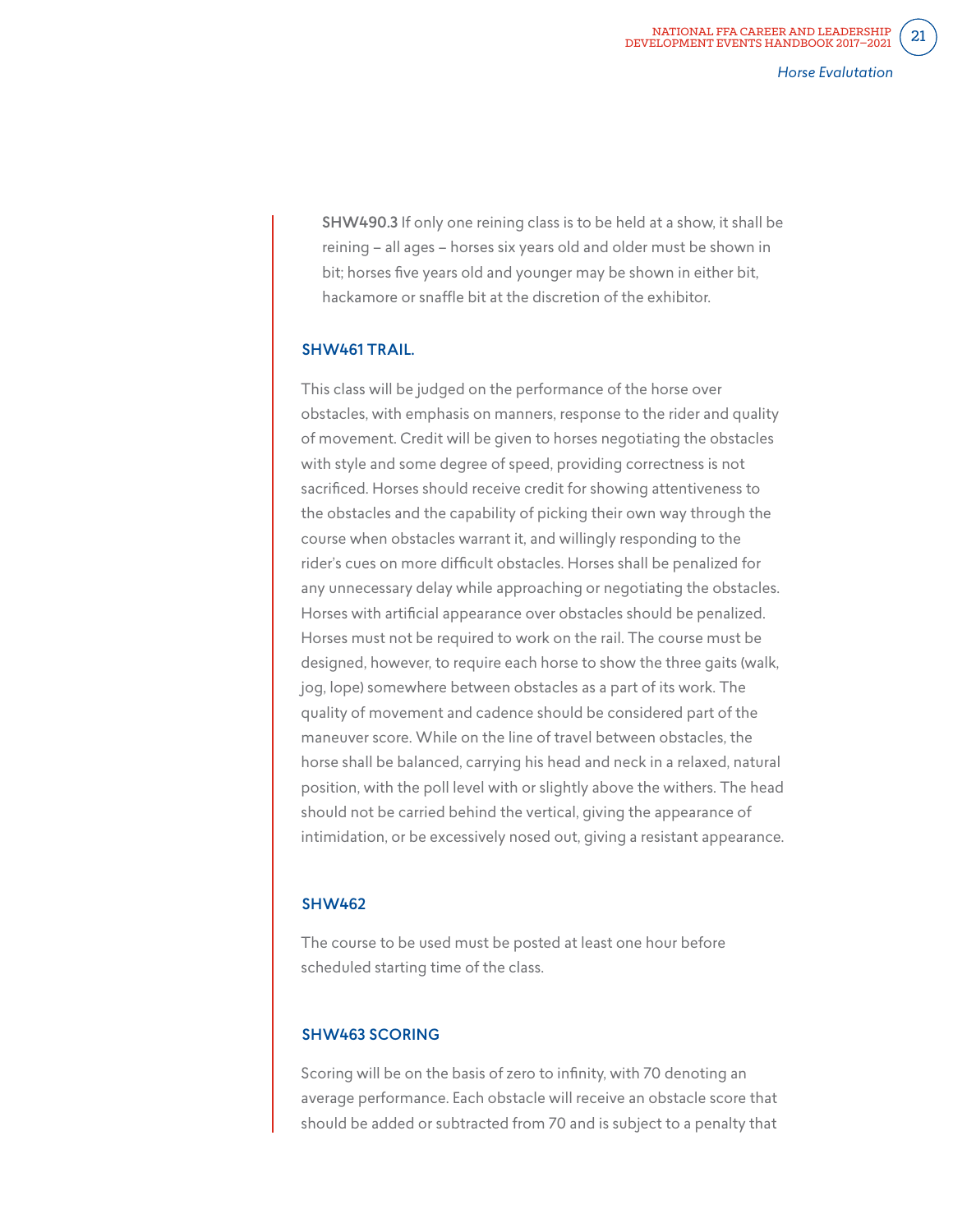should be subtracted. Each obstacle will be scored on the following basis, ranging from plus 1 1/2 to minus 1 1/2: –1 1/2 extremely poor, –1 very poor, –1/2 poor, 0 correct, +1/2 good, +1 very good, +1 1/2 excellent. Obstacle scores are to be determined and assessed independently of penalty points.

#### SHW464

Penalties should be assessed, per occurrence, as follows:

#### SHW464.1 One-half point.

• Each tick or contact of a log, pole, cone, plant, or any component of an obstacle.

#### SHW464.2 One point

- Each hit, bite, or stepping on a log, cone, plant or any component of the obstacle.
- Incorrect or break of gait at walk or jog for two strides or less.
- Both front or hind feet in a single-strided slot or space at a walk or jog.
- Skipping over or failing to step into required space.
- Split pole in lope-over.
- Incorrect number of strides, if specified.

#### SHW464.3 Three points

- Incorrect or break of gait at walk or jog for more than two strides.
- Out of lead or break of gait at lope (except when correcting an incorrect lead).
- Knocking down an elevated pole, cone, barrel, plant, obstacle, or severely disturbing an obstacle.
- Falling or jumping off or out of a bridge or a water box with one foot once the horse has got onto or into that obstacle.
- Stepping outside of the confines of an obstacle with designated boundaries (i.e., Back through, 360 degree box, side pass) with one foot once the horse has entered the obstacle.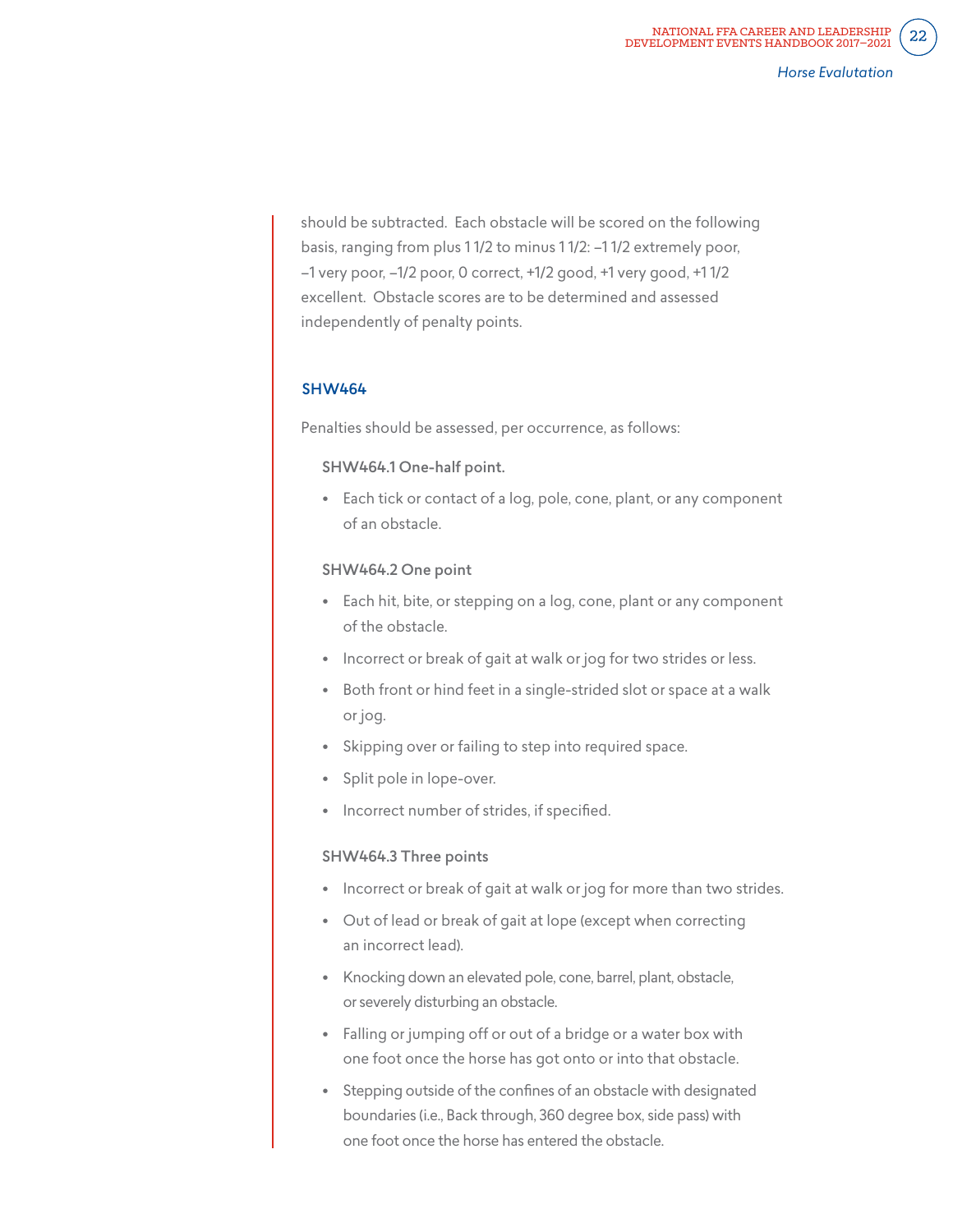• Missing or evading a pole that is a part of a series of an obstacle with one foot.

#### SHW464.4 Five points

- Dropping slicker or object required to be carried on course.
- First or second cumulative refusal, balk, or evading an obstacle by shying or backing.
- Letting go of gate or dropping rope gate.
- Use of either hand to instill fear or praise.
- Falling or jumping off or out of a bridge or a water box with more than one foot once the horse has got onto or into that obstacle.
- Stepping outside of the confines of an obstacle with designated boundaries (i.e., Back through, 360 degree box, side pass) with more than one foot once the horse has entered the obstacle.
- Missing or evading a pole that is a part of a series of an obstacle with more than one foot.
- Blatant disobedience (including kicking out, bucking, rearing, striking).
- Holding saddle with either hand.

#### SHW464.5 Disqualified 0 – Score

- Use of two hands (except in snaffle bit or hackamore classes designated for two hands) or changing hands on reins; except for junior horses shown with hackamore or snaffle bit, only one hand may be used on the reins, except that it is permissible to change hands to work an obstacle as outlined in WESTERN EQUIPMENT, or to straighten reins when stopped.
- Use of romal other than as outlined in western equipment.
- Performing the obstacle incorrectly or other than in specified order.
- No attempt to perform an obstacle.
- Equipment failure that delays completion of pattern.
- Excessively or repeatedly touching the horse on the neck to lower the head.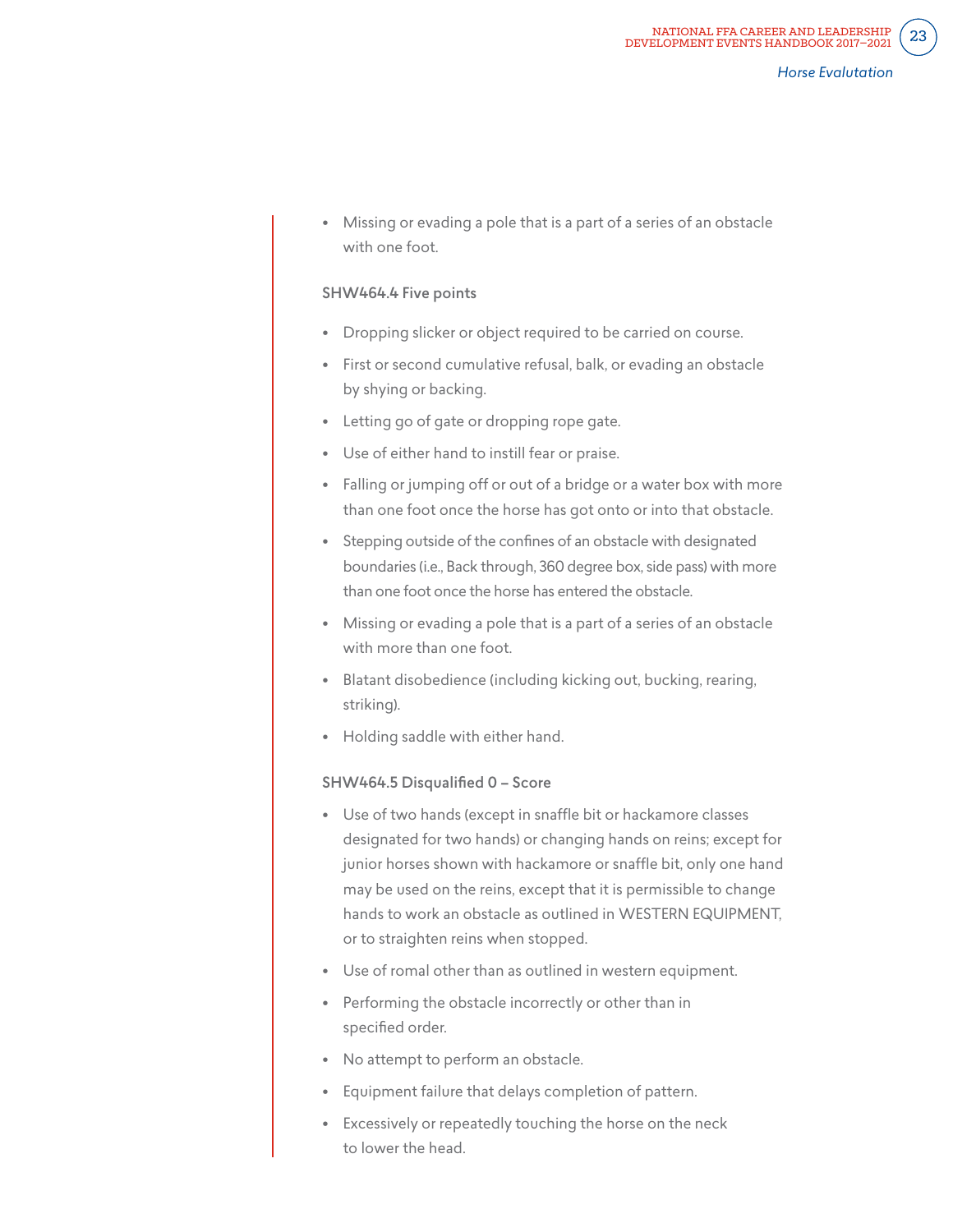- Entering or exiting an obstacle from the incorrect side or direction.
- Working obstacle the incorrect direction; including overturns of more than 1/4 turn.
- Riding outside designated boundary marker of the arena or course area.
- Third cumulative refusal, balk, or evading an obstacle by shying or backing.
- Failure to ever demonstrate correct lead and/or gait as designated.
- Failure to follow the correct line of travel between obstacles.
- Excessive schooling, pulling, turning, stepping or backing anywhere on course.
- Failure to open and shut gate or failure to complete gate (except for novice or rookie classes where they place below all who complete course correctly).

## SHW464.6

Faults scored according to severity which occur on the line of travel between obstacles include:

- Head carried too high.
- Head carried too low (tip of ear below the withers).
- Over-flexing or straining neck in head carriage so the nose is carried behind the vertical.
- Excessive nosing out.
- Opening mouth excessively.

SHW464.7 Faults which will be cause for disqualification that occur on the line of travel between obstacles, except in Level 1 (Novice) amateur or Level 1 (Novice) youth classes which shall be faults scored according to severity, include: head carried too low (tip of ear below the withers consistently); over-flexing or straining neck in head carriage so the nose is carried behind the vertical consistently.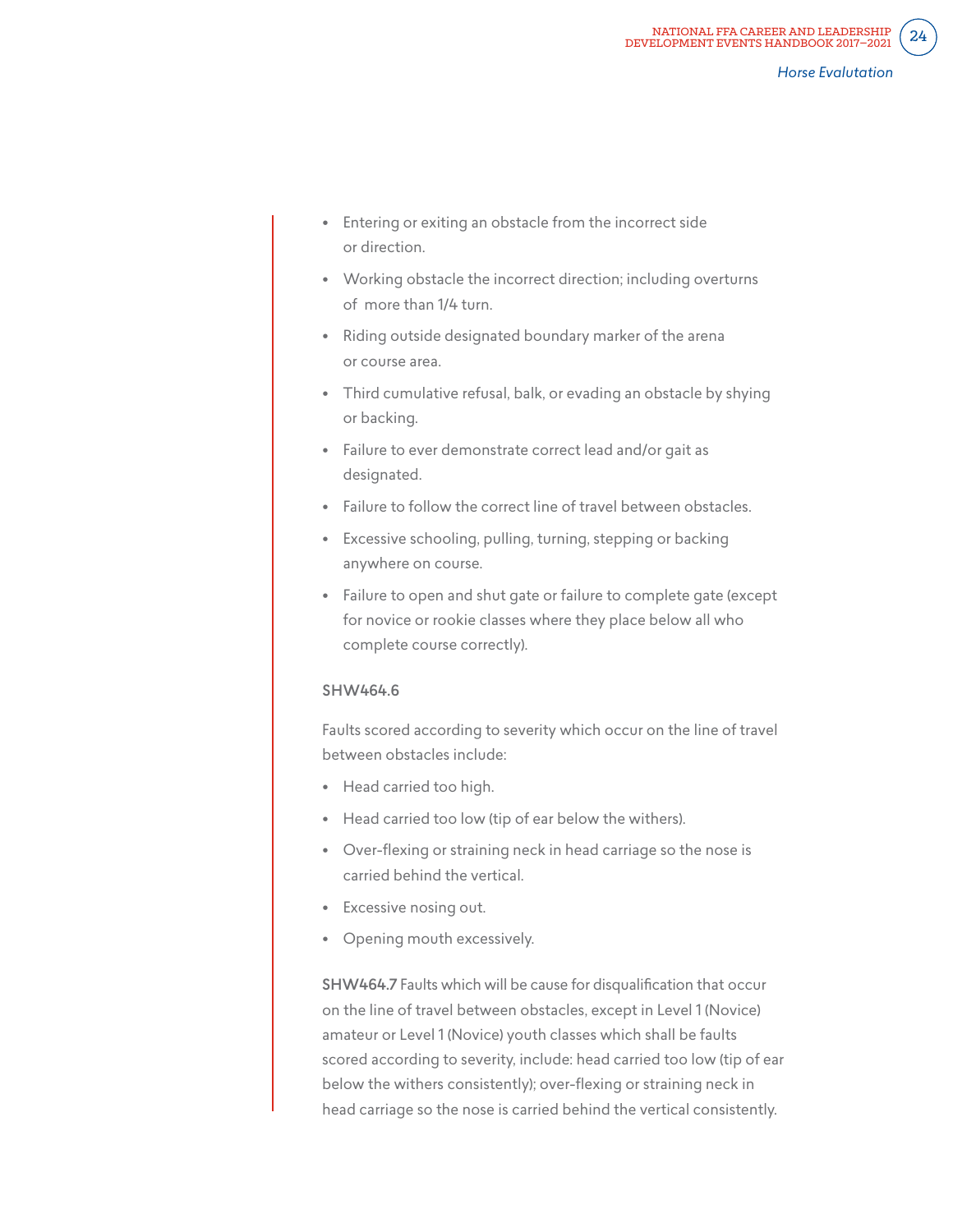#### SHW465 TRAIL COURSE

Management, when setting courses, should keep in mind that the idea is not to trap a horse, or eliminate it by making an obstacle too difficult. All courses and obstacles are to be constructed with safety in mind so as to eliminate any accidents. If difficult courses are set, Level 1 (Novice) trail should be less difficult. When the distances and spaces are measured between all obstacles, the inside base to inside base measurement of each obstacle considering the normal path of the horse should be the measuring point. Enough space must be provided for a horse to jog [at least 30 feet (9 meters)] and lope [at least 50 feet (15 meters)] for the judges to evaluate these gaits.

SHW465.1 If disrupted, the course shall be reset. In the case that an obstacle is used in combination, the obstacle cannot be reset until the contestant finishes the entire obstacle.

SHW465.2 The judge must walk the course and has the right and duty to alter the course in any manner. The judge may remove or change any obstacle he deems unsafe or non-negotiable. If at any time a trail obstacle is deemed to be unsafe by the judge, it shall be repaired or removed from the course. If it cannot be repaired and horses have completed the course, the score for that obstacle shall be deducted from all previous works for that class.

SHW465.3 At least six obstacles must be used, three of which must be from the mandatory list of obstacles and at least three others selected from the list of optional obstacles.

#### SHW466. MANDATORY TRAIL COURSE OBSTACLES INCLUDE:

SHW466.1 Opening, passing through and closing gate. (Losing control of gate is to be penalized.) Use a gate which will not endanger horse or rider. If the gate has a metal, plastic or wooden support bar under the opening, contestants must work the gate moving forward through it.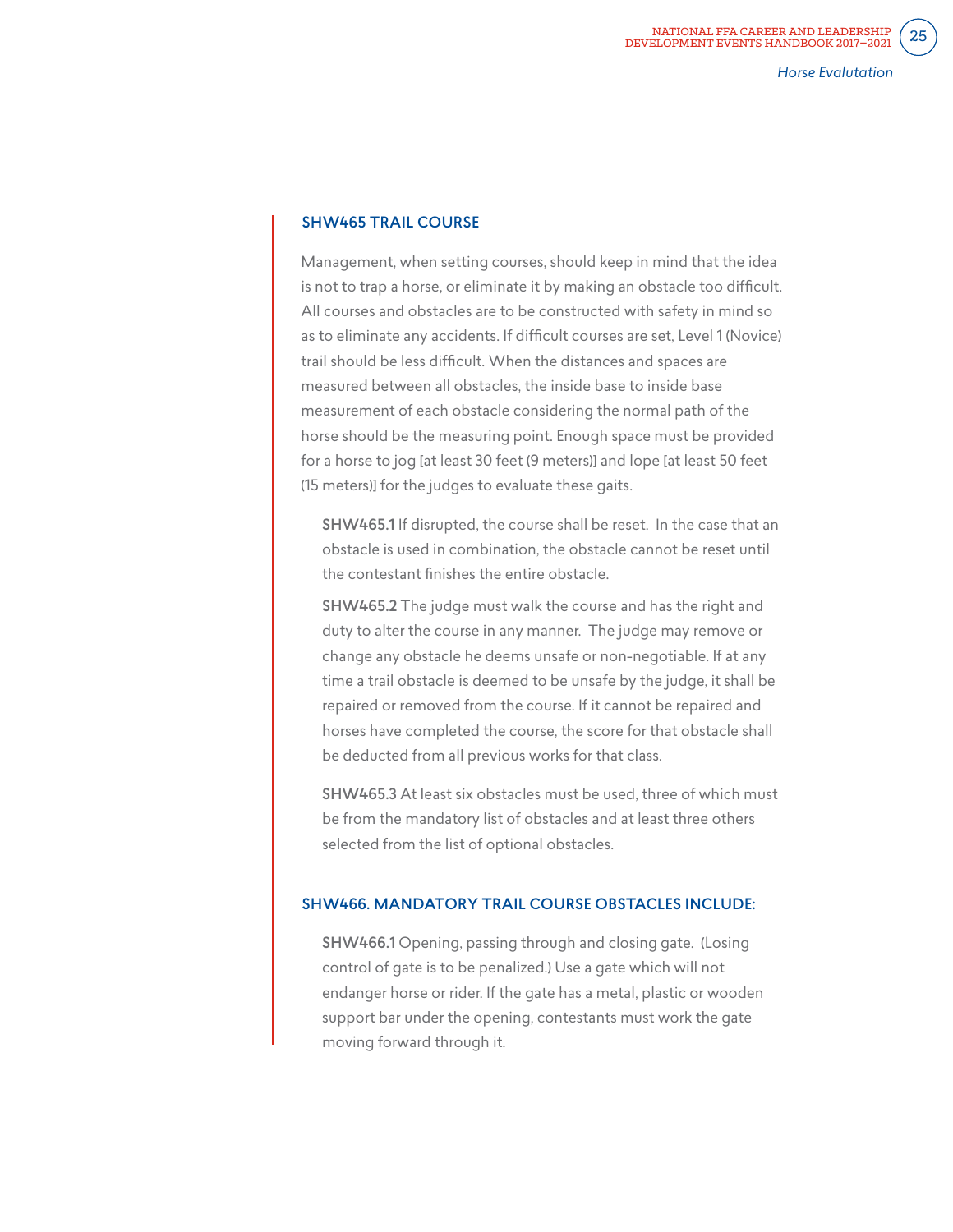#### SHW466.2

Ride over at least four logs or poles. These can be in a straight line, curved, zigzag or raised. The space between the logs is to be measured and the path the horse is to take should be the measuring point. Trotovers and lopeovers cannot be elevated in Novice classes. All elevated elements must be placed in a cup, notched block, or otherwise secured so they cannot roll. The height should be measured from the ground to the top of the element. Spacing for walkovers, trotovers, and lopeovers should be as follows or increments thereof.

SHW466.2.1 The spacing for walkovers shall be 20" to 24" (50 – 60 cm) and may be elevated to 12" (30 cm). Elevated walkovers should be set at least 22" (55 cm) apart.

SHW466.2.2 The spacing for trotovers shall be 3' to 3'3" (90 –100 cm) and may be elevated to 8" (20 cm).

**SHW466.2.3** The spacing for lopeovers shall be 6' to 6 1/2' (1.8  $-$  2) meters) or increments thereof, and may be elevated to 8" (20 cm).

SHW466.3 Backing obstacle. Backing obstacles to be spaced a minimum of 28" (70 cm). If elevated, 30" (75 cm) spacing is required. Entrants cannot be asked to back over a stationary object such as a wooden pole or metal bar.

SHW466.3.1 Back through and around at least three markers.

SHW466.3.2 Back through L, V, U, straight or similar-shaped course. May be elevated no more than 24" (60 cm).

#### SHW467

Optional trail course obstacles include but are not limited to:

SHW467.1 Water hazard (ditch or small pond). No metal or slick bottom-boxes will be used.

SHW467.2 Serpentine obstacles at walk or jog. Spacing to be minimum of 6' ( 1.8 meters) for jog.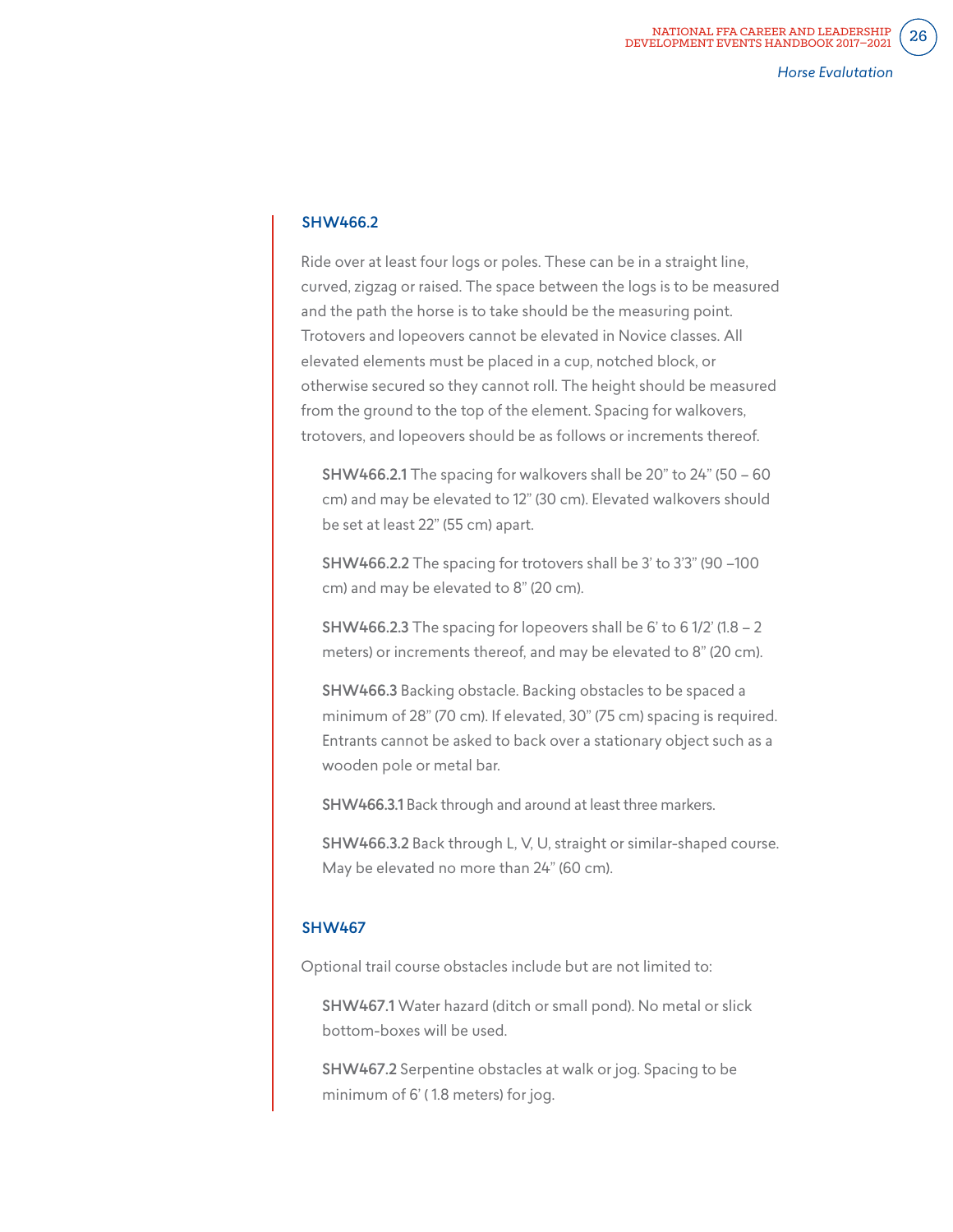SHW467.3 Carry object from one part of arena to another. (Only objects which reasonably might be carried on a trail ride may be used.)

SHW467.4 Ride over wooden bridge. (Suggested minimum width shall be 36" (90 cm) wide and at least six feet long). Bridge should be sturdy, safe and negotiated at a walk only.

SHW467.5 Put on and remove slicker.

SHW467.6 Remove and replace materials from mailbox.

SHW467.7 Side pass (may be elevated to 12" (30 cm) maximum).

SHW467.8 An obstacle consisting of four logs or rails, laid in a square. Minimum width of the square should be 6' (1.8 m). Each contestant will enter the square by riding over log or rail as designated. When all four feet are inside the square, rider should execute a turn, as indicated, and depart.

SHW467.9 Any other safe and negotiable obstacle which could reasonably be expected to be encountered on a trail ride and meets the approval of the judge may be used.

SHW467.10 A combination of two or more of any obstacle is acceptable.

## SHW468

Unacceptable trail course obstacles include:

- Tires
- Animals
- Hides
- PVC pipe
- **Dismounting**
- Jumps
- Rocking or moving bridges
- Water box with floating or moving parts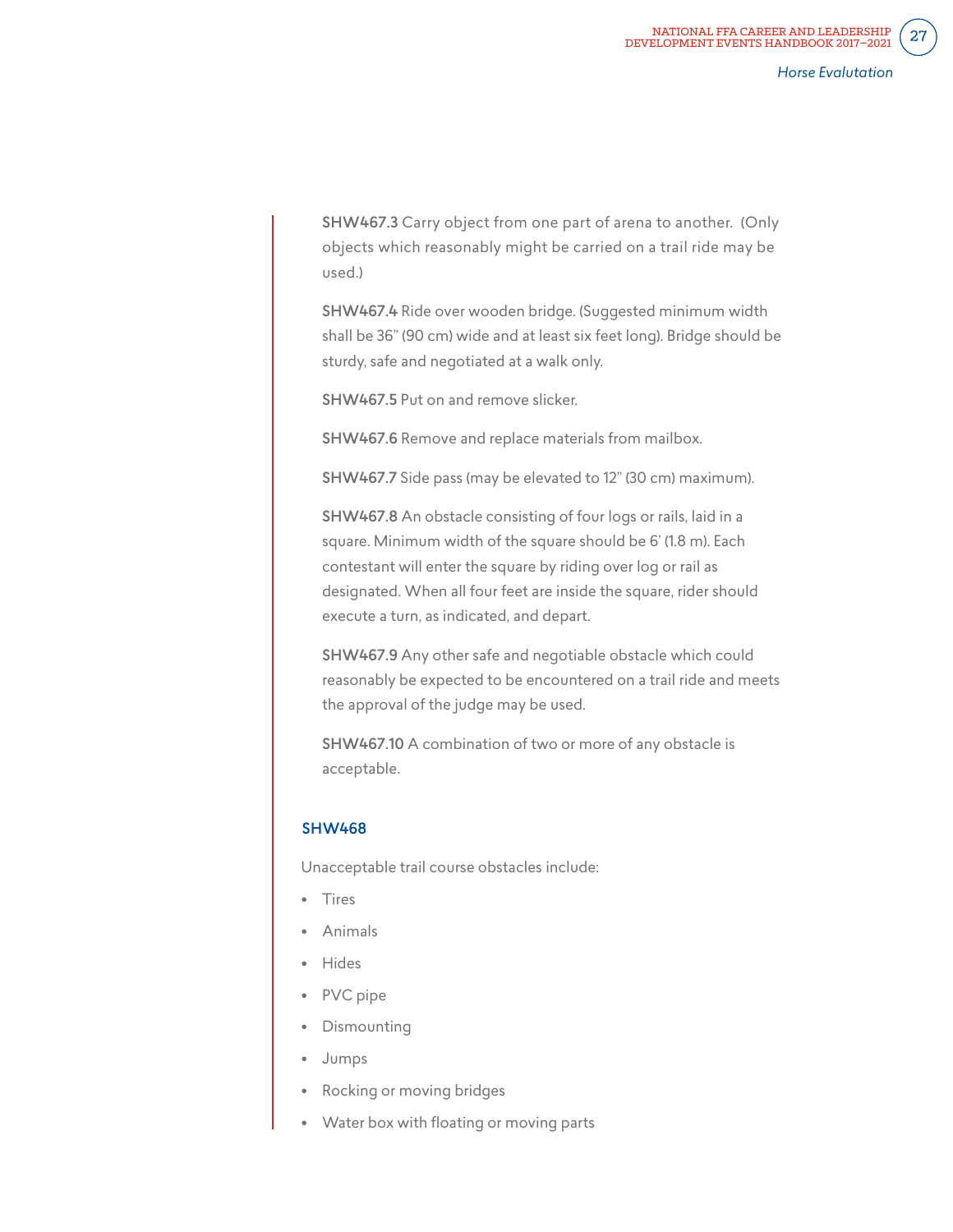- Flames, dry ice, fire extinguisher, etc.
- Logs or poles elevated in a manner that permits such to roll
- **Ground ties**

#### SHW451 WESTERN RIDING

The horse is judged on quality of gaits, lead changes at the lope, response to the rider, manners and disposition. The horse should perform with reasonable speed, and be sensible, well-mannered, free and easy moving. Credit shall be given for and emphasis placed on smoothness, even cadence of gaits (i.e., starting and finishing pattern with the same cadence), and the horse's ability to change leads precisely, easily and simultaneously both hind and front at the center point between markers. In order to have balance, with quality lead changes, the horse's head and neck should be in a relaxed, natural position, with his poll level with or slightly above the level of the withers. He should not carry his head behind the vertical, giving the appearance of intimidation, or be excessively nosed out, giving a resistant appearance. The horse should have a relaxed head carriage showing response to the rider's hands, with a moderate flexion at the poll. Horses may be ridden with light contact or on a reasonably loose rein. The horse should cross the log both at the jog and the lope without breaking gait or radically changing stride.

#### SHW452

The judge will select one of the eight patterns to be performed. The judge is responsible for the pattern being correctly set. The three Level 1 (Green) western riding patterns may be used for Level 1 (Novice) amateur or Level 1 (Novice) youth. On the pattern:

SHW452.1 The small circles represent pylon markers which are recommended. These should be separated by a uniform measured distance of not less than 30 feet (9 meters) nor more than 50 feet (15 meters) on the sides with 5 markers (see diagram). In Pattern 1, the three markers on the opposite side should be set adjacent to the appropriate markers. It is recommended that markers be set a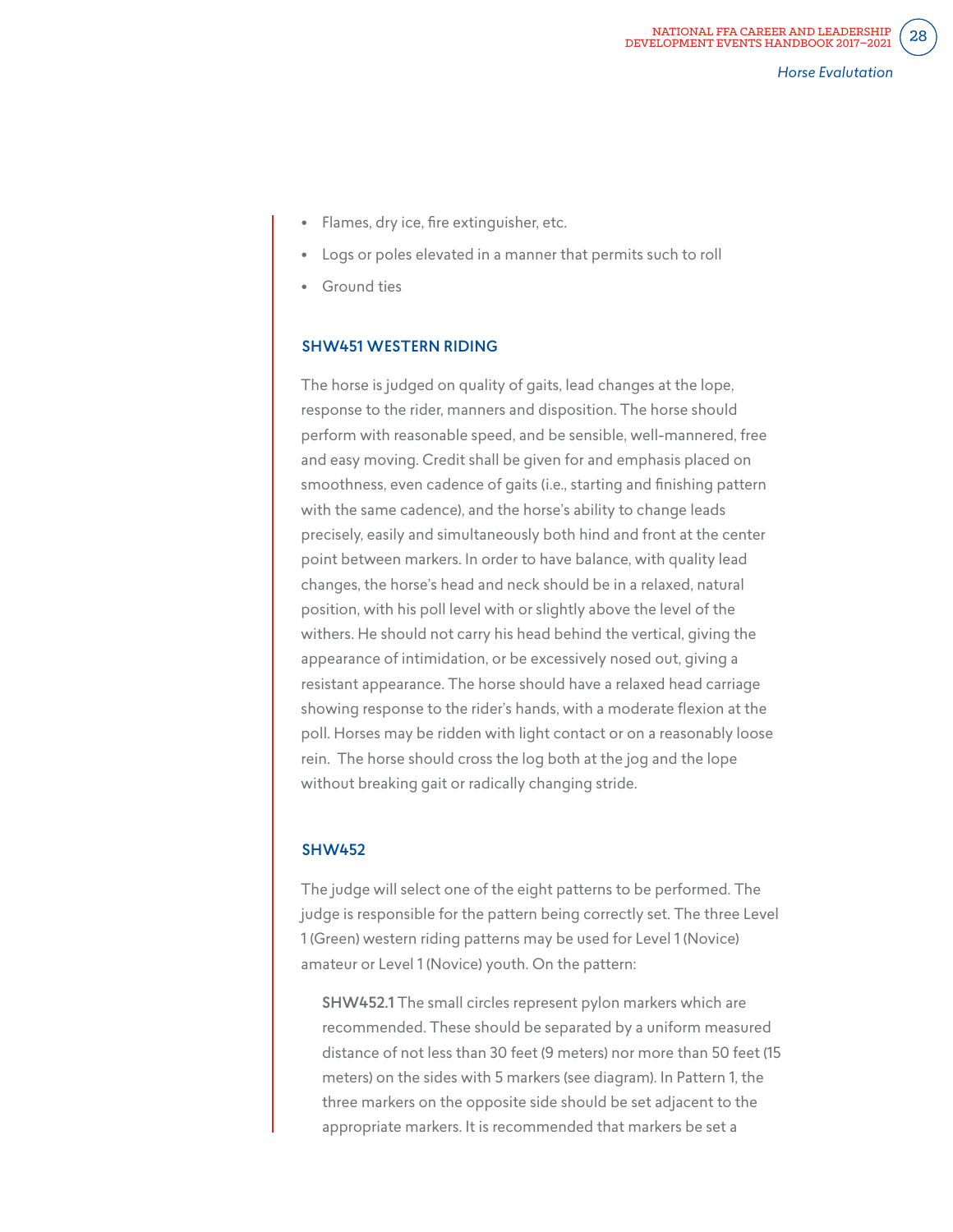minimum of 15 feet (4 1/2 meters) from the fence and with 50 to 80 foot (15 to 24 meters) width in the pattern, as the arena permits.

SHW452.2 A solid log or pole should be used and be a minimum of 8 feet (2.5 meters) in length.

SHW452.3 The long serpentine line indicates the direction of travel and gaits at which the horse is to move. The shaded area represents the lead changing area between the markers. The dotted line (...) indicates walk, the dash line  $(- - -)$  jog, and the solid line  $(-)$  lope.

SHW452.4 A cone shall be placed along the wall or rail of the arena to designate where the exhibitor should initiate the walk. On Pattern 1, the cone should be placed a minimum of 15 feet before the first pylon. On Patterns 2,3,4 and 5, the cone should be placed even with the first pylon. The on-deck exhibitor should not go to the start-cone until the contestant on pattern has cleared the working area by the start-cone for the final time.

#### SHW453 SCORING

Exhibitors will be scored on a basis of 0-100 with 70 denoting an average performance. Points will be added or subtracted from the maneuvers on the following bases, ranging from plus 1 1/2 to minus 1 1/2: –1 1/2 extremely poor, –1 very poor, –1/2 poor, 0 average, +1/2 good, +1 very good, +1 1/2 excellent. Maneuver scores are to be determined independently of penalty points.

#### SHW454

Penalties should be assessed each time the following occur:

SHW454.1 One-half point

- Tick or light touch of log
- Hind legs skipping or coming together during lead change
- Non-simultaneous lead change (front to hind or hind to front)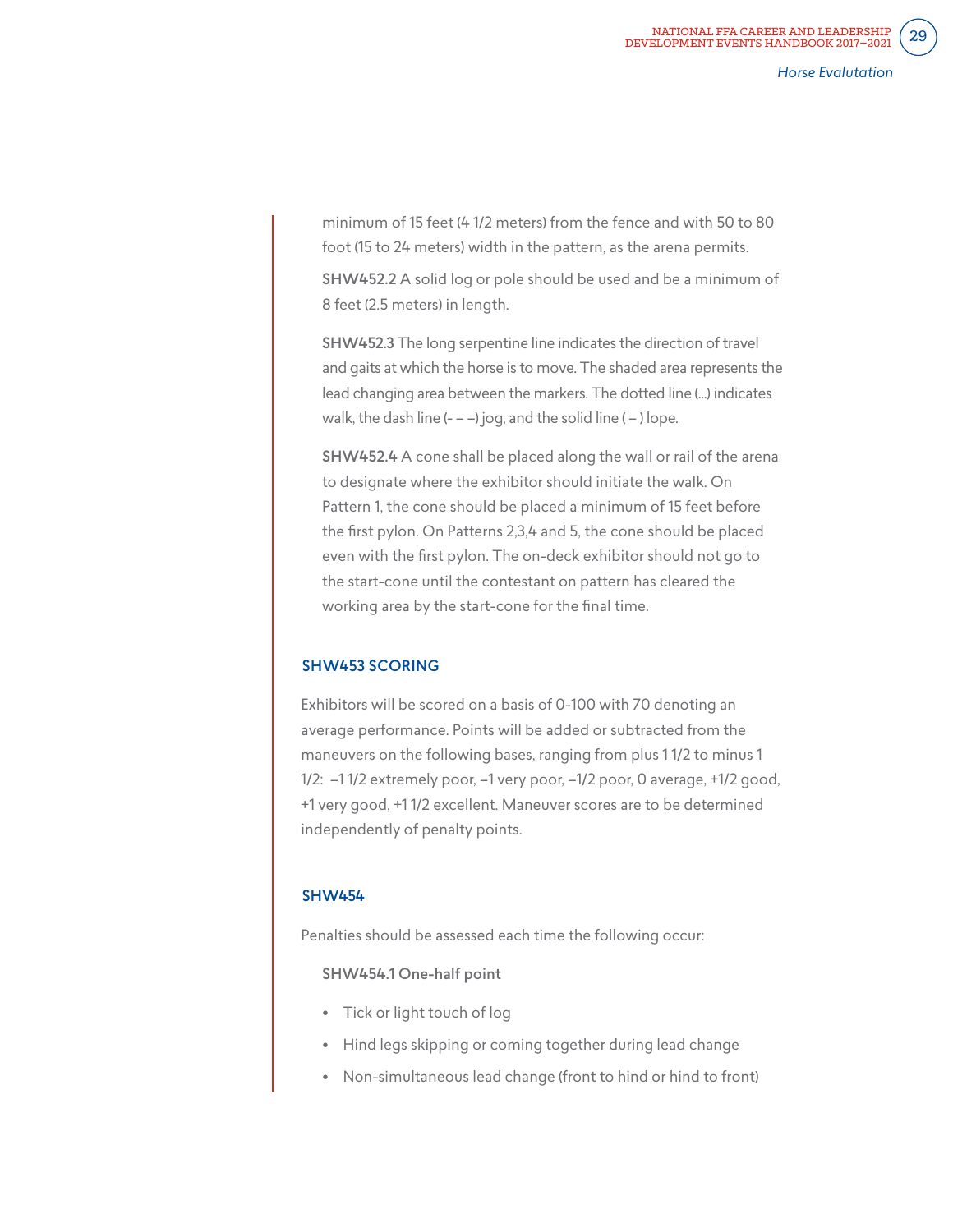#### SHW454.2 One point

- Hitting or rolling log
- Out of lead more than one stride either side of the center point and between the markers
- Splitting the log (log between the two front or two hind feet) at the lope
- Break of gait at the walk or jog up to two strides

#### SHW454.3 Three points

- Not performing the specific gait (jog or lope) or not stopping when called for in the pattern, within 10 feet (3 meters) of the designated area
- Simple change of leads
- Out of lead at or before the marker prior to the designated change area or out of lead at or after the marker after the designated change area
- Additional lead changes anywhere in pattern (except when correcting an extra change or incorrect lead)
- Pattern 1 and 3 failure to start the lope within 30 feet (9 meters) after crossing the log at the jog
- Break of gait at walk or jog for more than two strides
- Break of gait at the lope

#### SHW454.4 Five points

- Out of lead beyond the next designated change area (note: failures to change, including cross-cantering. Two consecutive failures to change would result in two five point penalties).
- Blatant disobedience including kicking out, biting, bucking and rearing
- Holding saddle with either hand
- Use of either hand to instill fear or praise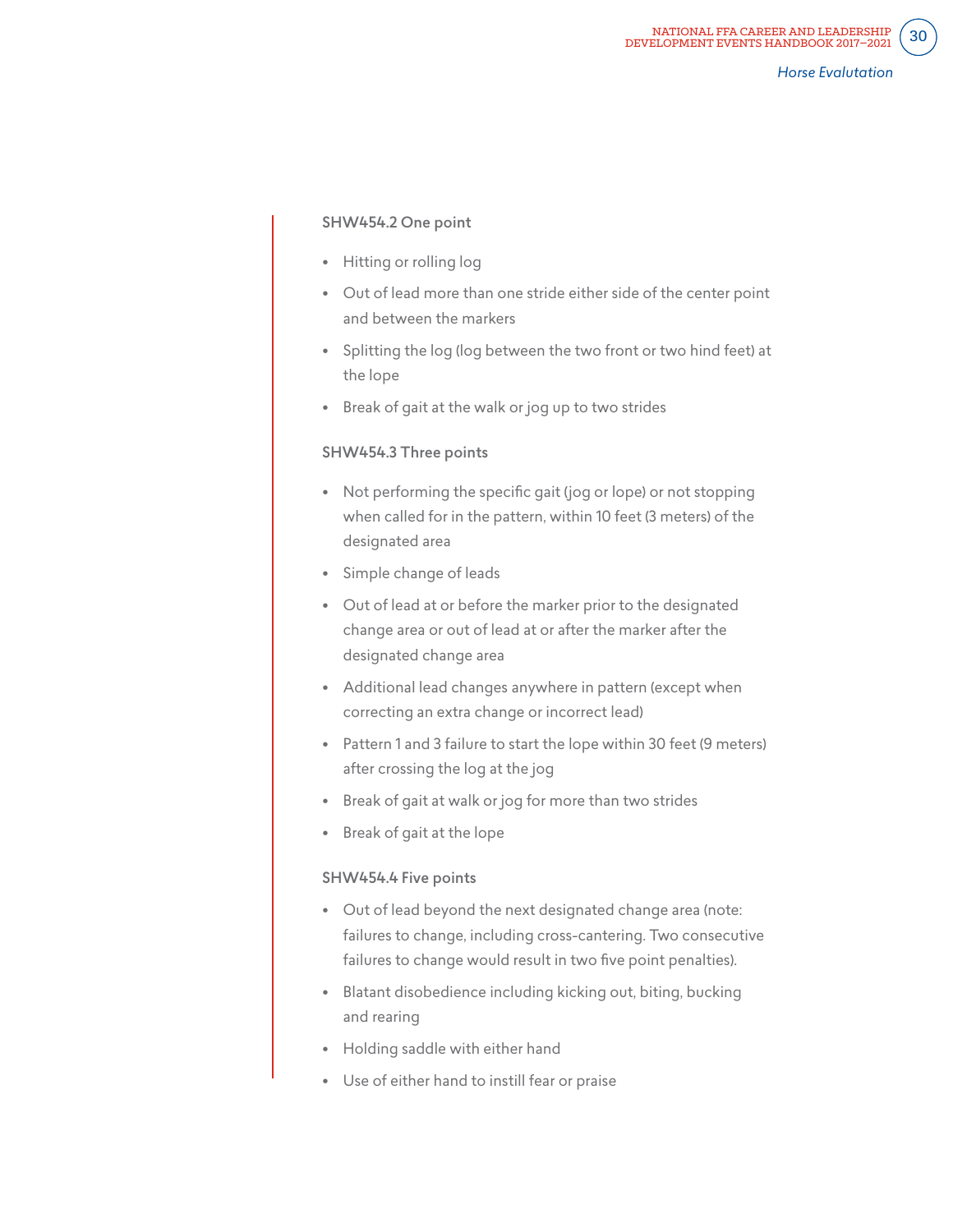#### SHW454.5 Disqualified – 0 score

- Illegal equipment
- Willful abuse
- Off course
- Knocking over markers
- Completely missing log
- Major refusal stop and back more than two strides or four steps with front legs
- Major disobedience or schooling
- Failure to start lope prior to end cone in pattern 1
- Four or more simple lead changes and/or failures to change leads (except for level 1 (novice) and rookie classes)
- Failure to start lope beyond 30 feet of designated area in patterns 2, 3, 4, 5 and level 1 (green) western riding patterns 1, 2 and 4 (except for level 1 (novice) classes).
- Overturn of more than 1/4 turn

#### SHW454.6

Faults scored according to severity, which will be cause for disqualification, except in Level 1 (Novice) amateur or Level 1 (Novice) youth classes, include:

- Head carried too low (tip of ear below withers consistently)
- Over flexing or straining neck in head carriage so the nose is carried behind the vertical consistently.

#### SHW454.7

The following characteristics are considered faults and should be judged accordingly in maneuver scores:

- Opening mouth excessively
- Anticipating signals
- Stumbling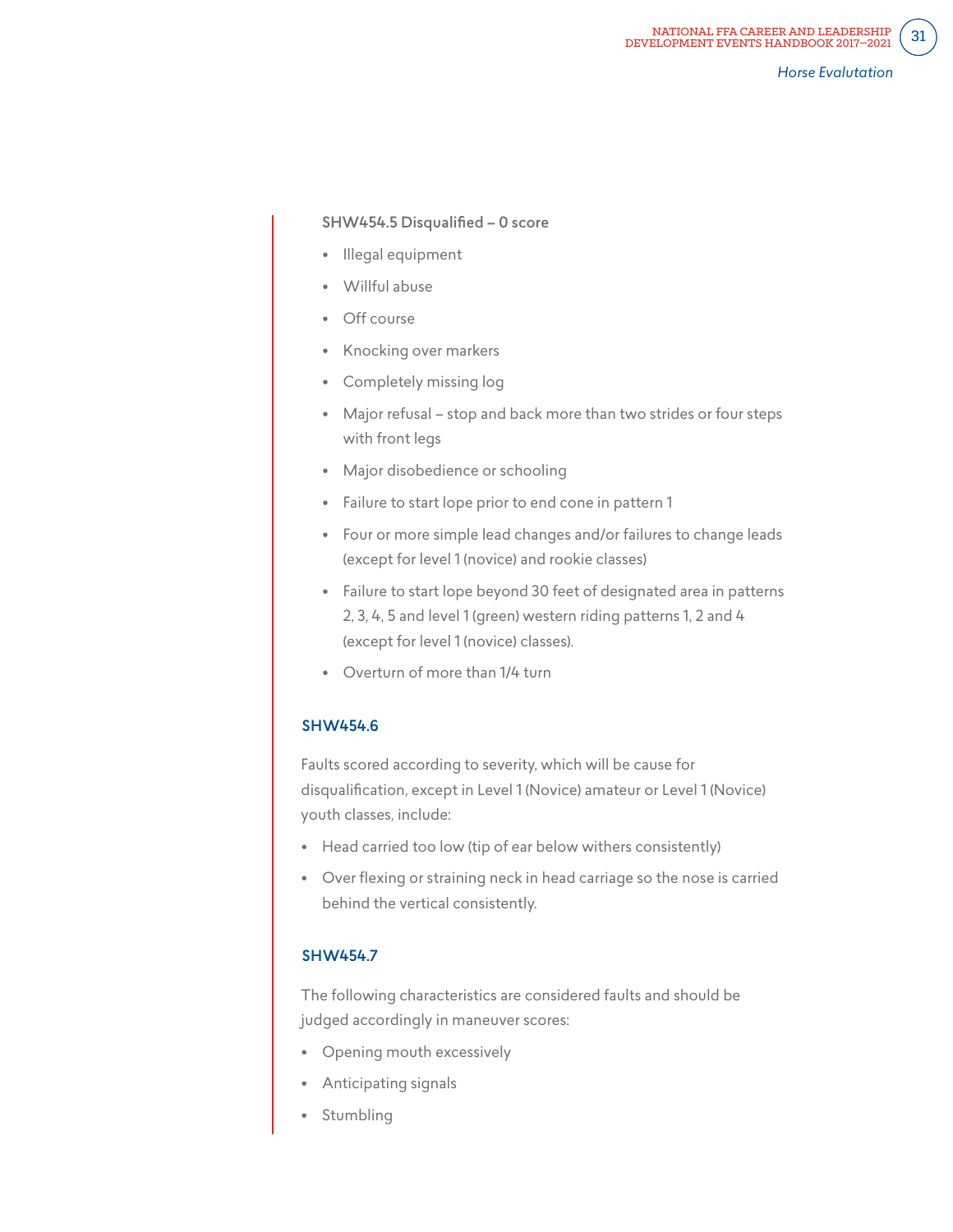- Head carried too high
- Head carried too low (tip of ear below the withers)
- Over-flexing or straining neck in head carriage so the nose is carried behind the vertical
- Excessive nosing out

## SHW454.8

#### **Credits**

- Changes of leads, hind and front simultaneously
- Change of lead near the center point of the lead change area
- Accurate and smooth pattern
- Even pace throughout
- Easy to guide and control with rein and leg
- Manners and disposition
- Conformation and fitness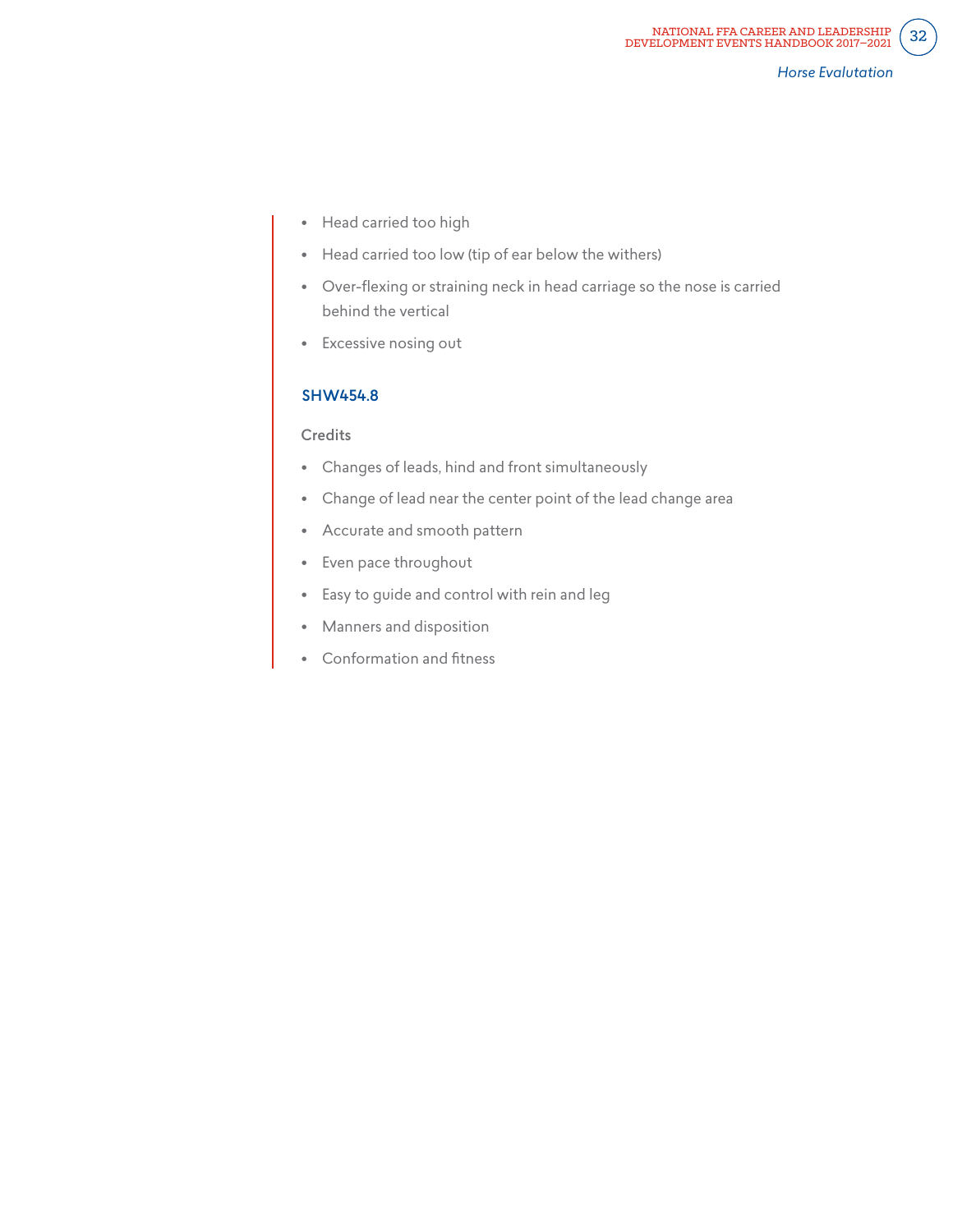

**RANCH RIDING**

**SCORE SHEET** 

| <b>AMERICAN</b>    |
|--------------------|
| OUARTER            |
| HORSE              |
| <b>ASSOCIATION</b> |

| <b>JUDGE</b> |  |
|--------------|--|
| <b>CLASS</b> |  |
| <b>DATE</b>  |  |

|             | $\cdots$ |                                       | MANEUVER SCORES: - 1 1/2 Extremely Poor, - 1 Very Poor, - 1/2 Poor, 0 Correct, + 1/2 Good, + 1 Very Good, + 1 1/2 Excellent |              |   |                         |   |   |                |   |   |    |    |    |    |    |    |                         |              |
|-------------|----------|---------------------------------------|-----------------------------------------------------------------------------------------------------------------------------|--------------|---|-------------------------|---|---|----------------|---|---|----|----|----|----|----|----|-------------------------|--------------|
|             |          | <b>MANEUVER</b><br><b>DESCRIPTION</b> |                                                                                                                             |              |   |                         |   |   |                |   |   |    |    |    |    |    |    |                         |              |
|             |          | <b>MANEUVER</b>                       | $\mathbf{1}$                                                                                                                | $\mathbf{2}$ | 3 | $\overline{\mathbf{4}}$ | 5 | 6 | $\overline{7}$ | 8 | 9 | 10 | 11 | 12 | 13 | 14 | 15 | PENALTY<br><b>TOTAL</b> | <b>SCORE</b> |
| <b>DRAW</b> | EXHB#    | PENALTY                               |                                                                                                                             |              |   |                         |   |   |                |   |   |    |    |    |    |    |    | <del>⋗</del>            |              |
|             |          | <b>SCORE</b>                          |                                                                                                                             |              |   |                         |   |   |                |   |   |    |    |    |    |    |    |                         |              |
|             |          |                                       |                                                                                                                             |              |   |                         |   |   |                |   |   |    |    |    |    |    |    |                         | <b>SCORE</b> |
| <b>DRAW</b> | EXHB#    | <b>PENALTY</b>                        |                                                                                                                             |              |   |                         |   |   |                |   |   |    |    |    |    |    |    | ▶                       |              |
|             |          | <b>SCORE</b>                          |                                                                                                                             |              |   |                         |   |   |                |   |   |    |    |    |    |    |    |                         |              |
|             |          |                                       |                                                                                                                             |              |   |                         |   |   |                |   |   |    |    |    |    |    |    |                         | <b>SCORE</b> |
| <b>DRAW</b> | EXHB#    | PENALTY                               |                                                                                                                             |              |   |                         |   |   |                |   |   |    |    |    |    |    |    | ≯                       |              |
|             |          | <b>SCORE</b>                          |                                                                                                                             |              |   |                         |   |   |                |   |   |    |    |    |    |    |    |                         |              |
|             |          |                                       |                                                                                                                             |              |   |                         |   |   |                |   |   |    |    |    |    |    |    |                         | <b>SCORE</b> |
| <b>DRAW</b> | EXHB#    | <b>PENALTY</b>                        |                                                                                                                             |              |   |                         |   |   |                |   |   |    |    |    |    |    |    | ⋤                       |              |
|             |          | <b>SCORE</b>                          |                                                                                                                             |              |   |                         |   |   |                |   |   |    |    |    |    |    |    |                         |              |
|             |          |                                       |                                                                                                                             |              |   |                         |   |   |                |   |   |    |    |    |    |    |    |                         | <b>SCORE</b> |
| <b>DRAW</b> | EXHB#    | PENALTY                               |                                                                                                                             |              |   |                         |   |   |                |   |   |    |    |    |    |    |    | ⋟                       |              |
|             |          | <b>SCORE</b>                          |                                                                                                                             |              |   |                         |   |   |                |   |   |    |    |    |    |    |    |                         |              |
|             |          |                                       |                                                                                                                             |              |   |                         |   |   |                |   |   |    |    |    |    |    |    |                         | <b>SCORE</b> |
| <b>DRAW</b> | EXHB#    | PENALTY                               |                                                                                                                             |              |   |                         |   |   |                |   |   |    |    |    |    |    |    | ⋤                       |              |
|             |          | <b>SCORE</b>                          |                                                                                                                             |              |   |                         |   |   |                |   |   |    |    |    |    |    |    |                         |              |
|             |          |                                       |                                                                                                                             |              |   |                         |   |   |                |   |   |    |    |    |    |    |    |                         | <b>SCORE</b> |
| <b>DRAW</b> | EXHB#    | <b>PENALTY</b>                        |                                                                                                                             |              |   |                         |   |   |                |   |   |    |    |    |    |    |    | →                       |              |
|             |          | <b>SCORE</b>                          |                                                                                                                             |              |   |                         |   |   |                |   |   |    |    |    |    |    |    |                         |              |
|             |          |                                       |                                                                                                                             |              |   |                         |   |   |                |   |   |    |    |    |    |    |    |                         | <b>SCORE</b> |
| <b>DRAW</b> | EXHB#    | PENALTY                               |                                                                                                                             |              |   |                         |   |   |                |   |   |    |    |    |    |    |    | ⋟                       |              |
|             |          | <b>SCORE</b>                          |                                                                                                                             |              |   |                         |   |   |                |   |   |    |    |    |    |    |    |                         |              |
|             |          |                                       |                                                                                                                             |              |   |                         |   |   |                |   |   |    |    |    |    |    |    |                         | <b>SCORE</b> |
| <b>DRAW</b> | EXHB#    | <b>PENALTY</b>                        |                                                                                                                             |              |   |                         |   |   |                |   |   |    |    |    |    |    |    | →                       |              |
|             |          | <b>SCORE</b>                          |                                                                                                                             |              |   |                         |   |   |                |   |   |    |    |    |    |    |    |                         |              |
|             |          |                                       |                                                                                                                             |              |   |                         |   |   |                |   |   |    |    |    |    |    |    |                         | <b>SCORE</b> |
| <b>DRAW</b> | EXHB#    | PENALTY                               |                                                                                                                             |              |   |                         |   |   |                |   |   |    |    |    |    |    |    |                         |              |
|             |          | <b>SCORE</b>                          |                                                                                                                             |              |   |                         |   |   |                |   |   |    |    |    |    |    |    |                         |              |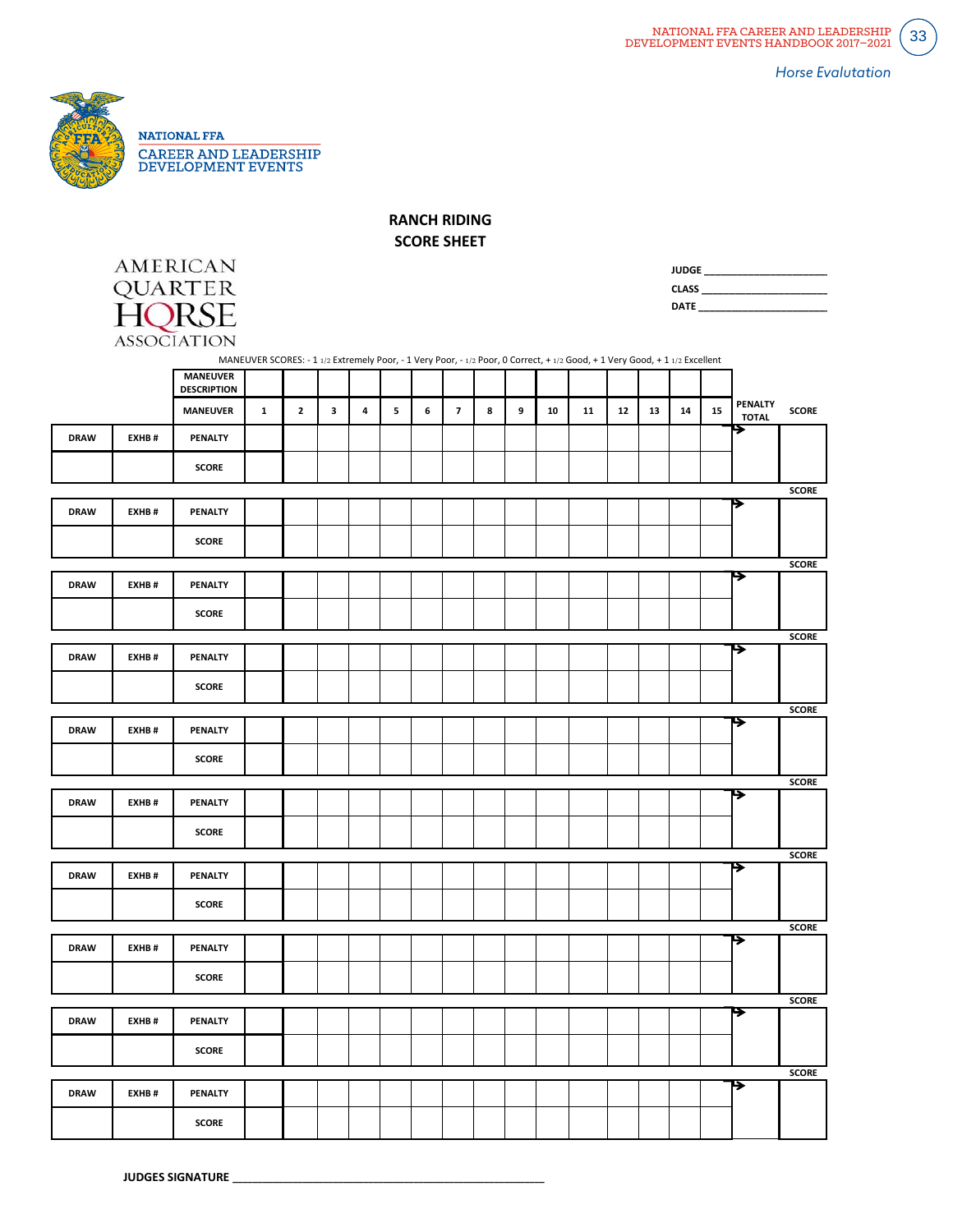





| <b>JUDGE</b> |  |
|--------------|--|
| <b>CLASS</b> |  |
| <b>DATE</b>  |  |

|                  | MANEUVER SCORES: 1 <sup>1</sup> / <sub>2</sub> Extremely Poor, -1 Very Poor, - <sup>1</sup> / <sub>2</sub> Poor, O Correct, + <sup>1</sup> / <sub>2</sub> Good, +1 Very Good, +1 <sup>1</sup> / <sub>2</sub> Excellent |   |                |                             |   |                |                         |   |                    |                                |              |
|------------------|------------------------------------------------------------------------------------------------------------------------------------------------------------------------------------------------------------------------|---|----------------|-----------------------------|---|----------------|-------------------------|---|--------------------|--------------------------------|--------------|
|                  | <b>MANEUVER</b><br>Description                                                                                                                                                                                         |   |                |                             |   |                |                         |   |                    |                                |              |
|                  | <b>MANEUVER</b>                                                                                                                                                                                                        | ı | $\overline{2}$ | $\overline{\boldsymbol{3}}$ | 4 | $\overline{5}$ | $\overline{\mathbf{6}}$ | 7 | $\overline{\bf 8}$ | <b>PENALTY</b><br><b>TOTAL</b> |              |
| DRAW EXH#        | <b>PENALTY</b>                                                                                                                                                                                                         |   |                |                             |   |                |                         |   |                    | ₹                              | <b>SCORE</b> |
|                  | <b>SCORE</b>                                                                                                                                                                                                           |   |                |                             |   |                |                         |   |                    |                                |              |
| DRAW EXH#        | <b>PENALTY</b>                                                                                                                                                                                                         |   |                |                             |   |                |                         |   |                    | ₹                              | <b>SCORE</b> |
|                  | <b>SCORE</b>                                                                                                                                                                                                           |   |                |                             |   |                |                         |   |                    |                                |              |
|                  |                                                                                                                                                                                                                        |   |                |                             |   |                |                         |   |                    |                                | <b>SCORE</b> |
| DRAW EXH#        | <b>PENALTY</b>                                                                                                                                                                                                         |   |                |                             |   |                |                         |   |                    | ₹                              |              |
|                  | <b>SCORE</b>                                                                                                                                                                                                           |   |                |                             |   |                |                         |   |                    |                                |              |
| <b>DRAW EXH#</b> | <b>PENALTY</b>                                                                                                                                                                                                         |   |                |                             |   |                |                         |   |                    | ₹                              | <b>SCORE</b> |
|                  | <b>SCORE</b>                                                                                                                                                                                                           |   |                |                             |   |                |                         |   |                    |                                |              |
|                  |                                                                                                                                                                                                                        |   |                |                             |   |                |                         |   |                    |                                |              |
| DRAW EXH#        | <b>PENALTY</b>                                                                                                                                                                                                         |   |                |                             |   |                |                         |   |                    | ₹                              | <b>SCORE</b> |
|                  | <b>SCORE</b>                                                                                                                                                                                                           |   |                |                             |   |                |                         |   |                    |                                |              |
| DRAW EXH#        | <b>PENALTY</b>                                                                                                                                                                                                         |   |                |                             |   |                |                         |   |                    | ₹                              | <b>SCORE</b> |
|                  | <b>SCORE</b>                                                                                                                                                                                                           |   |                |                             |   |                |                         |   |                    |                                |              |
|                  |                                                                                                                                                                                                                        |   |                |                             |   |                |                         |   |                    |                                |              |
| DRAW EXH#        | <b>PENALTY</b>                                                                                                                                                                                                         |   |                |                             |   |                |                         |   |                    | $\ddagger$                     | <b>SCORE</b> |
|                  | <b>SCORE</b>                                                                                                                                                                                                           |   |                |                             |   |                |                         |   |                    |                                |              |
|                  |                                                                                                                                                                                                                        |   |                |                             |   |                |                         |   |                    |                                |              |
| DRAW EXH#        | <b>PENALTY</b>                                                                                                                                                                                                         |   |                |                             |   |                |                         |   |                    | ₹                              | <b>SCORE</b> |
|                  | <b>SCORE</b>                                                                                                                                                                                                           |   |                |                             |   |                |                         |   |                    |                                |              |
| DRAW EXH #       | <b>PENALTY</b>                                                                                                                                                                                                         |   |                |                             |   |                |                         |   |                    | ₹                              | <b>SCORE</b> |
|                  | <b>SCORE</b>                                                                                                                                                                                                           |   |                |                             |   |                |                         |   |                    |                                |              |
|                  |                                                                                                                                                                                                                        |   |                |                             |   |                |                         |   |                    |                                |              |
| DRAW EXH #       | <b>PENALTY</b>                                                                                                                                                                                                         |   |                |                             |   |                |                         |   |                    |                                | <b>SCORE</b> |
|                  | <b>SCORE</b>                                                                                                                                                                                                           |   |                |                             |   |                |                         |   |                    |                                |              |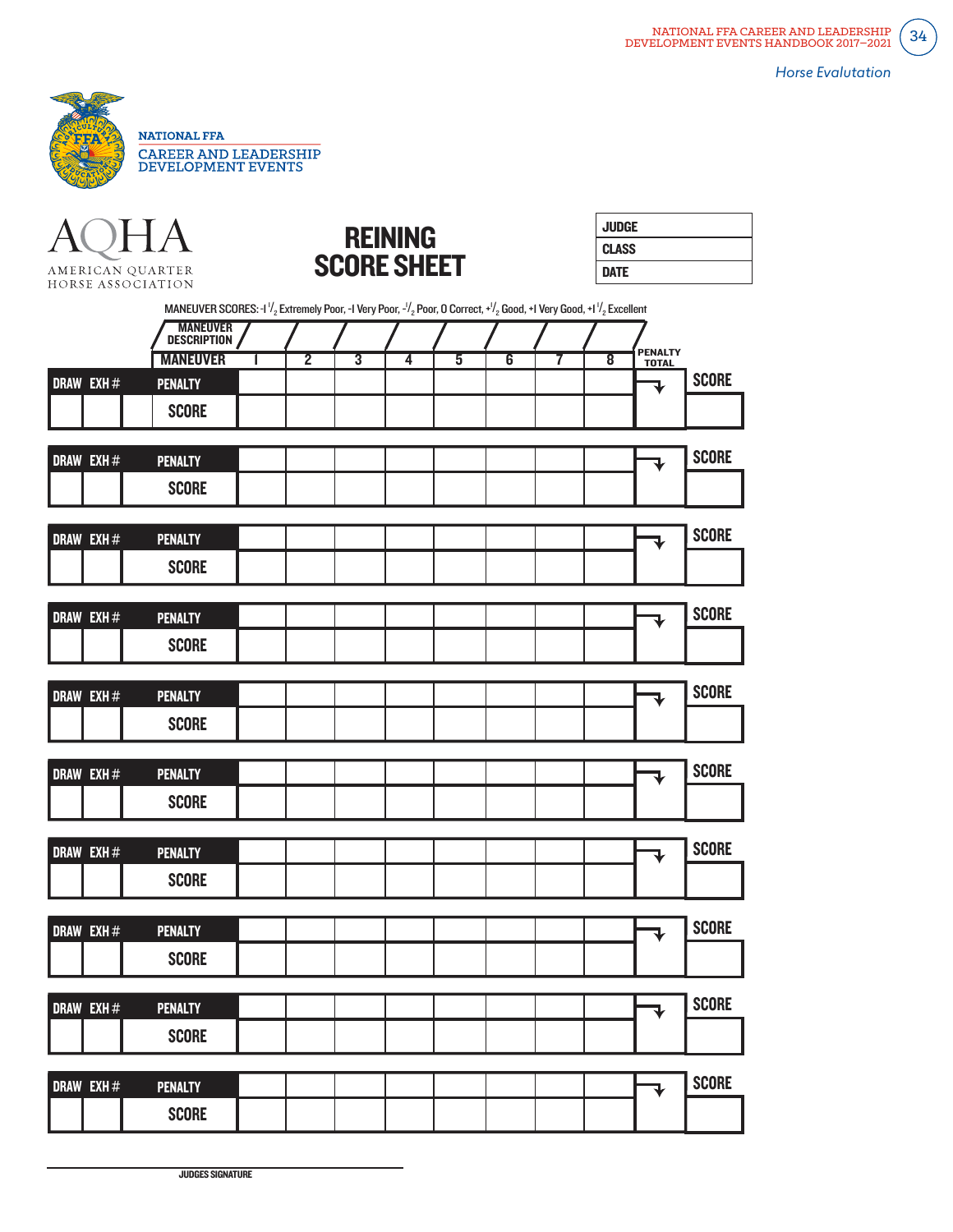

| ABS.01.01. Performance Indicator: Apply micro- and macroeconomic principles to plan and manage inputs and outputs in an<br><b>AFNR</b> business.          |                                  |                                                                                                                                                                                                                                                         |
|-----------------------------------------------------------------------------------------------------------------------------------------------------------|----------------------------------|---------------------------------------------------------------------------------------------------------------------------------------------------------------------------------------------------------------------------------------------------------|
| ABS.01.01.01.c. Create strategies to maximize the<br>efficiency of AFNR business inputs and outputs<br>using microeconomic principles.                    | Team Activity Scenario (Product) | CCSS.ELA-Literacy.L.9-10.6<br>CCSS.ELA-LITERACY.L.11-12.6<br>CCSS.ELA-LITERACY.RST.9-10.4<br>CCSS.ELA-LITERACY.RST.11-12.4<br>CCSS.MATH.CONTENT.HSS.ID.C.7<br>CCSS.MATH.CONTENT.HSS.IC.B.6<br>Financial Investing: Benchmarks:<br>Grade 12, Statement 9 |
| ABS.01.01.02.c. Analyze the impact of the current<br>macroeconomic environment on decisions related<br>to AFNR businesses.                                | Team Activity Scenario (Product) | CCSS.ELA-Literacy.L.9-10.6<br>CCSS.ELA-LITERACY.L.11-12.6<br>CCSS.ELA-LITERACY.RST.9-10.4<br>CCSS.ELA-LITERACY.RST.11-12.4<br>CCSS.MATH.CONTENT.HSS.ID.C.7<br>CCSS.MATH.CONTENT.HSS.IC.B.6<br>Financial Investing: Benchmarks:<br>Grade 12, Statement 9 |
| ABS.01.03. Performance Indicator: Devise and apply management skills to organize and run an AFNR business in an efficient,<br>legal and ethical manner.   |                                  |                                                                                                                                                                                                                                                         |
| ABS.01.03.01.c. Devise strategies to improve the<br>operation of AFNR businesses using management<br>skills. - Team Activity Scenario (Product)           |                                  | CCSS.ELA-LITERACY.SL.9-10.6<br>CCSS.ELA-LITERACY.SL.11-12.6<br>CCSS.ELA-LITERACY.L.9-10.6<br>CCSS.ELA-LITERACY.L.11-12.6<br>CCSS.ELA-LITERACY.RST.9-10.4<br>CCSS.ELA-LITERACY.RST.11-12.4                                                               |
| ABS.01.03.02.c. Devise management or operational<br>strategies to address and adhere to local, state,<br>federal, international and industry regulations. | Team Activity Scenario (Product) | CCSS.ELA-LITERACY.SL.9-10.6<br>CCSS.ELA-LITERACY.SL.11-12.6<br>CCSS.ELA-LITERACY.L.9-10.6<br>CCSS.ELA-LITERACY.L.11-12.6<br>CCSS.ELA-LITERACY.RST.9-10.4<br>CCSS.ELA-LITERACY.RST.11-12.4                                                               |
| ABS.01.03.02.c. Devise management or operational<br>strategies to address and adhere to local, state,<br>federal, international and industry regulations. | Team Activity Scenario (Product) | CCSS.ELA-LITERACY.SL.9-10.6<br>CCSS.ELA-LITERACY.SL.11-12.6<br>CCSS.ELA-LITERACY.L.9-10.6<br>CCSS.ELA-LITERACY.L.11-12.6<br>CCSS.ELA-LITERACY.RST.9-10.4<br>CCSS.ELA-LITERACY.RST.11-12.4                                                               |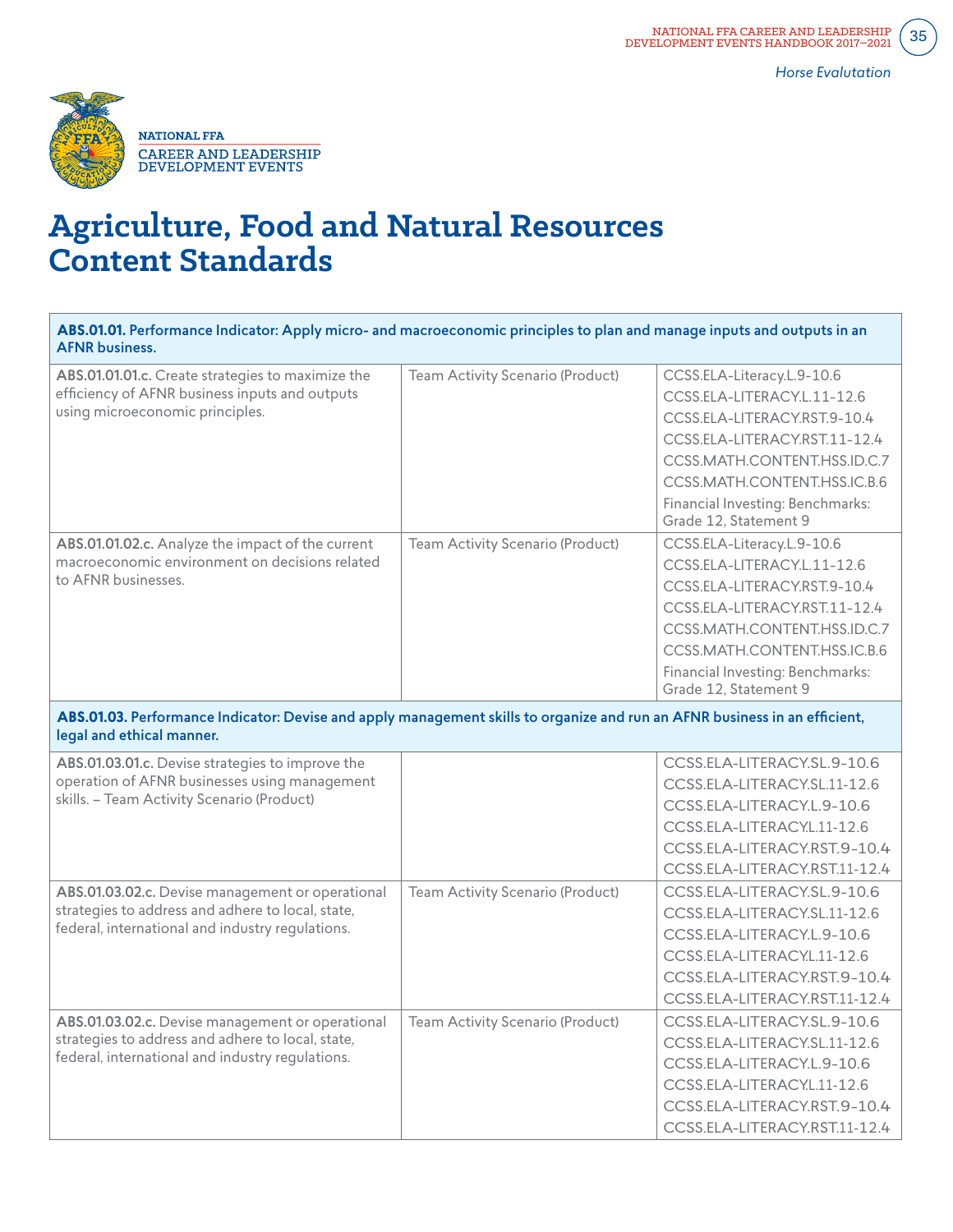$\left[36\right]$ 

٦

| ABS.05.01. Performance Indicator: Analyze the role of markets, trade, competition and price in relation to an AFNR business<br>sales and marketing plans.                                                                                    |                                  |                                                                                                                                                                                                                                                                                                                                                                                                |  |  |  |  |  |
|----------------------------------------------------------------------------------------------------------------------------------------------------------------------------------------------------------------------------------------------|----------------------------------|------------------------------------------------------------------------------------------------------------------------------------------------------------------------------------------------------------------------------------------------------------------------------------------------------------------------------------------------------------------------------------------------|--|--|--|--|--|
| ABS.05.01.01.c. Evaluate and predict future trends<br>for a specific AFNR product as related to markets,<br>trade and price (e.g., corn, oil, wheat, etc.).                                                                                  | Team Activity Scenario (Product) | AFNR Career Cluster,<br>Statement 7<br>AFNR Career Cluster -<br>Agribusiness Systems<br>Pathway, Statement 1                                                                                                                                                                                                                                                                                   |  |  |  |  |  |
| ABS.05.03. Performance Indicator: Assess marketing principles and develop marketing plans to accomplish AFNR business<br>objectives.                                                                                                         |                                  |                                                                                                                                                                                                                                                                                                                                                                                                |  |  |  |  |  |
| ABS.05.03.03.b. Perform a market analysis to gather<br>information for marketing plans for AFNR businesses<br>(e.g., evaluation of competitors, customers, domestic<br>and international policy, regulations and rules,<br>standards, etc.). | Team Activity Scenario (Product) | AFNR Career Cluster -<br>Agribusiness Systems Pathway,<br>Statement 4<br>CCSS.ELA-LITERACY.L.9-10.6<br>CCSS.ELA-LITERACY.L.11-12.6<br>CCSS.ELA-LITERACY.RST.9-10.4<br>CCSS.ELA-LITERACY.RST.11-12.4<br>CCSS.ELA-LITERACY.W.9-10.2<br>CCSS.ELA-LITERACY.W.11-12.2<br>CCSS.ELA-LITERACY.RH.9-10.7<br>CCSS.ELA-LITERACY.RH.11-12.7<br>CCSS.ELA-LITERACY.SL.9-10.6<br>CCSS.ELA-LITERACY.SL.11-12.6 |  |  |  |  |  |
| AS.01.01. Performance Indicator: Evaluate the development and implications of animal origin, domestication and distribution on<br>production practices and the environment.                                                                  |                                  |                                                                                                                                                                                                                                                                                                                                                                                                |  |  |  |  |  |
| AS.01.01.01.c. Evaluate the implications of animal<br>adaptations on production practices and the<br>environment.                                                                                                                            | Team Activity Scenario (Product) | $HS$ -LS4-3                                                                                                                                                                                                                                                                                                                                                                                    |  |  |  |  |  |
| AS.01.01.02.b. Describe the historical and scientific<br>developments of different animal industries and<br>summarize the products, services and careers<br>associated with each.                                                            | Team Activity Scenario (Product) | $HS$ -LS4-3                                                                                                                                                                                                                                                                                                                                                                                    |  |  |  |  |  |
| AS.01.02. Performance Indicator: Assess and select animal production methods for use in animal systems based upon their<br>effectiveness and impacts.                                                                                        |                                  |                                                                                                                                                                                                                                                                                                                                                                                                |  |  |  |  |  |
| AS.01.02.01.c. Evaluate the effectiveness of different<br>production methods and defend the use of selected<br>methods using data and evidence. - Team Activity<br>Scenario (Product)                                                        |                                  | AFNR Career Cluster, Statement 1<br>AFNR Career Cluster - Animal<br>Systems Pathway, Statement 3<br>STEM Career Cluster, Statement 1<br><b>Buying Goods and Services,</b><br>Benchmarks: Grade 12, Statement 1<br><b>Buying Goods and Services,</b><br>Benchmarks: Grade 12, Statement 3                                                                                                       |  |  |  |  |  |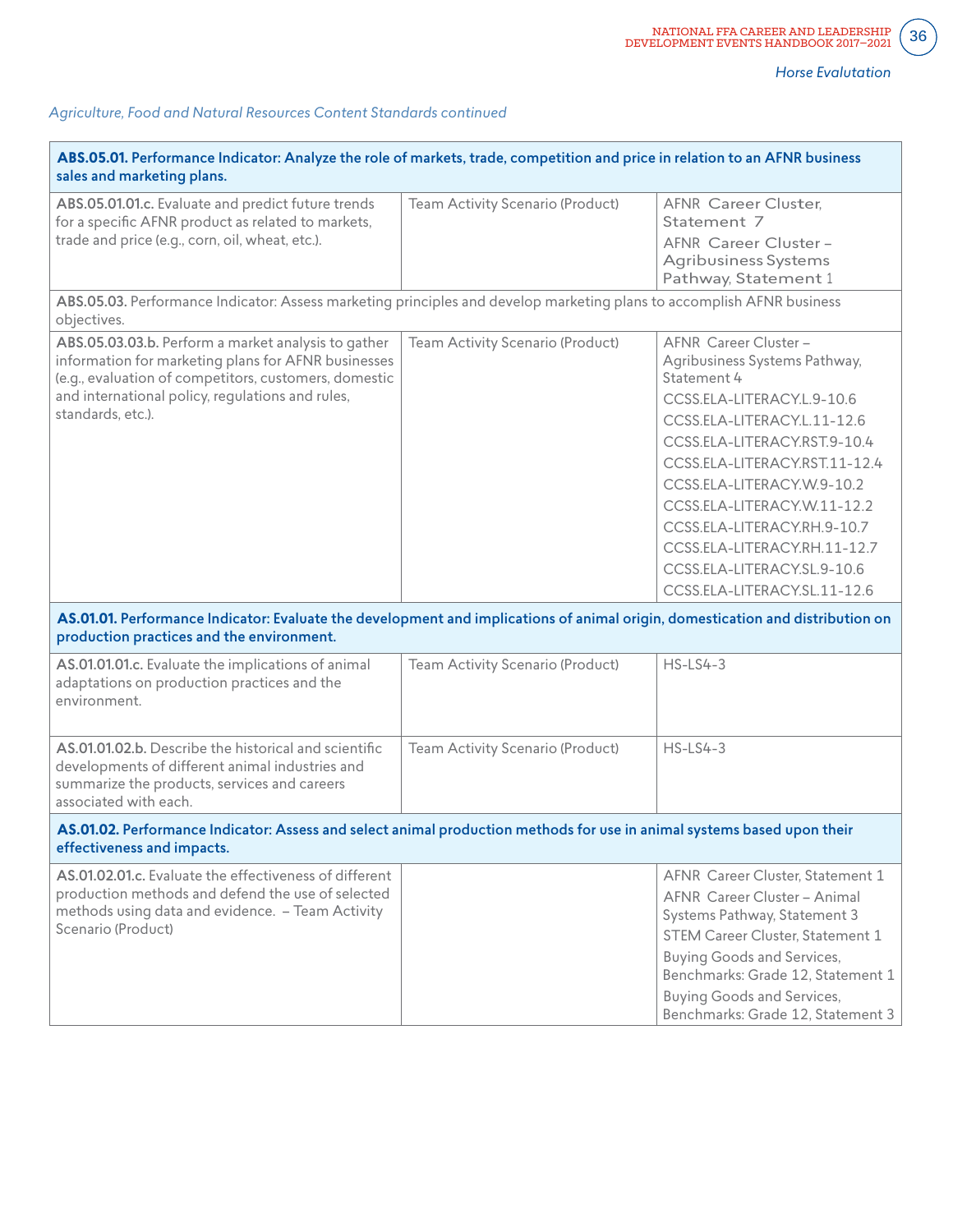# *Agriculture, Food and Natural Resources Content Standards continued*

| AS.01.02.02.c. Devise and evaluate marketing plans<br>for an animal agriculture product or service.                                                                                                                                                                                                    | Team Activity Scenario (Product)                                            | AFNR Career Cluster, Statement 1<br>AFNR Career Cluster - Animal<br>Systems Pathway, Statement 3<br>STEM Career Cluster, Statement 1<br><b>Buying Goods and Services,</b><br>Benchmarks: Grade 12, Statement 1<br><b>Buying Goods and Services,</b><br>Benchmarks: Grade 12, Statement 3                                  |
|--------------------------------------------------------------------------------------------------------------------------------------------------------------------------------------------------------------------------------------------------------------------------------------------------------|-----------------------------------------------------------------------------|---------------------------------------------------------------------------------------------------------------------------------------------------------------------------------------------------------------------------------------------------------------------------------------------------------------------------|
| AS.01.03. Performance Indicator: Analyze and apply laws and sustainable practices to animal agriculture from a global<br>perspective.                                                                                                                                                                  |                                                                             |                                                                                                                                                                                                                                                                                                                           |
| AS.01.03.01.c. Evaluate the impact of laws pertaining<br>to animal agriculture (e.g., pros, cons, effect on<br>individuals, effect on businesses, etc.) and assess the<br>compliance of production practices with established<br>regulations.<br>AS.01.03.02.c. Select, evaluate and defend the use of | Team Activity Scenario (Product)                                            | AFNR Career Cluster, Statement 2<br>AFNR Career Cluster - Animal<br>Systems Pathway, Statement 1<br>STEM Career Cluster, Statement 1,<br>4<br>CCSS.ELA-Literacy.W.9-10.9b<br>CCSS.ELA-Literacy.W.11-12.9b<br>CCSS.ELA-Literacy.RI.9-10.1<br>CCSS.ELA-Literacy.Rl.11-12.1<br>HS-ETS1-1<br>AFNR Career Cluster, Statement 2 |
| sustainable practices in animal agriculture. - Team<br>Activity Scenario (Product)                                                                                                                                                                                                                     |                                                                             | AFNR Career Cluster - Animal<br>Systems Pathway, Statement 1<br>STEM Career Cluster, Statement 1,<br>4<br>CCSS.ELA-Literacy.W.9-10.9b<br>CCSS.ELA-Literacy.W.11-12.9b<br>CCSS.ELA-Literacy.RI.9-10.1<br>CCSS.ELA-Literacy.Rl.11-12.1<br>$HS - ETS1 - 1$                                                                   |
| AS.02.01. Performance Indicator: Demonstrate management techniques that ensure animal welfare.                                                                                                                                                                                                         |                                                                             |                                                                                                                                                                                                                                                                                                                           |
| AS.02.01.01.b. Design programs that assure the<br>welfare of animals and prevent abuse or<br>mistreatment.                                                                                                                                                                                             | Team Activity Scenario (Product)                                            | HS-ETS1-2                                                                                                                                                                                                                                                                                                                 |
| AS.02.01.02.c. Devise, implement and evaluate<br>safety procedures and plans for working with<br>animals by species using information based on<br>animal behavior and responses                                                                                                                        | Team Activity Scenario (Product) and<br>Team Activity Practical Application | HS-ETS1-2                                                                                                                                                                                                                                                                                                                 |
| AS.02.01.03.c. Devise economical recommendations<br>to increase the welfare of animals in animal systems.                                                                                                                                                                                              | Team Activity Scenario (Product)                                            | HS-ETS1-2                                                                                                                                                                                                                                                                                                                 |
| AS.03.01. Performance Indicator: Analyze the nutritional needs of animals.                                                                                                                                                                                                                             |                                                                             |                                                                                                                                                                                                                                                                                                                           |
| AS.03.01.01.c. Assess nutritional needs for an<br>individual animal based on its growth stage and<br>production system                                                                                                                                                                                 | Team Activity Scenario (Product) and<br>Team Activity Practical Application |                                                                                                                                                                                                                                                                                                                           |
| AS.03.01.02.c. Design and defend the use of a<br>nutritional program by demonstrating the<br>relationship between the nutrient requirements and<br>the feedstuffs provided.                                                                                                                            | Team Activity Scenario (Product) and<br>Team Activity Practical Application |                                                                                                                                                                                                                                                                                                                           |

 $\left[37\right]$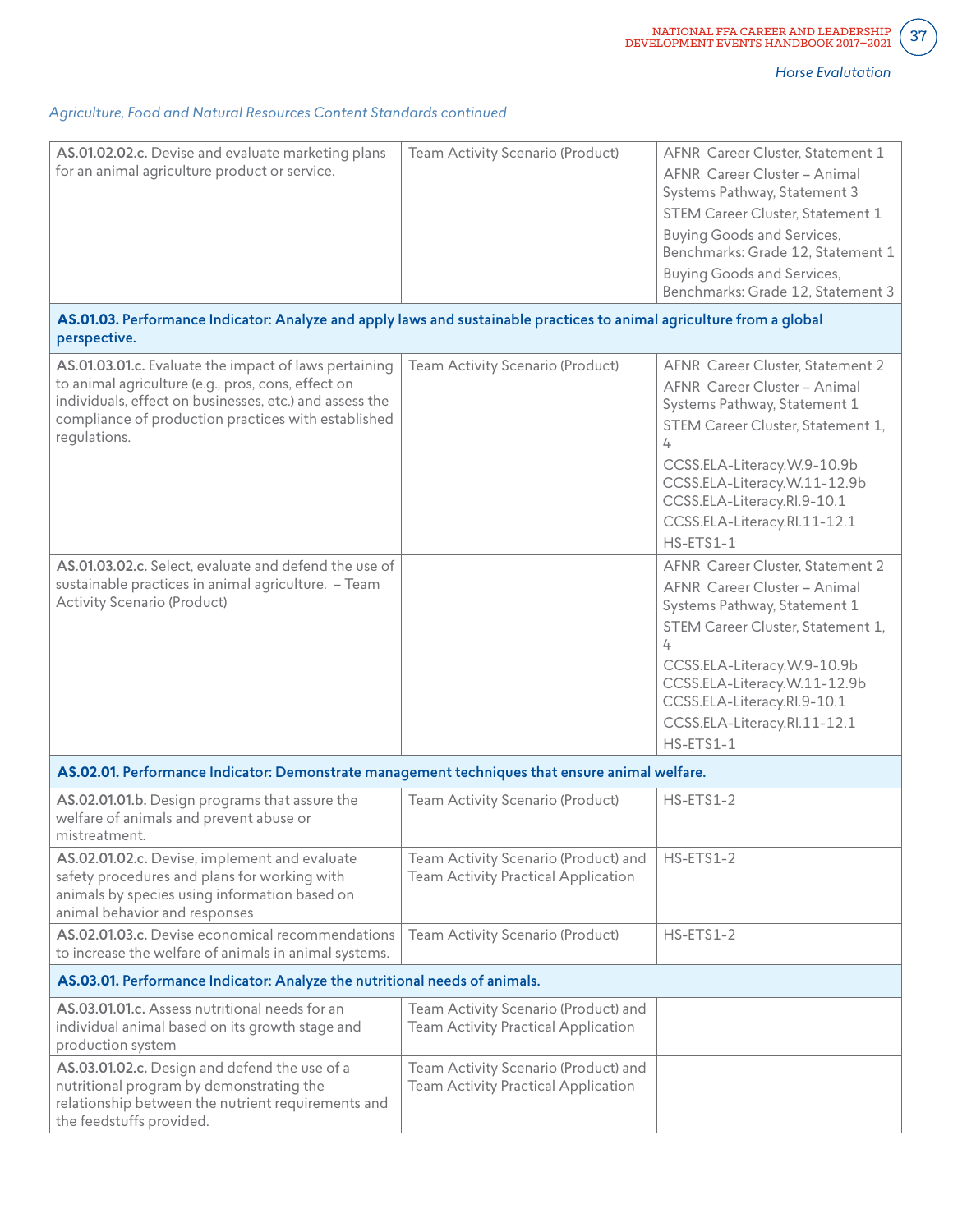$\left(38\right)$ 

| AS.03.02 Performance Indicator: Analyze feed rations and assess if they meet the nutritional needs of animals.                                                                                                                                      |                                                                             |                                                                |  |  |  |  |
|-----------------------------------------------------------------------------------------------------------------------------------------------------------------------------------------------------------------------------------------------------|-----------------------------------------------------------------------------|----------------------------------------------------------------|--|--|--|--|
| AS.03.02.01.c. Select appropriate feedstuffs for<br>animals based on a variety of factors (e.g.,<br>economics, digestive system and nutritional needs,<br>etc.).                                                                                    | Team Activity Scenario (Product) and<br>Team Activity Practical Application |                                                                |  |  |  |  |
| AS.03.02.02.c. Select and utilize animal feeds based<br>on nutritional requirements, using rations for<br>maximum nutrition and optimal economic<br>production                                                                                      | Team Activity Scenario (Product) and<br>Team Activity Practical Application |                                                                |  |  |  |  |
| AS.03.02.03.c. Make and defend decisions regarding<br>whether to use feed additives and growth<br>promotants after researching and considering<br>scientific evidence, production system needs and<br>goals, and input from industry professionals. | Team Activity Scenario (Product) and<br>Team Activity Practical Application |                                                                |  |  |  |  |
| AS.03.03 Performance Indicator: Utilize industry tools to make animal nutrition decisions.                                                                                                                                                          |                                                                             |                                                                |  |  |  |  |
| AS.03.03.01.b. Utilize tools and equipment to<br>perform animal nutrition tasks.                                                                                                                                                                    | Team Activity Practical Application                                         |                                                                |  |  |  |  |
| AS.03.03.02.c. Evaluate and summarize the potential<br>impacts, positive and negative, of compliance and/<br>or noncompliance with a feed label and feeding<br>directions.                                                                          | Team Activity Scenario (Product) and<br>Team Activity Practical Application |                                                                |  |  |  |  |
| AS.04.01. Performance Indicator: Evaluate animals for breeding readiness and soundness.                                                                                                                                                             |                                                                             |                                                                |  |  |  |  |
| AS.04.01.01.b. Analyze the functions of major organs<br>in the male and female reproductive systems.                                                                                                                                                | Team Activity Practical Application                                         |                                                                |  |  |  |  |
| AS.04.02. Performance Indicator: Apply scientific principles to select and care for breeding animals.                                                                                                                                               |                                                                             |                                                                |  |  |  |  |
| AS.04.02.01.c. Select and evaluate a breeding<br>system based on the principles of genetics                                                                                                                                                         | Team Activity Scenario (Product)                                            | CCSS.MATH.CONTENT.HSS.<br>MD.A.3<br>$HS$ -LS3-2<br>$HS$ -LS3-3 |  |  |  |  |
| AS.04.02.02.c. Select and evaluate breeding animals<br>and determine the probability of a given trait in their<br>offspring.                                                                                                                        | Team Activity Scenario (Product)                                            | CCSS.MATH.CONTENT.HSS.<br>MD.A.3<br>$HS$ -LS3-2<br>$HS$ -LS3-3 |  |  |  |  |
| AS.04.02.04.c. Create a plan to differentiate care of<br>a species of breeding animals throughout their<br>growth stages.                                                                                                                           | Team Activity Scenario (Product)                                            | CCSS.MATH.CONTENT.HSS.<br>MD.A.3<br>$HS$ -LS3-2<br>$HS$ -LS3-3 |  |  |  |  |
| AS.04.03 Performance Indicator: Apply scientific principles to breed animals.                                                                                                                                                                       |                                                                             |                                                                |  |  |  |  |
| AS.04.03.01.c.) Select animal breeding methods<br>based on reproductive and economic efficiency.                                                                                                                                                    | Team Activity Scenario (Product)                                            |                                                                |  |  |  |  |
| AS.04.03.02.c. Evaluate the implementation and<br>effectiveness of artificial insemination techniques.                                                                                                                                              | Team Activity Scenario (Product)                                            |                                                                |  |  |  |  |
| AS.04.03.03.c. Create and evaluate plans and<br>procedures for estrous synchronization,<br>superovulation, flushing, embryo transfer and other<br>reproductive management practices                                                                 | Team Activity Scenario (Product)                                            |                                                                |  |  |  |  |
| AS.04.03.04.c. Select and assess animal<br>performance based on quantitative breeding values<br>for specific characteristics.                                                                                                                       | Team Activity Scenario (Product) and<br>Team Activity Practical Application |                                                                |  |  |  |  |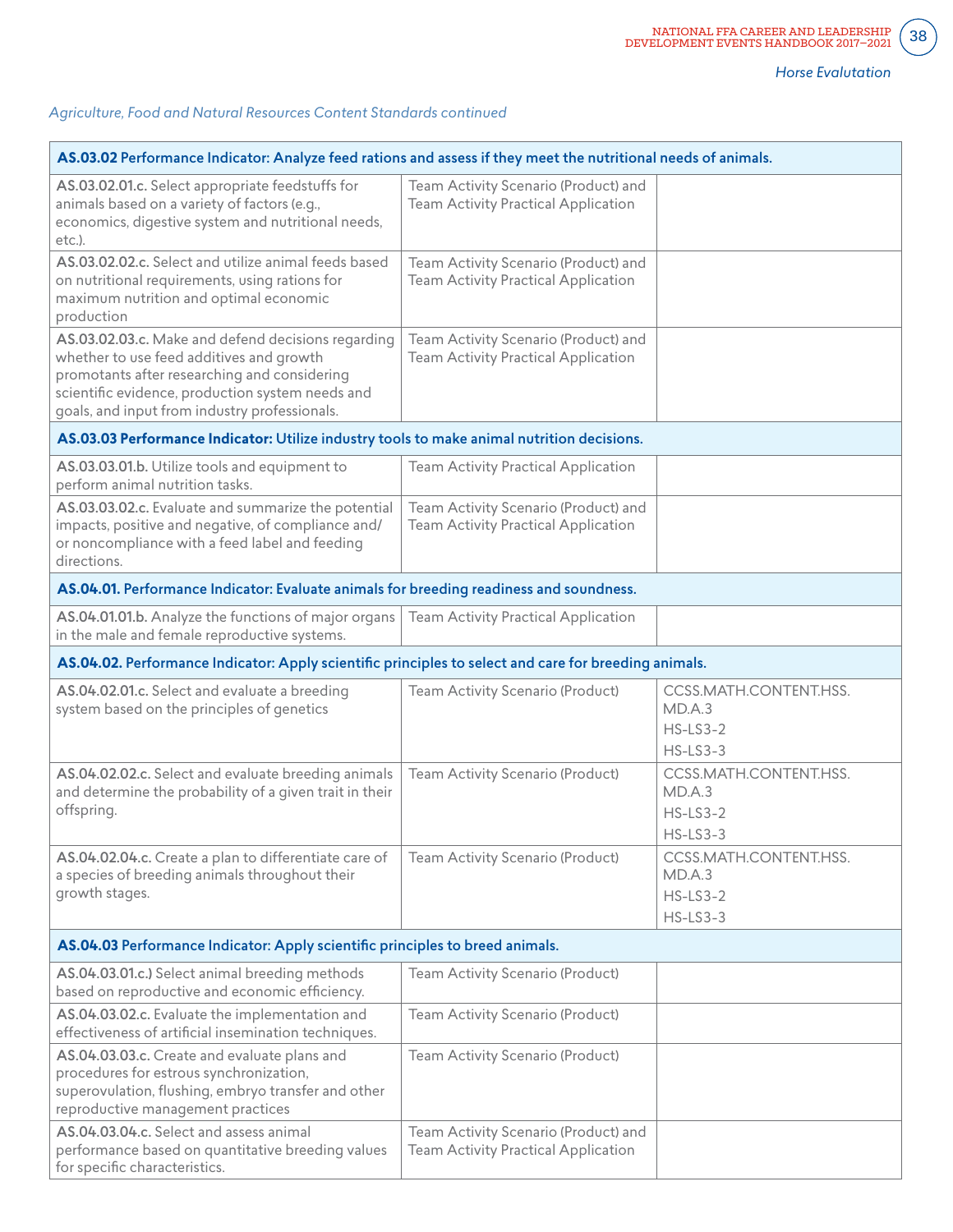$\left[39\right]$ 

| AS.05.01. Performance Indicator: Design animal housing, equipment and handling facilities for the major systems of animal<br>production.                                                                              |                                                                                                                                               |                                                                                                                                      |  |  |  |  |  |  |
|-----------------------------------------------------------------------------------------------------------------------------------------------------------------------------------------------------------------------|-----------------------------------------------------------------------------------------------------------------------------------------------|--------------------------------------------------------------------------------------------------------------------------------------|--|--|--|--|--|--|
| AS.05.01.01.b. Critique designs for an animal facility<br>and prescribe alternative layouts and adjustments<br>for the safe, sustainable and efficient use of the<br>facility.                                        | Team Activity Scenario (Product) and<br><b>Team Activity Practical</b>                                                                        | AFNR Career Cluster - Animal<br>Systems Pathway, Statement 2<br>STEM Career Cluster, Statement 4<br>STEM Career Cluster, Statement 5 |  |  |  |  |  |  |
| AS.05.02. Performance Indicator: Comply with government regulations and safety standards for facilities used in animal<br>production.                                                                                 |                                                                                                                                               |                                                                                                                                      |  |  |  |  |  |  |
| AS.05.02.01.c. Evaluate facility designs and make<br>recommendations to ensure that it meets standards<br>for the legal, safe, ethical, economical and efficient<br>production of animals.                            | Team Activity Scenario (Product) and<br><b>Team Activity Practical</b>                                                                        | CCSS.ELA-Literacy.W.9-10.9b<br>CCSS.ELA-Literacy.W.11-12.9b                                                                          |  |  |  |  |  |  |
| AS.06.01. Performance Indicator: Classify animals according to taxonomic classification systems and use (e.g. agricultural,<br>companion, etc.).                                                                      |                                                                                                                                               |                                                                                                                                      |  |  |  |  |  |  |
| AS.06.01.03.b. Analyze the visual characteristics of<br>an animal or animal product and select correct<br>classification terminology when referring to<br>companion and production animals.                           | Team Activity Scenario (Product) and<br>Team Activity Practical - Evaluation<br>and Oral Reasons - Identification (all<br>parts of the event) |                                                                                                                                      |  |  |  |  |  |  |
| AS.06.02. Performance Indicator: Apply principles of comparative anatomy and physiology to uses within various animal<br>systems.                                                                                     |                                                                                                                                               |                                                                                                                                      |  |  |  |  |  |  |
| AS.06.02.03.c. Apply knowledge of anatomical and<br>physiological characteristics of animals to make<br>production and management decisions                                                                           | Team Activity Scenario (Product) and<br><b>Team Activity Practical</b>                                                                        | $HS-LS1-2$                                                                                                                           |  |  |  |  |  |  |
| AS.06.03. Performance Indicator: Select animals for specific purposes and maximum performance based on anatomy and<br>physiology.                                                                                     |                                                                                                                                               |                                                                                                                                      |  |  |  |  |  |  |
| AS.06.03.01.c. Evaluate and select animals to<br>maximize performance based on anatomical and<br>physiological characteristics that affect health,<br>growth and reproduction                                         | Team Activity Scenario (Product) and<br>Team Activity Practical - Evaluation                                                                  | STEM Career Cluster, Statement 5                                                                                                     |  |  |  |  |  |  |
| AS.06.03.02.b. Compare and contrast procedures to<br>sustainably and efficiently develop an animal to<br>reach its highest performance potential with respect<br>to its anatomical and physiological characteristics. | Team Activity Scenario (Product) and<br><b>Team Activity Practical</b>                                                                        | STEM Career Cluster, Statement 5                                                                                                     |  |  |  |  |  |  |
| AS.06.03.03.c. Evaluate and select animals to<br>produce superior animal products based on industry<br>standards.                                                                                                     | Team Activity Scenario (Product) and<br>Team Activity Practical - Evaluation                                                                  | STEM Career Cluster, Statement 5                                                                                                     |  |  |  |  |  |  |
| welfare.                                                                                                                                                                                                              | AS.07.01. Performance Indicator: Design programs to prevent animal diseases, parasites and other disorders and ensure animal                  |                                                                                                                                      |  |  |  |  |  |  |
| AS.07.01.01.c. Select and use tools and technology<br>to meet specific animal health management goals                                                                                                                 | Team Activity Scenario (Product) and<br><b>Team Activity Practical</b>                                                                        | CCSS.MATH.CONTENT.HSN.Q.A.1<br>CCSS.MATH.CONTENT.HSN.Q.A.2<br>CCSS.MATH.CONTENT.HSN.Q.A.3                                            |  |  |  |  |  |  |
| AS.07.01.02.c. Determine when an animal health<br>concern needs to be referred to an animal health<br>professional.                                                                                                   | Team Activity Scenario (Product) and<br><b>Team Activity Practical</b>                                                                        | CCSS.MATH.CONTENT.HSN.Q.A.1<br>CCSS.MATH.CONTENT.HSN.Q.A.2<br>CCSS.MATH.CONTENT.HSN.Q.A.3                                            |  |  |  |  |  |  |
| AS.07.01.03.c. Treat common diseases, parasites and<br>physiological disorders of animals according to<br>directions prescribed by an animal health<br>professional.                                                  | Team Activity Scenario (Product) and<br><b>Team Activity Practical</b>                                                                        | CCSS.MATH.CONTENT.HSN.Q.A.1<br>CCSS.MATH.CONTENT.HSN.Q.A.2<br>CCSS.MATH.CONTENT.HSN.Q.A.3                                            |  |  |  |  |  |  |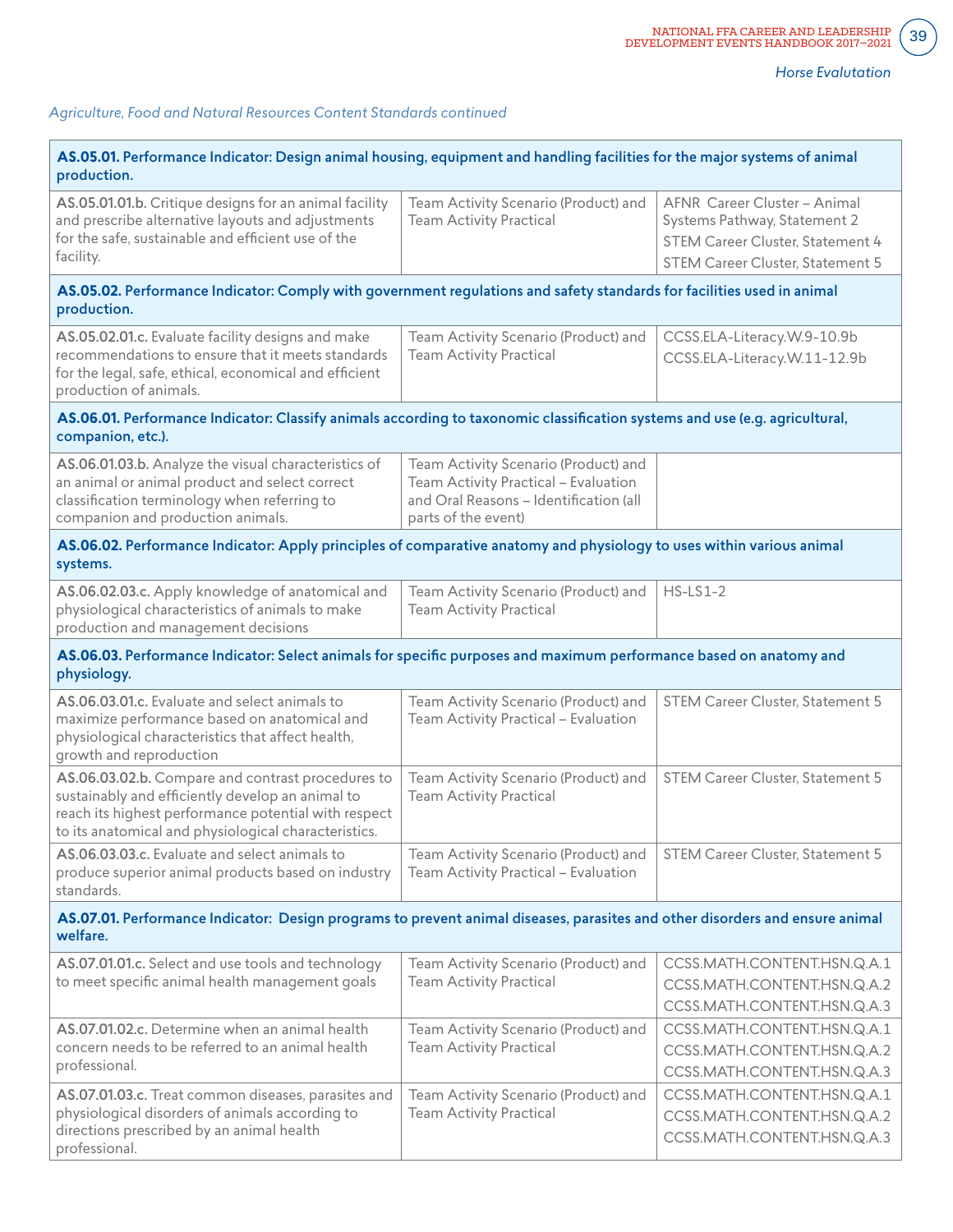$40<sup>°</sup>$ 

| AS.07.01.04.c. Design and implement a health<br>maintenance and a disease and disorder prevention<br>plan for animals in their natural and/or confined<br>environments | Team Activity Scenario (Product) and<br><b>Team Activity Practical</b> | CCSS.MATH.CONTENT.HSN.Q.A.1<br>CCSS.MATH.CONTENT.HSN.Q.A.2<br>CCSS.MATH.CONTENT.HSN.Q.A.3                           |  |
|------------------------------------------------------------------------------------------------------------------------------------------------------------------------|------------------------------------------------------------------------|---------------------------------------------------------------------------------------------------------------------|--|
| AS.07.01.05.c. Identify and describe surgical and<br>nonsurgical veterinary treatments and procedures to<br>meet specific animal health care objectives.               | Team Activity Scenario (Product) and<br><b>Team Activity Practical</b> | CCSS.MATH.CONTENT.HSN.Q.A.1<br>CCSS.MATH.CONTENT.HSN.Q.A.2<br>CCSS.MATH.CONTENT.HSN.Q.A.3                           |  |
| AS.07.02.01.c. Design and evaluate a biosecurity<br>plan for an animal production operation.                                                                           | Team Activity Scenario (Product) and<br><b>Team Activity Practical</b> | CCSS.MATH.CONTENT.HSN.Q.A.1<br>CCSS.MATH.CONTENT.HSN.Q.A.2<br>CCSS.MATH.CONTENT.HSN.Q.A.3                           |  |
| AS.07.02. Performance Indicator: Analyze biosecurity measures utilized to protect the welfare of animals.                                                              |                                                                        |                                                                                                                     |  |
| AS.07.02.02.b. Analyze the health risk of different<br>zoonotic diseases to humans and identify prevention<br>methods.                                                 | Team Activity Scenario (Product) and<br><b>Team Activity Practical</b> |                                                                                                                     |  |
| AS.08.01. Performance Indicator: Design and implement methods to reduce the effects of animal production on the<br>environment.                                        |                                                                        |                                                                                                                     |  |
| AS.08.01.01.b. Assess methods of reducing the<br>effects of animal agriculture on the environment.                                                                     | Team Activity Scenario (Product) and<br><b>Team Activity Practical</b> | AFNR Career Cluster -<br><b>Environmental Service Systems</b><br>Pathway, Statement 1<br>$HS$ -LS2-6<br>$HS$ -LS2-7 |  |
| AS.08.02. Performance Indicator: Evaluate the effects of environmental conditions on animals and create plans to ensure<br>favorable environments for animals.         |                                                                        |                                                                                                                     |  |
| AS.08.02.02.b. Implement and evaluate the<br>effectiveness of methods to ensure optimal<br>environmental conditions for animals.                                       | Team Activity Scenario (Product) and<br><b>Team Activity Practical</b> | <b>HS.LS4-6</b>                                                                                                     |  |
| CS.01.01. Performance Indicator: Examine issues and trends that impact AFNR systems on local, state, national and global levels.                                       |                                                                        |                                                                                                                     |  |
| CS.01.01.01.c. Evaluate and explain AFNR issues and<br>their impacts to audiences with limited AFNR<br>knowledge                                                       | Team Activity Scenario                                                 |                                                                                                                     |  |
| CS.01.01.02.c. Evaluate emerging trends and the<br>opportunities they may create within the AFNR<br>systems                                                            | Team Activity Scenario                                                 |                                                                                                                     |  |
| CS.01.02. Performance Indicator: Examine technologies and analyze their impact on AFNR systems.                                                                        |                                                                        |                                                                                                                     |  |
| CS.01.02.01.c. Solve problems in AFNR workplaces<br>or scenarios using technology.                                                                                     | Team Activity Scenario                                                 |                                                                                                                     |  |
| CS.01.03. Performance Indicator: Identify public policies and their impact on AFNR systems.                                                                            |                                                                        |                                                                                                                     |  |
| CS.7.02.01.c. Evaluate a public policy within AFNR<br>systems and defend or challenge it                                                                               | Team Activity Scenario                                                 |                                                                                                                     |  |
| CS.7.02.02.c. Create a plan for implementing a new<br>public policy that will positively impact AFNR<br>systems.                                                       | Team Activity Scenario                                                 |                                                                                                                     |  |
| CS.02.01. Performance Indicator: Research geographic and economic data related to AFNR systems.                                                                        |                                                                        |                                                                                                                     |  |
| CS.02.01.02.c. Devise a strategy to solve a problem<br>in an AFNR system using a set of economic data.                                                                 | Team Activity Scenario                                                 |                                                                                                                     |  |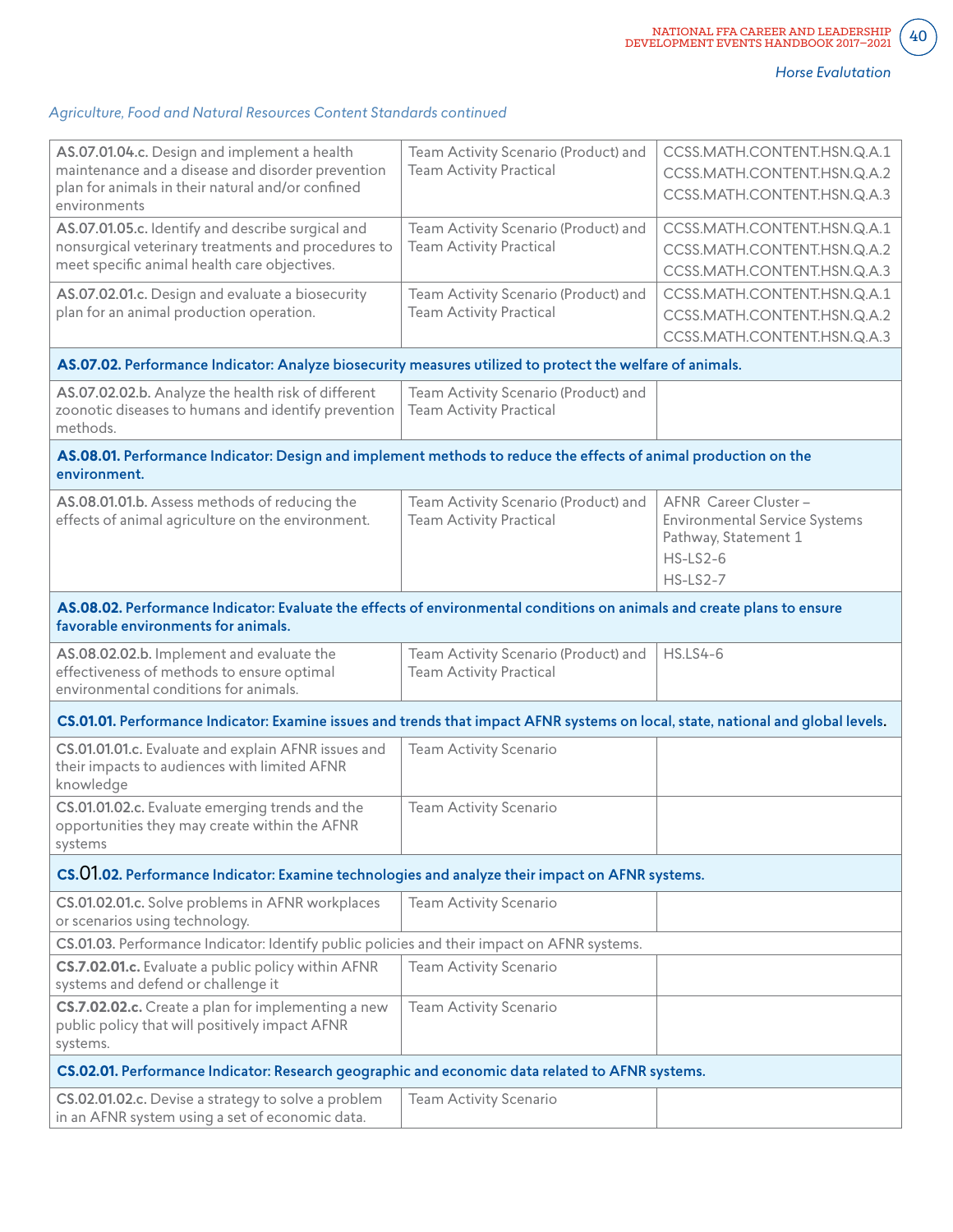| CS.02.02. Performance Indicator: Examine the components of the AFNR systems and their impact on the local, state, national<br>and global society and economy.                                  |                                                                                        |  |  |
|------------------------------------------------------------------------------------------------------------------------------------------------------------------------------------------------|----------------------------------------------------------------------------------------|--|--|
| CS.02.02.01.c. Devise a strategy for explaining<br>components of AFNR systems to audiences with<br>limited knowledge.                                                                          | Team Activity Scenario                                                                 |  |  |
| CS.02.02.03.c. Evaluate how positive or negative<br>changes in the local, state, national or global<br>economy impacts AFNR systems.                                                           | Team Activity Scenario                                                                 |  |  |
| CS.04.01. Performance Indicator: Identify and implement practices to steward natural resources in different AFNR systems.                                                                      |                                                                                        |  |  |
| CS.04.01.01.b. Analyze available practices to steward<br>natural resources in AFNR systems (e.g., wildlife and<br>land conservation, soil and water practices,<br>ecosystem management, etc.). | <b>Team Activity Practical</b>                                                         |  |  |
| CS.04.01.02.b. Analyze and assess sustainability<br>practices that can be applied in AFNR systems (e.g.,<br>energy efficiency, recycle/reuse/repurpose, green<br>resources, etc.).             | Team Activity Practical                                                                |  |  |
| CRP.01.01. Performance Indicator: Model personal responsibility in the workplace and community.                                                                                                |                                                                                        |  |  |
| CRP.01.01.02.b. Assess personal level of<br>responsibility and examine opportunities for<br>improvement.                                                                                       | <b>Evaluation and Reasons</b>                                                          |  |  |
| CRP.01.02 Performance Indicator: Evaluate and consider the near-term and long-term impacts of personal and professional<br>decisions on employers and community before taking action.          |                                                                                        |  |  |
| CRP.01.02.01.c. Make and defend personal decisions<br>after analyzing their near- and long-term impacts on<br>self and others.                                                                 | Evaluation and Reasons Evaluation<br>and Reasons - Team Activity -<br>Scenario Product |  |  |
| CRP.01.02.02.c. Make and defend professional<br>decisions after evaluating their near- and long-term<br>impacts on employers and community.                                                    | Team Activity - Scenario Product                                                       |  |  |
| CRP.01.03. Performance Indicator: Identify and act upon opportunities for professional and civic service at work and in the<br>community.                                                      |                                                                                        |  |  |
| CRP.01.03.01.c. Devise strategies for involvement in<br>professional service opportunities at work and in the<br>community (e.g., coaching/mentorship,<br>presentations at meetings, etc.).    | Team Activity - Scenario Product                                                       |  |  |
| CRP.02.01. Performance Indicator: Use strategic thinking to connect and apply academic learning, knowledge and skills to solve<br>problems in the workplace and community.                     |                                                                                        |  |  |
| CRP.02.01.01.c. Apply academic knowledge and<br>skills to solve problems in the workplace and reflect<br>upon the results achieved                                                             | The entire event - all parts                                                           |  |  |
| CRP.02.01.02.c. Apply academic knowledge and<br>skills to solve problems in the community and reflect<br>upon results achieved                                                                 | Team Activity - Scenario Product                                                       |  |  |
| CRP.02.02. Performance Indicator: Use strategic thinking to connect and apply technical concepts to solve problems in the<br>workplace and community.                                          |                                                                                        |  |  |
| CRP.02.02.01.c. Apply technical concepts to solve<br>problems in the workplace and reflect upon the<br>results achieved.                                                                       | Team Activity -Practical Application                                                   |  |  |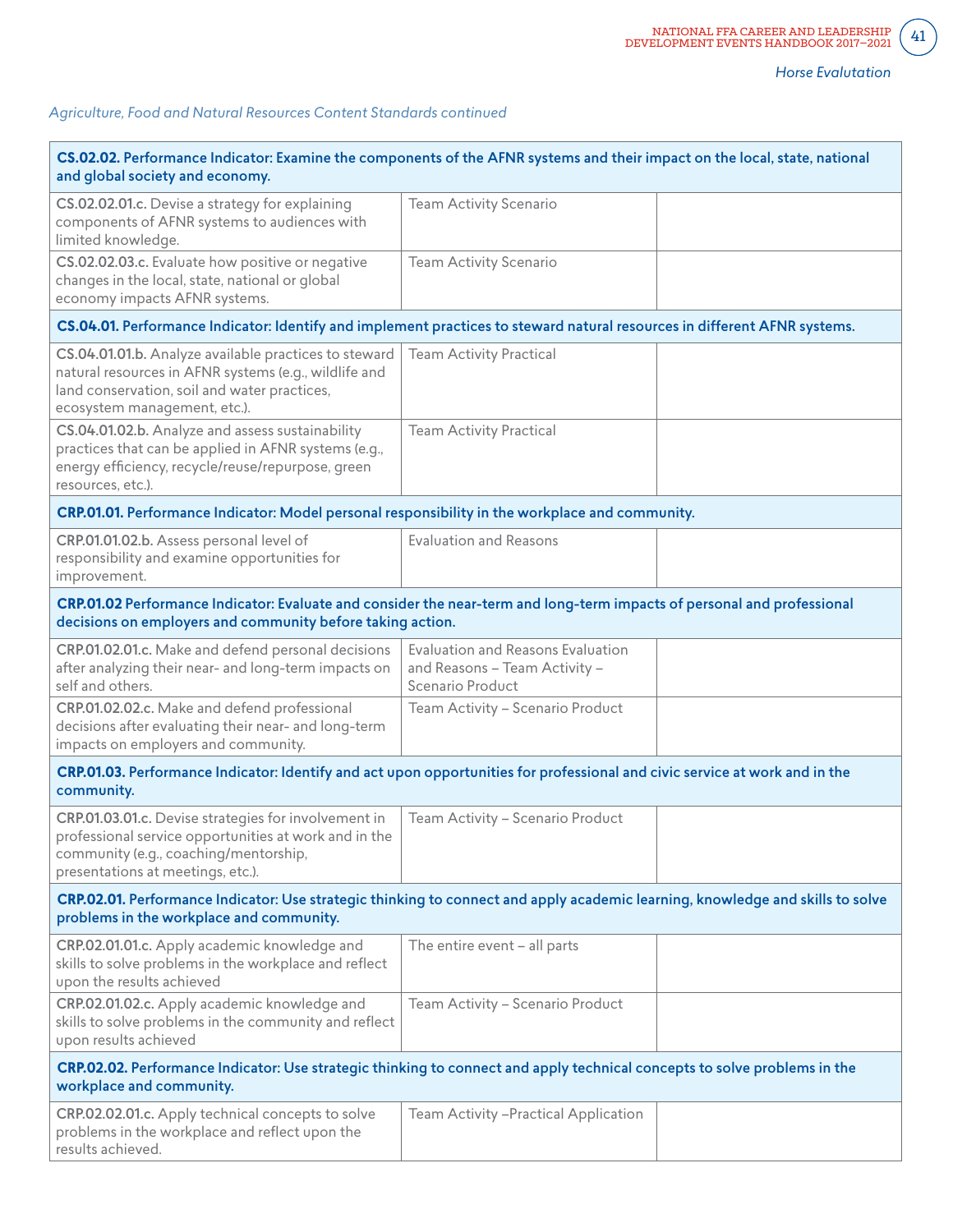$42<sup>2</sup>$ 

| CRP.04.01. Performance Indicator: Speak using strategies that ensure clarity, logic, purpose and professionalism in formal and<br>informal settings.                                          |                                                               |  |  |
|-----------------------------------------------------------------------------------------------------------------------------------------------------------------------------------------------|---------------------------------------------------------------|--|--|
| CRP.04.01.02.b. Apply strategies for speaking with<br>clarity, logic, purpose and professionalism in a<br>variety of situations in formal and informal settings.                              | Oral Reasons - Team Activity -<br>Scenario Product            |  |  |
| CRP.04.02. Performance Indicator: Produce clear, reasoned and coherent written communication in formal and informal settings.                                                                 |                                                               |  |  |
| CRP.04.02.02.b. Apply techniques for ensuring<br>clarity, logic and coherence to edit written<br>communications (e.g., emails, reports, presentations,<br>technical documents, etc.).         | Oral Reasons - Team Activity -<br>Scenario Product            |  |  |
| CRP.04.03. Performance Indicator: Model active listening strategies when interacting with others in formal and informal<br>settings.                                                          |                                                               |  |  |
| CRP.04.03.01.b. Apply active listening strategies<br>(e.g., be attentive, observe non-verbal cues, ask<br>clarifying questions, etc.).                                                        | Team Activity - Scenario Product and<br><b>Team Practical</b> |  |  |
| CRP.04.03.02.b. Assess active listening strategies by<br>observing others in formal and informal settings.<br>Team Activity - Scenario Product and Team Practical                             |                                                               |  |  |
| CRP.05.01. Performance Indicator: Assess, identify and synthesize the information and resources needed to make decisions that<br>positively impact the workplace and community.               |                                                               |  |  |
| CRP.05.01.03.c. Synthesize information and<br>resources and apply to workplace and community<br>situations to make positive decisions.                                                        | Team Activity - Scenario Product and<br><b>Team Practical</b> |  |  |
| CRP.05.02. Performance Indicator: Make, defend and evaluate decisions at work and in the community using information about<br>the potential environmental, social and economic impacts.       |                                                               |  |  |
| CRP.05.02.01.c. Evaluate and defend decisions<br>applied in the workplace and community situations.                                                                                           | Team Activity - Scenario Product and<br>Oral Reasons          |  |  |
| CRP.06.01. Performance Indicator: Synthesize information, knowledge and experience to generate original ideas and challenge<br>assumptions in the workplace and community.                    |                                                               |  |  |
| CRP.06.01.01.c. Evaluate workplace and community<br>situations and devise strategies to apply original<br>ideas.                                                                              | Team Activity - Scenario Product                              |  |  |
| CRP.06.01.02.c. Devise strategies (e.g., ask questions,<br>brainstorm ideas, present facts and information etc.)<br>to challenge common assumptions in workplace and<br>community situations. | Team Activity - Scenario Product                              |  |  |
| CRP.06.02. Performance Indicator: Assess a variety of workplace and community situations to identify ways to add value and<br>improve the efficiency of processes and procedures.             |                                                               |  |  |
| CRP.06.02.02.c. Construct and implement methods<br>to improve workplace and community processes<br>and procedures.                                                                            | Team Activity - Scenario Product                              |  |  |
| CRP.06.03. Performance Indicator: Create and execute a plan of action to act upon new ideas and introduce innovations to<br>workplace and community organizations.                            |                                                               |  |  |
| CRP.06.03.01.c. Design a plan of action to introduce<br>a new idea or innovation into the workplace and<br>community.                                                                         | Team Activity - Scenario Product                              |  |  |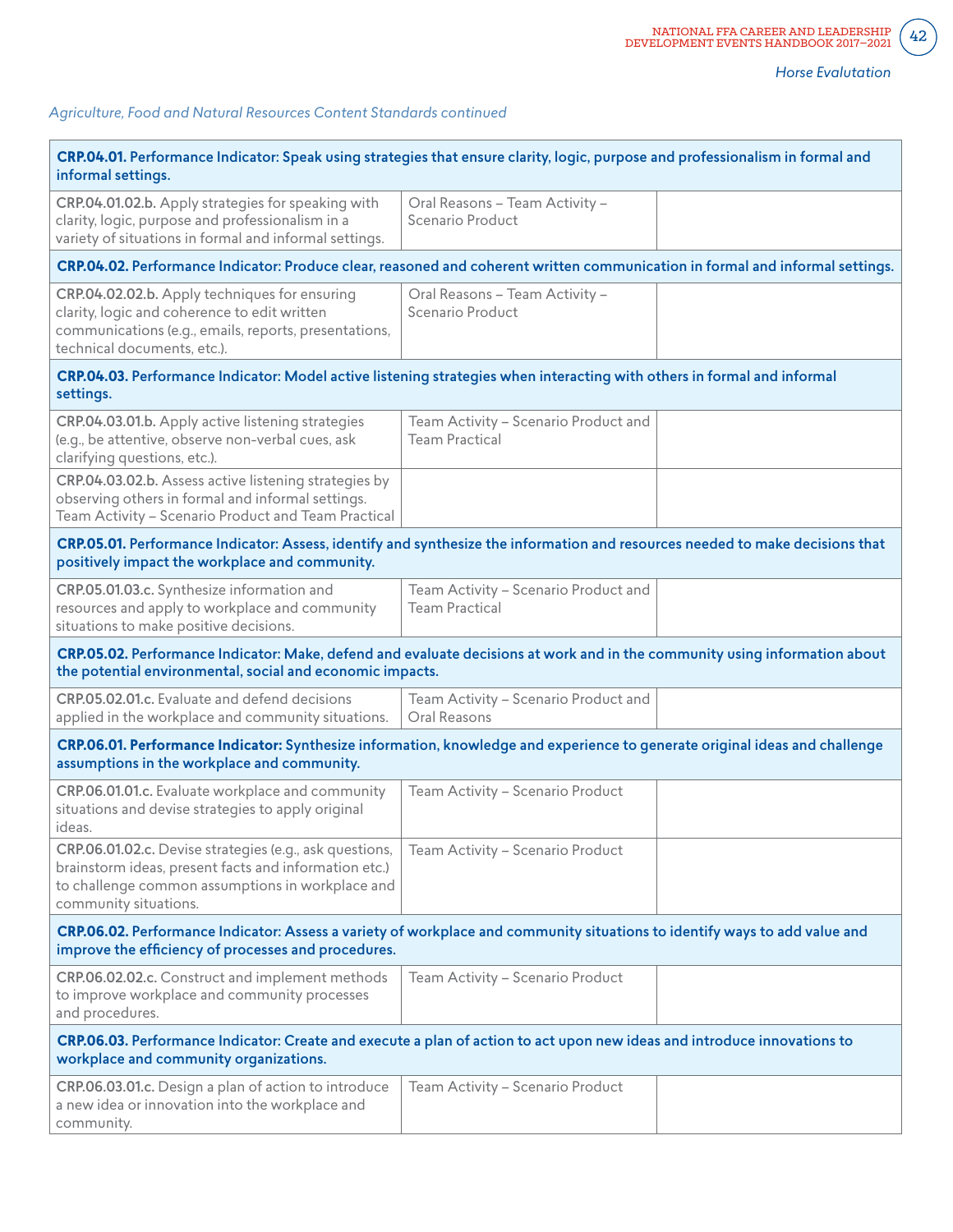$43<sup>°</sup>$ 

| CRP.06.03.02.b. Elicit and assimilate input and<br>feedback from individuals and organizations about<br>new ideas or innovations for the workplace or<br>community.                 | Team Activity - Scenario Process                |  |  |
|-------------------------------------------------------------------------------------------------------------------------------------------------------------------------------------|-------------------------------------------------|--|--|
| CRP.08.01. Performance Indicator: Apply reason and logic to evaluate workplace and community situations from multiple<br>perspectives.                                              |                                                 |  |  |
| CRP.08.01.01.c. Evaluate how applying critical<br>thinking skills can impact workplace and community<br>situations.                                                                 | All section of the event                        |  |  |
| CRP.08.01.02.c. Devise strategies to apply reason,<br>logic and input from multiple perspectives to solve<br>workplace and community problems.                                      | All section of the event                        |  |  |
| CRP.08.02. Performance Indicator: Investigate, prioritize and select solutions to solve problems in the workplace and<br>community.                                                 |                                                 |  |  |
| CRP.08.02.01.c. Devise strategies to evaluate the<br>effectiveness of solutions for resolving workplace<br>and community problems.                                                  | Team Activity - Scenario Product and<br>Process |  |  |
| CRP.08.02.02.c. Evaluate and select solutions with<br>greatest potential for success to solve workplace and<br>community problems.                                                  | Team Activity - Scenario Product and<br>Process |  |  |
| CRP.08.03. Performance Indicator: Establish plans to solve workplace and community problems and execute them with<br>resiliency.                                                    |                                                 |  |  |
| CRP.08.03.01.b. Analyze and determine the best<br>problem-solving model to apply to workplace and<br>community problems.                                                            | All sections of the event                       |  |  |
| CRP.09.01. Performance Indicator: Model characteristics of ethical and effective leaders in the workplace and community (e.g.<br>integrity, self-awareness, self-regulation, etc.). |                                                 |  |  |
| CRP.09.01.01.c. Evaluate ethical and effective<br>leadership characteristics demonstrated by others.                                                                                | Team Activity - Scenario Product                |  |  |
| CRP.11.01. Performance Indicator: Research, select and use new technologies, tools and applications to maximize productivity in<br>the workplace and community.                     |                                                 |  |  |
| CRP.11.01.01.b. Analyze advantages and<br>disadvantages of new technologies, tools and<br>applications to maximize productivity in the<br>workplace and community.                  | Team Activity - Scenario Product                |  |  |
| CRP.11.01.02.b. Select, apply and use new<br>technologies, tools and applications in workplace<br>and community situations to maximize productivity.                                | Team Activity - Scenario Product                |  |  |
| CRP.11.02. Performance Indicator: Evaluate personal and organizational risks of technology use and take actions to prevent or<br>minimize risks in the workplace and community.     |                                                 |  |  |
| CRP.11.02.01.b. Assess the physical, financial and<br>professional risks associated with using technology<br>in the workplace and community.                                        | Team Activity - Scenario Product                |  |  |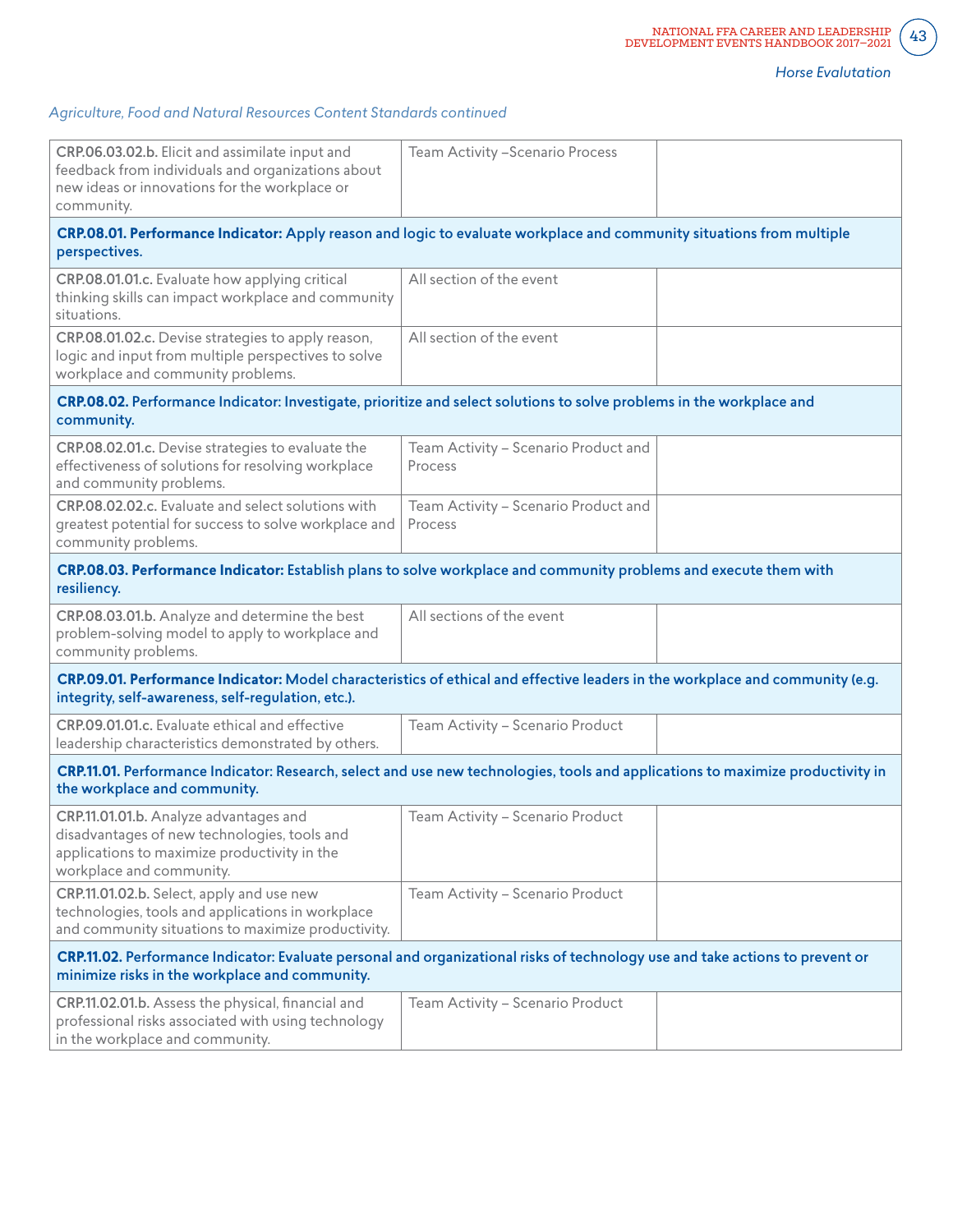| CRP.12.01. Performance Indicator: Contribute to team-oriented projects and builds consensus to accomplish results using<br>cultural global competence in the workplace and community.                                              |                           |  |  |
|------------------------------------------------------------------------------------------------------------------------------------------------------------------------------------------------------------------------------------|---------------------------|--|--|
| CRP.12.01.01.b. Formulate action plans to complete<br>team-oriented projects in the workplace and<br>community, including plans for personal<br>contributions.                                                                     | Team Activity - all parts |  |  |
| CRP.12.01.02.b. Apply consensus building techniques<br>to accomplish results in team-oriented situations.                                                                                                                          | Team Activity - all parts |  |  |
| CRP.12.02. Performance Indicator: Create and implement strategies to engage team members to work toward team and<br>organizational goals in a variety of workplace and community situations (e.g., meetings, presentations, etc.). |                           |  |  |
| CRP.12.02.01.b. Assess team dynamics and match<br>strategies to increase team member engagement.                                                                                                                                   | Team - all parts          |  |  |
| CRP.12.02.02.b. Select strategies to engage team<br>members and apply in a variety of situations.                                                                                                                                  | Team - all parts          |  |  |